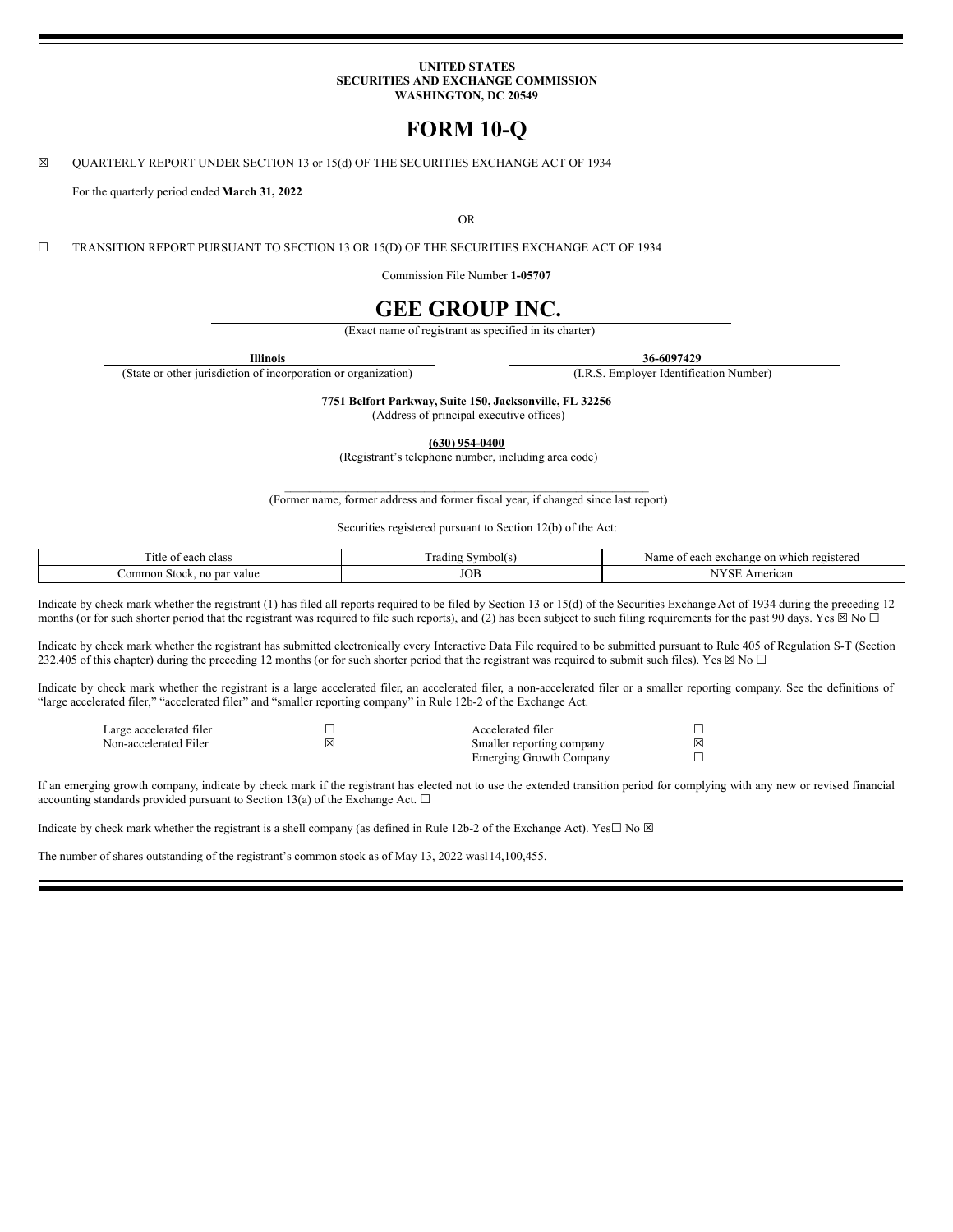### <span id="page-1-0"></span>**GEE GROUP INC.** Form 10-Q For the Quarter Ended March 31, 2022 INDEX

# **CAUTIONARY STATEMENT REGARDING [FORWARD-LOOKING](#page-2-0) STATEMENTS** 3

# **PART I. FINANCIAL [INFORMATION](#page-3-0)**

| Item 1. | Financial Statements (unaudited)                                                      |    |
|---------|---------------------------------------------------------------------------------------|----|
|         | <b>Condensed Consolidated Balance Sheets</b>                                          |    |
|         | <b>Condensed Consolidated Statements of Operations</b>                                |    |
|         | <b>Condensed Consolidated Statements of Shareholders' Equity</b>                      |    |
|         | <b>Condensed Consolidated Statements of Cash Flows</b>                                |    |
|         | Notes to Condensed Consolidated Financial Statements                                  |    |
| Item 2. | Management's Discussion and Analysis of Financial Condition and Results of Operations | 22 |
| Item 3. | <b>Quantitative and Qualitative Disclosures About Market Risk</b>                     | 35 |
| Item 4. | <b>Controls and Procedures</b>                                                        | 35 |
|         |                                                                                       |    |

# **PART II. OTHER [INFORMATION](#page-35-0)**

| Item 1.  | <b>Legal Proceedings</b>                                    | 36 |
|----------|-------------------------------------------------------------|----|
| Item 1A. | <b>Risk Factors</b>                                         | 36 |
| Item 2.  | Unregistered Sales of Equity Securities and Use of Proceeds | 38 |
| Item 3.  | <b>Defaults Upon Senior Securities</b>                      | 38 |
| Item 4.  | <b>Mine Safety Disclosures</b>                              | 38 |
| Item 5.  | <b>Other Information</b>                                    | 38 |
| Item 6.  | <b>Exhibits</b>                                             | 39 |
|          | <b>Signatures</b>                                           | 40 |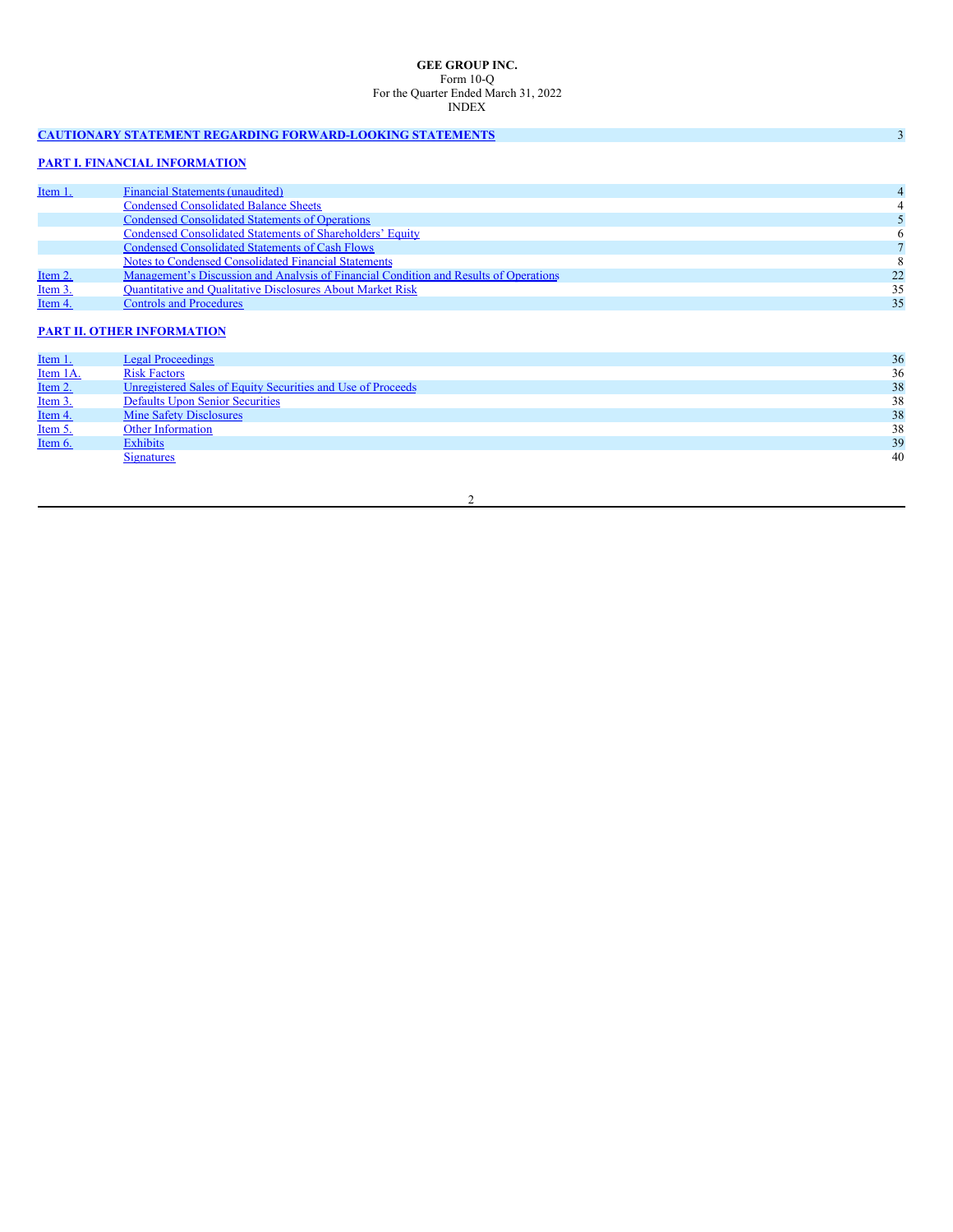### <span id="page-2-0"></span>**CAUTIONARY STATEMENT REGARDING FORWARD LOOKING STATEMENTS**

As a matter of policy, the Company does not provide forecasts of future financial performance. The statements made in this quarterly report on Form 10-Q, which are not historical facts, are forward-looking statements within the meaning of Section 27A of the Securities Act of 1933, as amended, and Section 21E of the Securities Exchange Act of 1934, as amended. Such forward-looking statements often contain or are prefaced by words such as "believe", "will" and "expect." These statements are based on current expectations, estimates and projections about our business based, in part, on assumptions made by management. These statements are not guarantees of future performance and involve risks, uncertainties and assumptions that are difficult to predict. As a result of a number of factors, our actual results could differ materially from those set forth in the forward-looking statements. Certain factors that might cause the Company's actual results to differ materially from those in the forward-looking statements include, without limitation, the negative effects of the Coronavirus Pandemic ("COVID-19"), including uncertainties regarding economic recovery and changed socioeconomic norms, general business conditions, the demand for the Company's services, competitive market pressures, the ability of the Company to attract and retain qualified personnel for regular fulltime placement and contract assignments, the possibility of incurring liability for the Company's business activities, including the activities of its contract employees and events affecting its contract employees on client premises, cyber risks, including network security intrusions and/or loss of information, and the ability to attract and retain qualified corporate and branch management, as well as those risks discussed in the Company's Annual Report on Form 10-K for the year ended September 30, 2021, and in other documents which we file with the Securities and Exchange Commission. See additional risk factors included below in Part II – Other Information, Item 1A. Any forwardlooking statements speak only as of the date on which they are made, and the Company is under no obligation to (and expressly disclaims any such obligation to) and does not intend to update or alter its forward-looking statements whether as a result of new information, future events or otherwise.

| ۰,     |
|--------|
| I<br>÷ |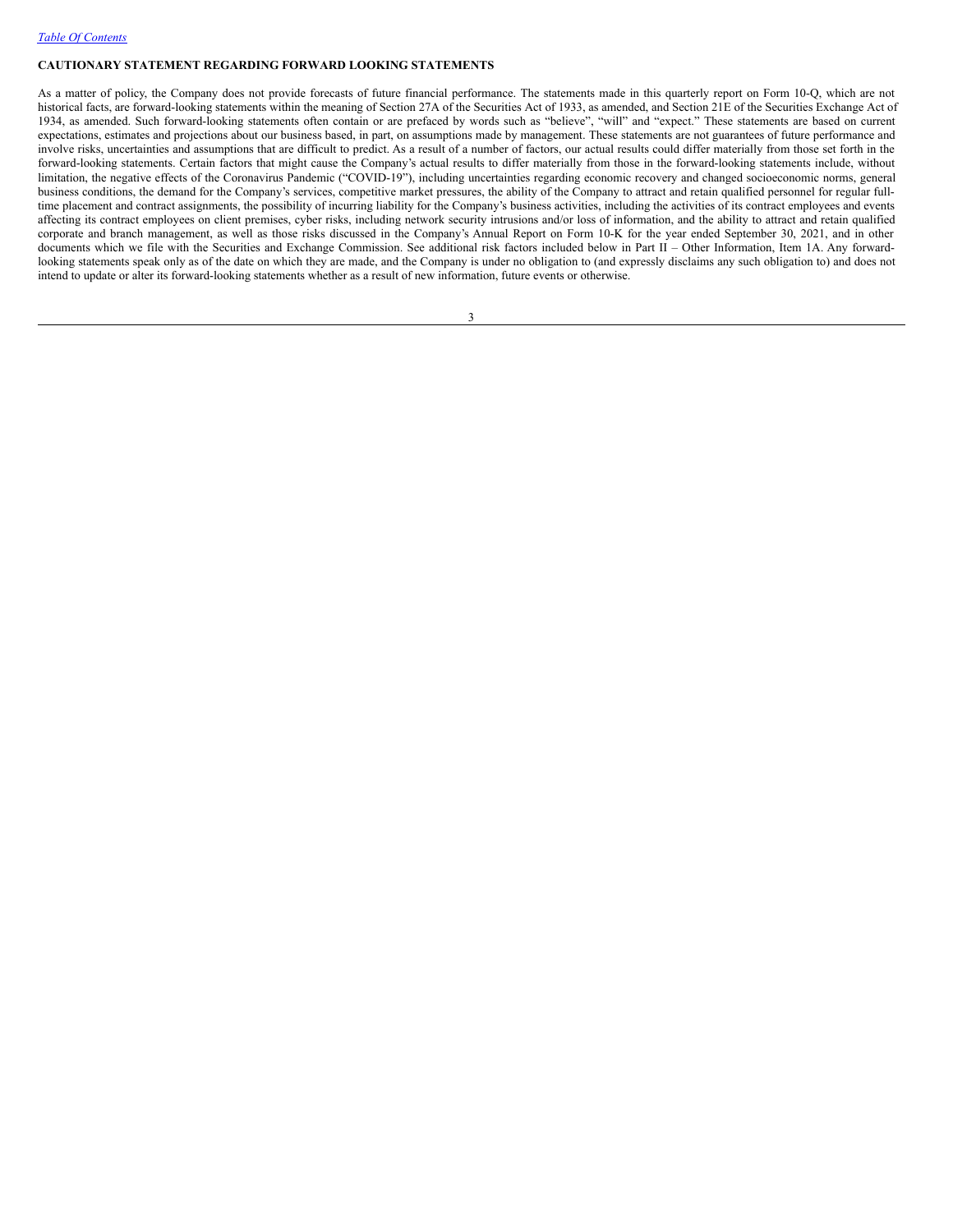# <span id="page-3-1"></span>**ITEM 1. FINANCIAL STATEMENTS (unaudited)**

# <span id="page-3-0"></span>**GEE GROUP INC.**

# <span id="page-3-2"></span>**CONDENSED CONSOLIDATED BALANCE SHEETS (unaudited)**

(In Thousands)

| <b>ASSETS</b>                                                        |     | March 31,<br>2022 |  | September 30,<br>2021 |
|----------------------------------------------------------------------|-----|-------------------|--|-----------------------|
| <b>CURRENT ASSETS</b>                                                |     |                   |  |                       |
| Cash                                                                 | \$. | $14.175$ \$       |  | 9,947                 |
| Accounts receivable, less allowances (\$763 and \$286, respectively) |     | 21.199            |  | 23,070                |
| Prepaid expenses and other current assets                            |     | 817               |  | 668                   |
| Total current assets                                                 |     | 36,191            |  | 33,685                |
| Property and equipment, net                                          |     | 1.060             |  | 765                   |
| Goodwill                                                             |     | 61.293            |  | 63,443                |
| Intangible assets, net                                               |     | 12.725            |  | 14,754                |
| Right-of-use assets                                                  |     | 3,522             |  | 3,920                 |
| Other long-term assets                                               |     | 831               |  | 1,022                 |
| <b>TOTAL ASSETS</b>                                                  |     | 115,622           |  | 117,589               |

# **LIABILITIES AND SHAREHOLDERS' EQUITY**

| <b>CURRENT LIABILITIES</b>                |             |            |
|-------------------------------------------|-------------|------------|
| Accounts payable                          | \$<br>1,697 | 2,257<br>S |
| Accrued compensation                      | 5,823       | 6,413      |
| Current Paycheck Protection Program loans |             | 16,741     |
| Current operating lease liabilities       | 1,612       | 1,681      |
| Other current liabilities                 | 4,138       | 4,065      |
| Total current liabilities                 | 13,270      | 31,157     |
| Deferred taxes                            | 482         | 591        |
| Noncurrent operating lease liabilities    | 2,498       | 3,006      |
| Other long-term liabilities               | 549         | 2,066      |
| Total long-term liabilities               | 3,529       | 5,663      |
|                                           |             |            |
|                                           |             |            |

# Commitments and contingencies (Note 13)

# **SHAREHOLDERS' EQUITY**

| Common stock, no-par value; authorized - 200,000 shares; issued and outstanding 114,100 shares at March 31, 2022 and |          |          |
|----------------------------------------------------------------------------------------------------------------------|----------|----------|
| September 30, 2021                                                                                                   | 111.715  | 111.416  |
| Accumulated deficit                                                                                                  | (12.892) | (30,647) |
| Total shareholders' equity                                                                                           |          |          |
|                                                                                                                      | 98.823   | 80,769   |
| <b>TOTAL LIABILITIES AND SHAREHOLDERS' EQUITY</b>                                                                    | 115.622  | 117.589  |
|                                                                                                                      |          |          |

The accompanying notes are an integral part of the unaudited condensed consolidated financial statements.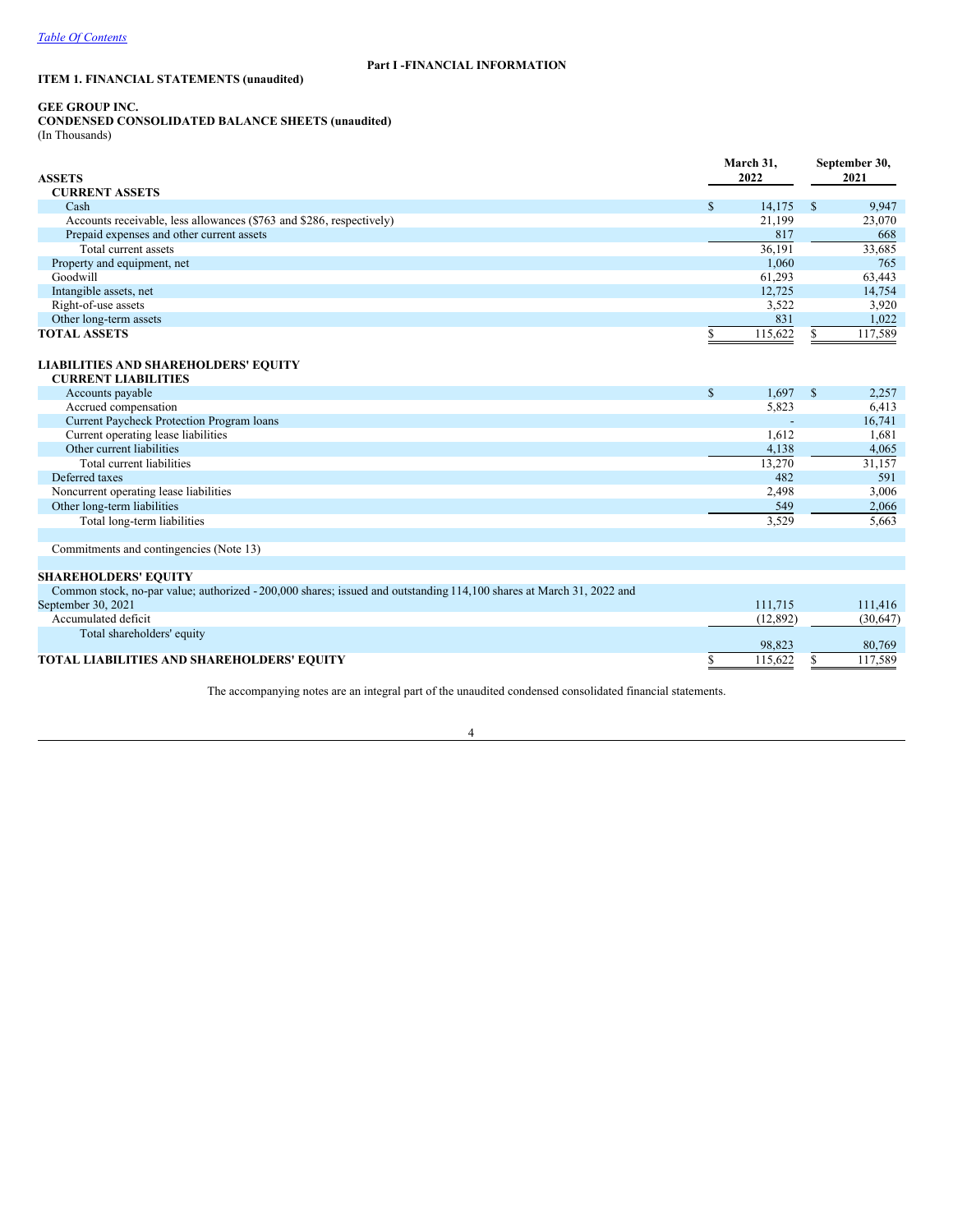<span id="page-4-0"></span>**CONDENSED CONSOLIDATED STATEMENTS OF OPERATIONS (unaudited)**

(In Thousands)

|                                                  |               | <b>Three Months Ended</b><br>March 31, |               |             |               | <b>Six Months Ended</b><br>March 31, |               |         |
|--------------------------------------------------|---------------|----------------------------------------|---------------|-------------|---------------|--------------------------------------|---------------|---------|
|                                                  |               | 2022                                   |               | 2021        |               | 2022                                 |               | 2021    |
| <b>NET REVENUES:</b>                             |               |                                        |               |             |               |                                      |               |         |
| Contract staffing services                       | <sup>\$</sup> | 33,745                                 | $\mathbb{S}$  | 31,063      | <sup>\$</sup> | 70.429                               | $\mathbb{S}$  | 62,311  |
| Direct hire placement services                   |               | 5,884                                  |               | 3,655       |               | 12,047                               |               | 7,050   |
| <b>NET REVENUES</b>                              |               | 39,629                                 |               | 34,718      |               | 82,476                               |               | 69,361  |
| Cost of contract services                        |               | 25,115                                 |               | 23,810      |               | 52,380                               |               | 45,873  |
| <b>GROSS PROFIT</b>                              |               | 14,514                                 |               | 10.908      |               | 30,096                               |               | 23,488  |
| Selling, general and administrative expenses     |               | 12,228                                 |               | 9,179       |               | 24,587                               |               | 18,665  |
| Depreciation expense                             |               | 94                                     |               | 77          |               | 180                                  |               | 150     |
| Amortization of intangible assets                |               | 1,015                                  |               | 1,015       |               | 2,029                                |               | 2,059   |
| Goodwill impairment charge                       |               |                                        |               |             |               | 2,150                                |               |         |
| <b>INCOME FROM OPERATIONS</b>                    |               | 1,177                                  |               | 637         |               | 1.150                                |               | 2,614   |
| Gain on extinguishment of debt                   |               |                                        |               | 279         |               | 16,773                               |               | 279     |
| Interest expense                                 |               | (98)                                   |               | (2, 534)    |               | (205)                                |               | (5,220) |
| <b>INCOME (LOSS) BEFORE INCOME TAX PROVISION</b> |               | 1,079                                  |               | (1,618)     |               | 17.718                               |               | (2,327) |
| Provision for income tax expense (benefit)       |               | (8)                                    |               | 117         |               | (37)                                 |               | (277)   |
| <b>NET INCOME (LOSS)</b>                         | \$            | 1,087                                  | \$.           | (1, 735)    | <sup>\$</sup> | 17,755                               | S.            | (2,050) |
| <b>BASIC EARNINGS (LOSS) PER SHARE</b>           | \$            | 0.01                                   | <sup>\$</sup> | $(0.10)$ \$ |               | 0.16                                 | $\mathbb{S}$  | (0.12)  |
| <b>DILUTED EARNINGS (LOSS) PER SHARE</b>         | $\mathbb{S}$  | 0.01                                   | <sup>\$</sup> | (0.10)      | -S            | 0.15                                 | <sup>\$</sup> | (0.12)  |
| <b>WEIGHTED AVERAGE SHARES OUTSTANDING:</b>      |               |                                        |               |             |               |                                      |               |         |
| <b>BASIC</b>                                     |               | 114,100                                |               | 17,667      |               | 114,100                              |               | 17,667  |
| <b>DILUTED</b>                                   |               | 115.642                                |               | 17,667      |               | 115,592                              |               | 17,667  |

The accompanying notes are an integral part of the unaudited condensed consolidated financial statements.

 $\overline{5}$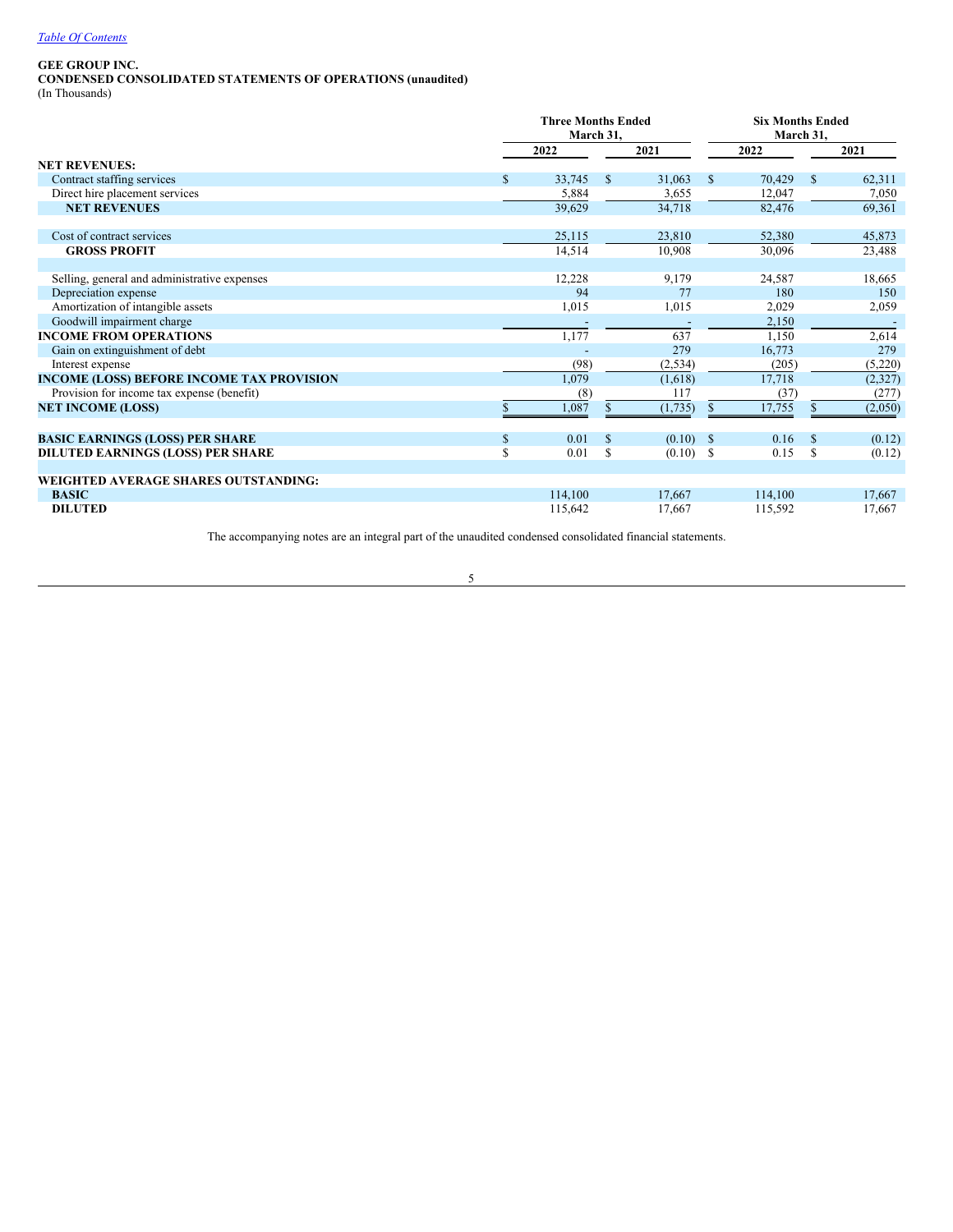<span id="page-5-0"></span>**CONDENSED CONSOLIDATED STATEMENTS OF SHAREHOLDERS' EQUITY (unaudited)**

(In Thousands)

|                             | Common<br><b>Shares</b> |              | <b>Common Stock</b><br><b>No Par Value</b> |              | Accumulated<br>Deficit |               | Shareholders'<br><b>Equity</b> |
|-----------------------------|-------------------------|--------------|--------------------------------------------|--------------|------------------------|---------------|--------------------------------|
| Balance, September 30, 2021 | 114,100                 | S.           | 111,416                                    | <sup>S</sup> | (30,647)               | -S            | 80,769                         |
| Share-based compensation    |                         |              | 147                                        |              |                        |               | 147                            |
| Net income                  |                         |              |                                            |              | 16,668                 |               | 16,668                         |
| Balance, December 31, 2021  | 114,100                 | S            | 111,563                                    | - S          | $(13,979)$ \$          |               | 97,584                         |
| Share-based compensation    |                         |              | 152                                        |              |                        |               | 152                            |
| Net income                  |                         |              |                                            |              | 1,087                  |               | 1,087                          |
| Balance, March 31, 2022     | 114,100                 | S.           | 111,715                                    | S            | (12,892)               | -S            | 98,823                         |
|                             | Common<br><b>Shares</b> |              | <b>Common Stock</b><br>No Par Value        |              | Accumulated<br>Deficit |               | Shareholders'<br><b>Equity</b> |
| Balance, September 30, 2020 | 17,667                  | \$           | 58,031                                     | $\mathbf{s}$ | (30,653)               | <sup>\$</sup> | 27,378                         |
| Share-based compensation    |                         |              | 311                                        |              |                        |               | 311                            |
| Net loss                    |                         |              |                                            |              | (315)                  |               | (315)                          |
| Balance, December 31, 2020  | 17,667                  | $\mathbb{S}$ | 58,342                                     | -S           | $(30,968)$ \$          |               | 27,374                         |
|                             |                         |              |                                            |              |                        |               |                                |
| Share-based compensation    |                         |              | 293                                        |              |                        |               | 293                            |
| Net loss                    |                         |              |                                            |              | (1,735)                |               | (1,735)                        |

The accompanying notes are an integral part of the unaudited condensed consolidated financial statements.

6

<u> 1980 - Johann Barbara, martxa amerikan per</u>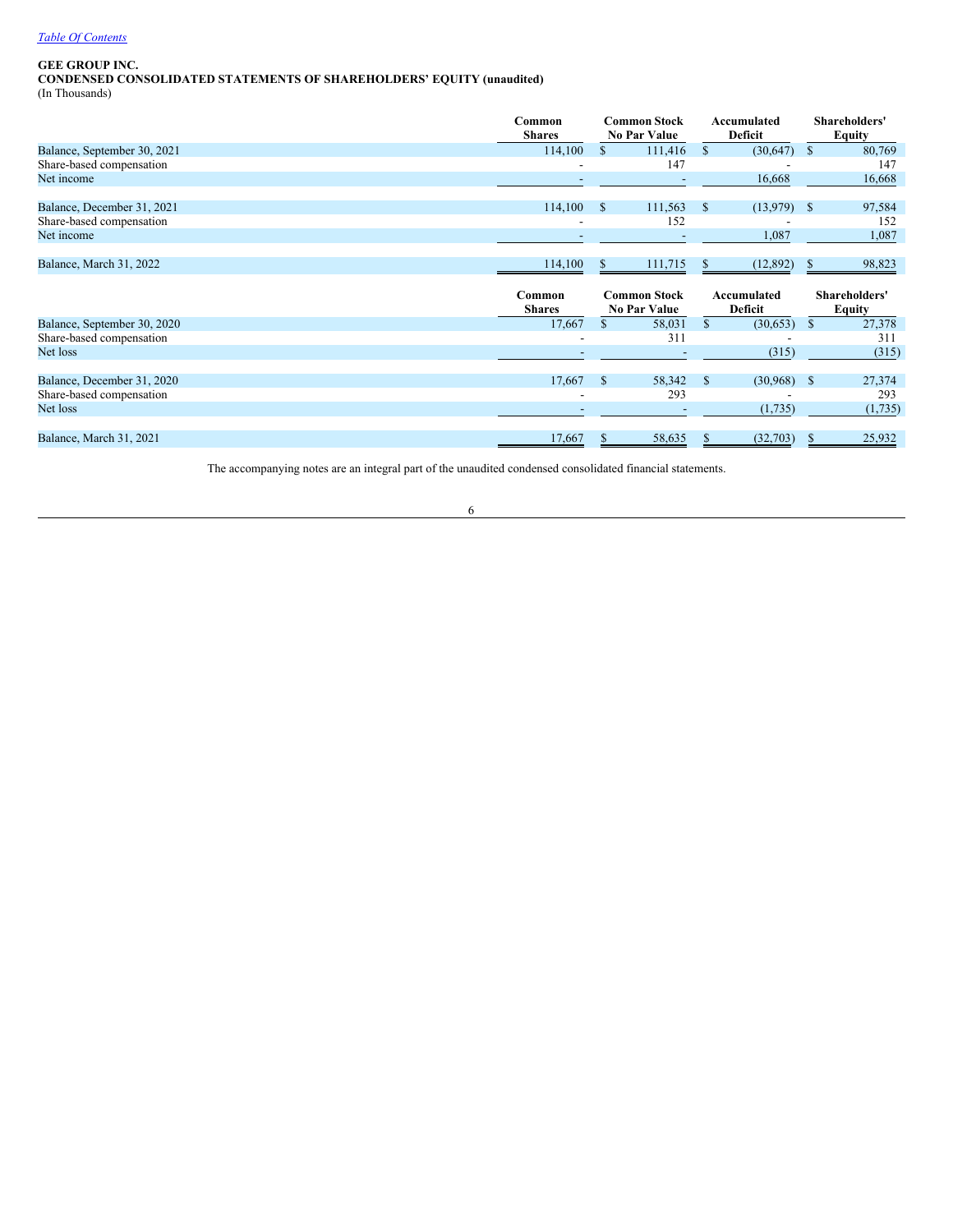# *Table Of [Contents](#page-1-0)*

# **GEE GROUP INC.**

<span id="page-6-0"></span>**CONDENSED CONSOLIDATED STATEMENTS OF CASH FLOWS (unaudited)**

(In Thousands)

|                                                                                                           |                     | <b>Six Months Ended</b><br>March 31, |
|-----------------------------------------------------------------------------------------------------------|---------------------|--------------------------------------|
|                                                                                                           | 2022                | 2021                                 |
| <b>CASH FLOWS FROM OPERATING ACTIVITIES:</b>                                                              | 17,755<br>\$        | $\mathcal{S}$                        |
| Net income (loss)<br>Adjustments to reconcile net income (loss) to cash provided by operating activities: |                     | (2,050)                              |
| Gain on extinguishment of debt                                                                            | (16,773)            | (279)                                |
| Depreciation and amortization                                                                             | 2,209               | 2,209                                |
| Non-cash lease expense                                                                                    | 692                 | 677                                  |
| Goodwill impairment charge                                                                                | 2.150               |                                      |
| Share-based compensation                                                                                  | 299                 | 604                                  |
| Increase (decrease) in allowance for doubtful accounts                                                    | 477                 | (359)                                |
| Deferred income taxes                                                                                     | (109)               | (141)                                |
| Amortization of debt discount                                                                             | 76                  | 890                                  |
| Paid in kind interest on term loan                                                                        |                     | 1,089                                |
| Changes in operating assets and liabilities:                                                              |                     |                                      |
| Accounts receivable                                                                                       | 1,394               | (2,608)                              |
| Accounts payable                                                                                          | (560)               | (336)                                |
| Accrued compensation                                                                                      | (590)               | 215                                  |
| Accrued interest                                                                                          | 32                  | 88                                   |
| Change in other assets, net of change in other liabilities                                                | (2,669)             | 197                                  |
| Net cash provided by operating activities                                                                 | 4,383               | 196                                  |
|                                                                                                           |                     |                                      |
| <b>CASH FLOWS FROM INVESTING ACTIVITIES:</b>                                                              |                     |                                      |
| Acquisition of property and equipment                                                                     | (155)               | (12)                                 |
| Net cash used in investing activities                                                                     | (155)               | (12)                                 |
|                                                                                                           |                     |                                      |
| <b>CASH FLOWS FROM FINANCING ACTIVITIES:</b>                                                              |                     |                                      |
| Net cash provided by financing activities                                                                 |                     |                                      |
|                                                                                                           |                     |                                      |
| Net change in cash                                                                                        | 4.228               | 184                                  |
|                                                                                                           |                     |                                      |
| Cash at beginning of period                                                                               | 9,947               | 14.074                               |
|                                                                                                           |                     |                                      |
| Cash at end of period                                                                                     | \$<br>14,175        | 14,258<br>\$                         |
|                                                                                                           |                     |                                      |
| <b>SUPPLEMENTAL CASH FLOW INFORMATION:</b>                                                                |                     |                                      |
|                                                                                                           |                     |                                      |
| Cash paid for interest                                                                                    | $\mathsf{\$}$<br>60 | \$<br>3,152                          |
| Cash paid for taxes                                                                                       | 248                 | 208                                  |
| Non-cash investing and financing activities                                                               |                     |                                      |
| Right-of-use assets                                                                                       | 294                 | 135                                  |
| Acquisition of equipment with finance lease                                                               | 320                 | 98                                   |
|                                                                                                           |                     |                                      |

The accompanying notes are an integral part of the unaudited condensed consolidated financial statements.

7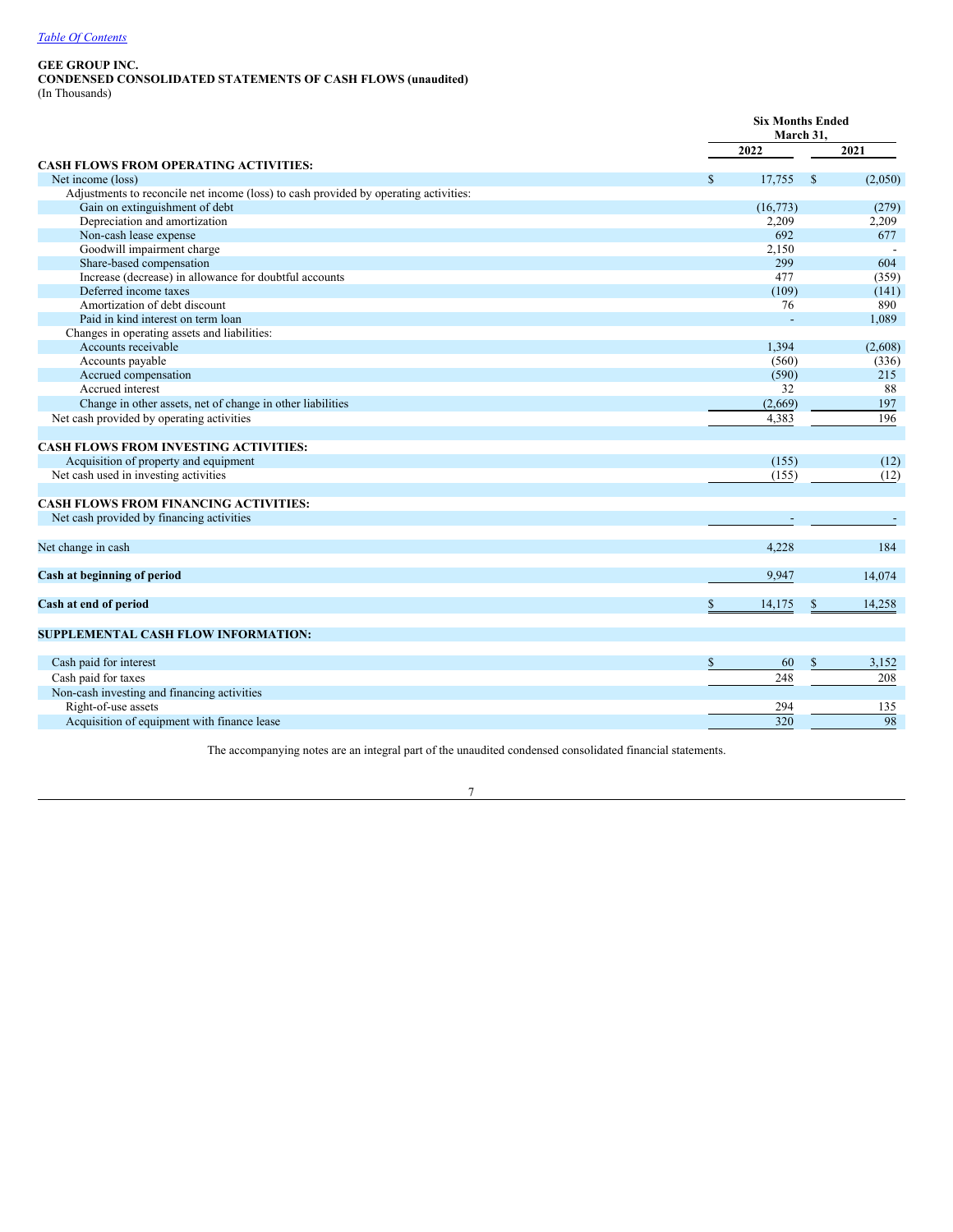#### <span id="page-7-0"></span>**GEE GROUP INC. NOTES TO CONDENSED CONSOLIDATED FINANCIAL STATEMENTS (unaudited)** (Amounts in thousands except per share data, unless otherwise stated)

# **1. Description of Business**

GEE Group Inc. was incorporated in the State of Illinois in 1962 and is the successor to employment offices doing business since 1893. GEE Group Inc. and its wholly owned material operating subsidiaries, Access Data Consulting Corporation, Agile Resources, Inc., BMCH, Inc., Paladin Consulting, Inc., Scribe Solutions, Inc., SNI Companies, Inc., Triad Logistics, Inc., and Triad Personnel Services, Inc. (collectively referred to as the "Company", "us", "our", or "we") are providers of permanent and temporary professional and industrial staffing and placement services in and near several major U.S cities. We specialize in the placement of information technology, accounting, finance, office, engineering, and medical professionals for direct hire and contract staffing for our professional clients and provide temporary staffing services for our industrial clients.

The Company markets its services using the trade names General Employment Enterprises, Omni One, Ashley Ellis, Agile Resources, Scribe Solutions Inc., Access Data Consulting Corporation, Paladin Consulting Inc., SNI Companies (including Staffing Now, Accounting Now, and Certes), Triad Personnel Services and Triad Staffing. As of March 31, 2022, we operated twenty-eight (28) branch offices in downtown or suburban areas of major U.S. cities in eleven (11) states and serve four (4) additional U.S. locations utilizing local staff members working remotely.

#### *Liquidity*

The primary sources of liquidity for the Company are revenues earned and collected from its clients for the placement of contractors and permanent employment candidates and borrowings available under its current and former asset-based senior secured revolving credit facilities. Uses of liquidity include primarily the costs and expenses necessary to fund operations, including payment of compensation to the Company's contract and permanent employees, payment of operating costs and expenses, payment of taxes, payment of interest and principal under its debt agreement, and capital expenditures.

On April 19, 2021, the Company completed the initial closing of a follow-on public offering of83,333 shares of common stock at a public offering price of \$0.60 per share. Gross proceeds of the offering totaled \$50,000, which after deducting the underwriting discount, legal fees, and offering expenses, resulted in net proceeds of \$45,478. On April 27, 2021, the underwriters of the Company's follow-on public offering exercised, in full, their 15% over–allotment option to purchase an additional12,500 common shares (the "option shares") of the Company at the public offering price of \$0.60 per share. The Company closed the transaction on April 28, 2021 and received net proceeds from the sale of the option shares of approximately \$6,937, after deducting the applicable underwriting discount.

On April 20, 2021, as the result of the completion of the public offering, the Company repaid \$56,022 in aggregate outstanding indebtedness under its then existing Revolving Credit, Term Loan and Security Agreement, dated as of March 31, 2017, as amended, including accrued interest, using the net proceeds of its recent underwritten public offering and available cash. The repaid debt was originally obtained from investors led by MGG Investment Group LP ("MGG") on April 21, 2017 and had a maturity date of June 30, 2023. The MGG debt was comprised of a revolving credit facility with a principal balance on the date of repayment of approximately \$11,828, which was subject to an annual interest rate comprised of the greater of the London Interbank Offering Rate ("LIBOR") or 1%, plus a 10% margin (approximately 11% per annum), and a term loan with a principal balance on the date of repayment of approximately \$43,735, which was subject to an annual interest rate of the greater of LIBOR or 1% plus a 10% margin. The term loan also had an annual payment-in-kind ("PIK") interest rate of 5% in addition to its cash interest rate, which was being added to the term loan principal balance (cash and PIK interest rate combined of approximately 16% per annum). Accrued interest of approximately \$459 was paid in connection with the principal repayments.

On May 14, 2021, the Company entered a Loan, Security and Guaranty Agreement for a \$20 million asset-based senior secured revolving credit facility with CIT Bank, N.A. (the "CIT Facility"). Concurrent with the May 14, 2021 closing of the CIT Facility, the Company borrowed \$5,326 and utilized these funds to pay all remaining unpaid Exit and Restructuring Fees due to its former senior lenders in the amount of \$4,978, with the remainder going to direct fees and costs associated with the CIT Facility. Additional information regarding the CIT Facility is presented in Note 8.

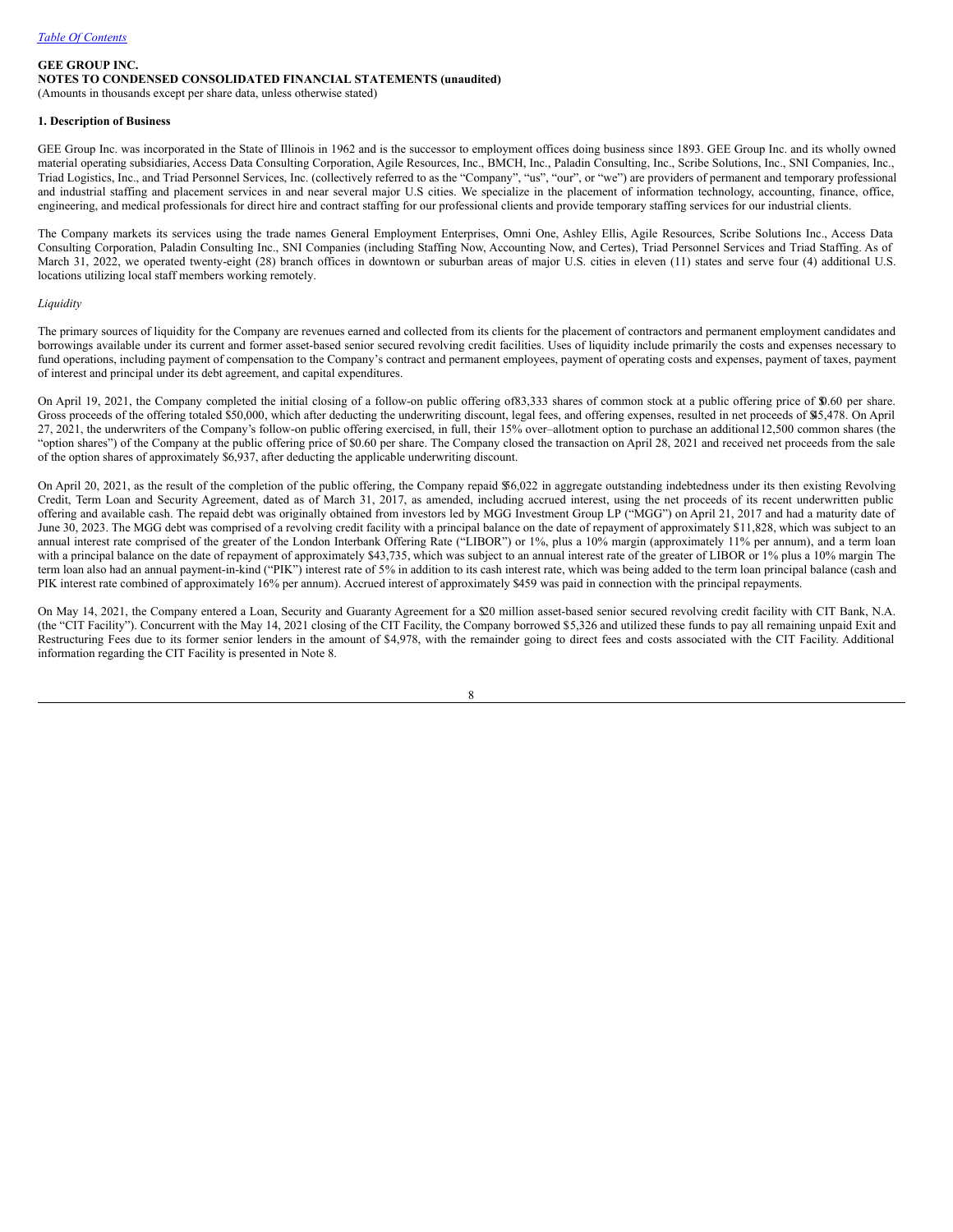(Amounts in thousands except per share data, unless otherwise stated)

Management believes that the Company has adequate cash and working capital and can generate adequate liquidity to meet its obligations for the foreseeable future and at least for one year after the date that these unaudited condensed consolidated financial statements are issued.

# Coronavirus Pandemic ("COVID-19"), Paycheck Protection Program Loans and Deferral of Federal Payroll Taxes under the CARES Act

In approximately mid-March 2020, the Company began to experience the severe negative effects of the economic disruptions resulting from COVID-19. These included abrupt reductions in demand for the Company's primary sources of revenue, its temporary and direct hire placements, lost productivity due to business closings both by clients and at the Company's own operating locations, and the significant disruptive impacts to many other aspects of normal operations. Some effects of COVID-19 and the subsequent variants of the virus continue to be felt, although to a lesser extent, with the most severe impacts being felt in the commercial ("Industrial") segment and, to a lesser extent, in the professional segment including finance, accounting and office clerical ("FAO") contract staffing service end markets.

Between April 29 and May 7, 2020, the Company and eight of its operating subsidiaries obtained loans in the aggregate amount of \$19,927 from BBVA USA (now known as PNC Bank), as lender, pursuant to the Paycheck Protection Plan ("PPP"), which was established under the Coronavirus Aid, Relief, and Economic Security Act (the "CARES Act") and administered by the U.S. Small Business Administration ("SBA"). These funds were the only source of financing available to our companies and businesses and were critical to our ability to maintain operations, including the employment of our temporary and full-time employees, in order to provide our services and meet our liquidity requirements in the midst of the worldwide Coronavirus Pandemic. The PPP loans were used primarily to restore employee pay-cuts, recall furloughed or laid-off employees, support the payroll costs for existing employees, hire new employees, and for other allowable purposes including interest costs on certain business mortgage obligations, rent and utilities. The Company accounted for the PPP loans as a debt (see Note 9) in accordance with Financial Accounting Standards Board ("FASB") Accounting Standards Codification ("ASC") 470, *Debt*. Accordingly, the PPP loans were recognized as current debt in the Company's accompanying condensed consolidated financial statements as of September 30, 2021.

The Company and its operating subsidiaries have been granted forgiveness of their respective outstanding PPP loans, including the Company's last four remaining PPP loans and interest for GEE Group Inc., BMCH, Inc., Paladin Consulting, Inc., and SNI Companies, Inc., in the amounts of \$2,024, \$2,630, \$1,956, and \$10,163, respectively, which were forgiven by the SBA in December 2021. The Company recognized net gains of \$16,773, in aggregate, during the six months ended March 31, 2022.

The PPP loans obtained by GEE Group Inc., and its operating subsidiaries together as an affiliated group, have exceeded the \$2,000 audit threshold established by the SBA, and therefore, also will be subject to audit by the SBA in the future. If any of the nine forgiven PPP loans are reinstated in whole or in part as the result of a future audit, a charge or charges would be incurred, accordingly, and they would need to be repaid. If the companies are unable to repay the portions of their PPP loans that ultimately may be reinstated from available liquidity or operating cash flow, we may be required to raise additional equity or debt capital to repay the PPP loans.

The Company and its subsidiaries, under the CARES Act, also were eligible to defer paying \$3,654, in aggregate, of applicable payroll taxes incurred during fiscal 2020. One half of the deferred deposits of the employer's share of Social Security tax were required to be paid on or before December 31, 2021 to be considered timely (and avoid a failure to deposit penalty), and the remaining fifty percent (50%) of the eligible deferred amounts are required to be paid similarly by December 31, 2022. The first half of the required deferred deposits payments totaling \$1,827, in aggregate, were paid prior to December 31, 2021, as required. The remaining deferred amounts are included in other current liabilities on the accompanying unaudited condensed consolidated financial statements.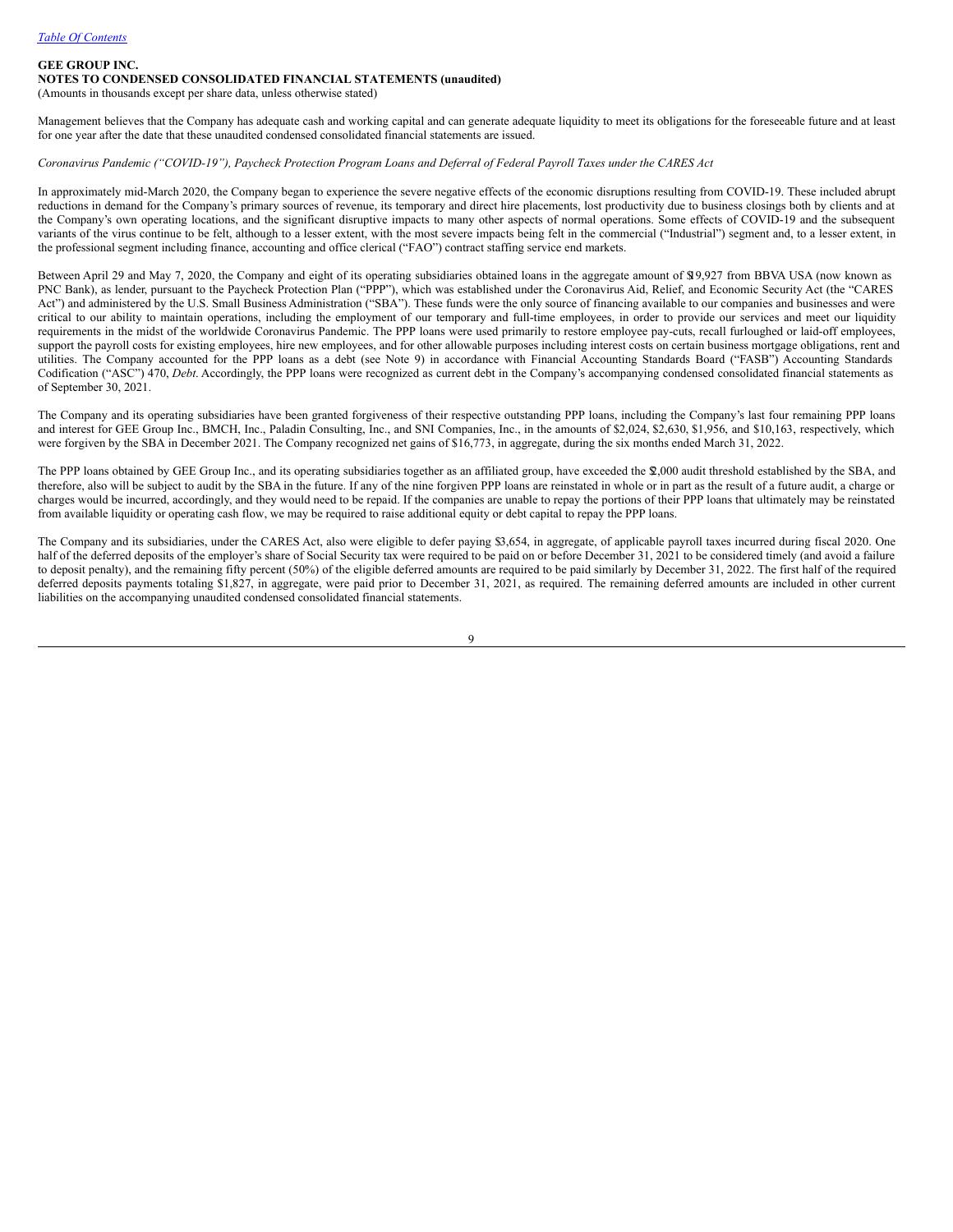#### **GEE GROUP INC. NOTES TO CONDENSED CONSOLIDATED FINANCIAL STATEMENTS (unaudited)** (Amounts in thousands except per share data, unless otherwise stated)

### **2. Significant Accounting Policies and Estimates**

#### *Basis of Presentation*

The accompanying unaudited condensed consolidated financial statements of the Company have been prepared in accordance with accounting principles generally accepted in the United States of America ("U.S. GAAP") for interim financial information and with the instructions to Article 8 of Regulation S-X. Accordingly, they do not include all of the information and notes required by U.S. GAAP for complete consolidated financial statements. In the opinion of management, all adjustments considered necessary for a fair presentation have been included. Operating results for the six-month period ended March 31, 2022 are not necessarily indicative of the results that may be expected for the year ending September 30, 2022. The unaudited condensed consolidated financial statements should be read in conjunction with the consolidated financial statements and notes thereto included in the Company's Annual Report on Form 10-K for the year ended September 30, 2021, as filed on December 23, 2021.

#### *Principles of Consolidation*

The unaudited condensed consolidated financial statements include the accounts and transactions of the Company and its wholly owned subsidiaries. All significant intercompany accounts and transactions are eliminated in consolidation.

#### *Use of Estimates*

The preparation of financial statements in conformity with U.S. GAAP for interim financial information and with the instructions to Article 8 of Regulation S-X requires management to make estimates and assumptions that affect the reported amounts of assets and liabilities and the disclosure of contingent assets and liabilities at the date of the financial statements and the reported amounts of revenues and expenses during the reporting period. Actual results could differ from those estimates.

#### *Revenue Recognition*

Revenues from contracts with customers are generated from direct hire placement services, professional contract services, and industrial contract services. Revenues are recognized when promised services are performed for customers, and in an amount that reflects the consideration the Company expects to be entitled to in exchange for those services. Our revenues are recorded net of variable consideration such as sales adjustments or allowances.

Direct hire placement service revenues from contracts with customers are recognized when employment candidates accept offers of employment, less a provision for estimated credits or refunds to customers as the result of applicants not remaining employed for the entirety of the Company's guarantee period (referred to as "falloffs"). The Company's guarantee periods for permanently placed employees generally range from 60 to 90 days from the date of hire. Fees associated with candidate placement are generally calculated as a percentage of the new employee's annual compensation. No fees for permanent placement services are charged to employment candidates.

Temporary staffing service revenues from contracts with customers are recognized in amounts the Company has a right to invoice as the services are rendered by the Company's temporary employees. The Company records temporary staffing revenue on a gross basis as a principal versus on a net basis as an agent in the presentation of revenues and expenses. The Company has concluded that gross reporting is appropriate because the Company controls the specified service before that service is performed for a customer. The Company has the risk of identifying and hiring qualified employees (as opposed to client employees), has the discretion to select the employees and establish their price, and bears the risk for services that are not fully paid for by customers.

Falloffs and refunds during the period are reflected in the unaudited condensed consolidated statements of operations as a reduction of direct hire placement service revenues and were approximately \$803 and \$1,497, and \$470 and \$773 for the three and six-month periods ended March 31, 2022 and 2021, respectively. Expected future falloffs and refunds are reflected in the unaudited condensed consolidated balance sheet as a reduction of accounts receivable as described under Accounts Receivable, below.

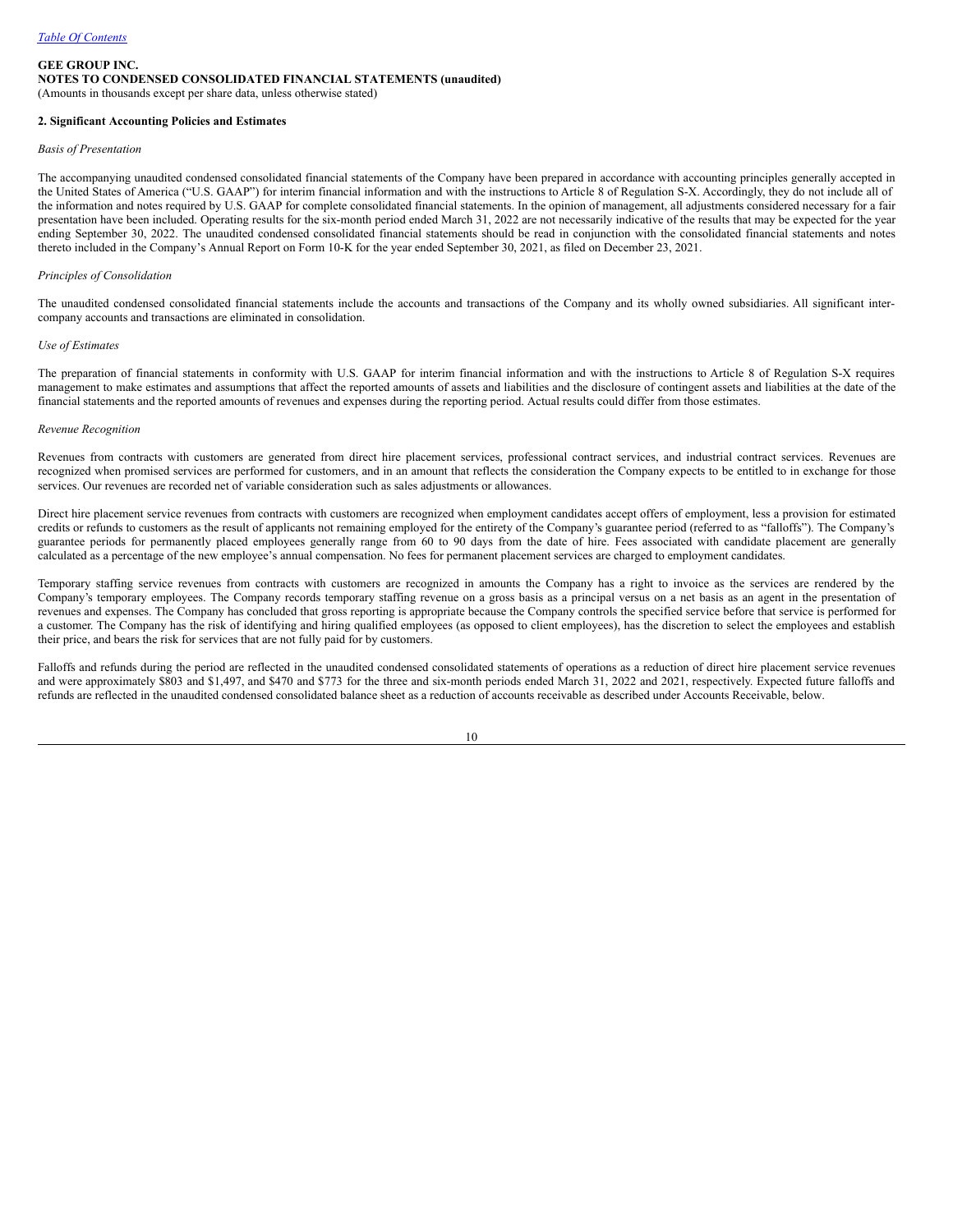#### **GEE GROUP INC. NOTES TO CONDENSED CONSOLIDATED FINANCIAL STATEMENTS (unaudited)** (Amounts in thousands except per share data, unless otherwise stated)

See Note 14 for disaggregated revenues by segment.

Payment terms in our contracts vary by the type and location of our customer and the services offered. The terms between invoicing and when payments are due are not significant.

#### *Cost of Contract Staf ing Services*

The cost of contract services includes the wages and the related payroll taxes, employee benefits and certain other employee-related costs of the Company's contract service employees, while they work on contract assignments.

#### *Cash and Cash Equivalents*

The Company maintains deposits in financial institutions and, at times, balances may exceed federally insured limits. We have never experienced any losses related to these balances. Highly liquid investments with a maturity of three months or less when purchased, if any, are considered to be cash equivalents. As of March 31, 2022 and September 30, 2021, there were no cash equivalents.

#### *Accounts Receivable*

The Company extends credit to its various customers based on evaluation of the customer's financial condition and ability to pay the Company in accordance with the payment terms. An allowance for placement falloffs is recorded as a reduction of revenues for estimated losses due to applicants not remaining employed during the Company's guarantee period. An allowance for doubtful accounts is recorded as a charge to bad debt expense where collection is considered to be doubtful due to credit issues. These allowances taken together reflect management's estimate of the potential losses inherent in the accounts receivable balances based on historical loss statistics and known factors impacting our clients. Management believes that the nature of the contract services business, wherein client companies are generally dependent on our contract employees in the same manner as permanent employees for their production cycles and the conduct of their respective businesses contributes to a relatively small accounts receivable allowance.

As of March 31, 2022 and September 30, 2021, the allowance for doubtful accounts was \$763 and \$286, respectively. The Company charges off uncollectible accounts once the invoices are deemed unlikely to be collectible. The allowance also includes reserves for permanent placement falloffs of \$233 and \$115 as of March 31, 2022 and September 30, 2021, respectively.

#### *Property and Equipment*

Property and equipment are recorded at cost. Depreciation expense is calculated on a straight-line basis over estimated useful lives of five years for computer equipment and two to ten years for office equipment, furniture and fixtures. The Company capitalizes computer software purchased or developed for internal use and amortizes it over an estimated useful life of five years. The carrying value of property and equipment is reviewed for impairment whenever events or changes in circumstances indicate that it may not be recoverable. If the carrying amount of an asset group is greater than its estimated future undiscounted cash flows, the carrying value is written down to the estimated fair value. There was no impairment of property and equipment for the three and six-month periods ended March 31, 2022 and 2021.

#### *Leases*

The Company determines if a contractual arrangement is a lease at inception. Operating leases are included in operating lease right-of-use ("ROU") assets, current operating lease liabilities, and noncurrent operating lease liabilities on the Company's unaudited condensed consolidated balance sheet. The Company evaluates and classifies leases as operating or finance leases for financial reporting purposes. The classification evaluation begins at the commencement date and the lease term used in the evaluation includes the non-cancellable period for which the Company has the right to use the underlying asset, together with renewal option periods when the exercise of the renewal option is reasonably certain or failure to exercise such option results in an economic penalty. All the Company's real estate leases are classified as operating leases. Also, the Company elected the practical expedient which allows aggregation of non-lease components with the related lease components when evaluating accounting treatment.

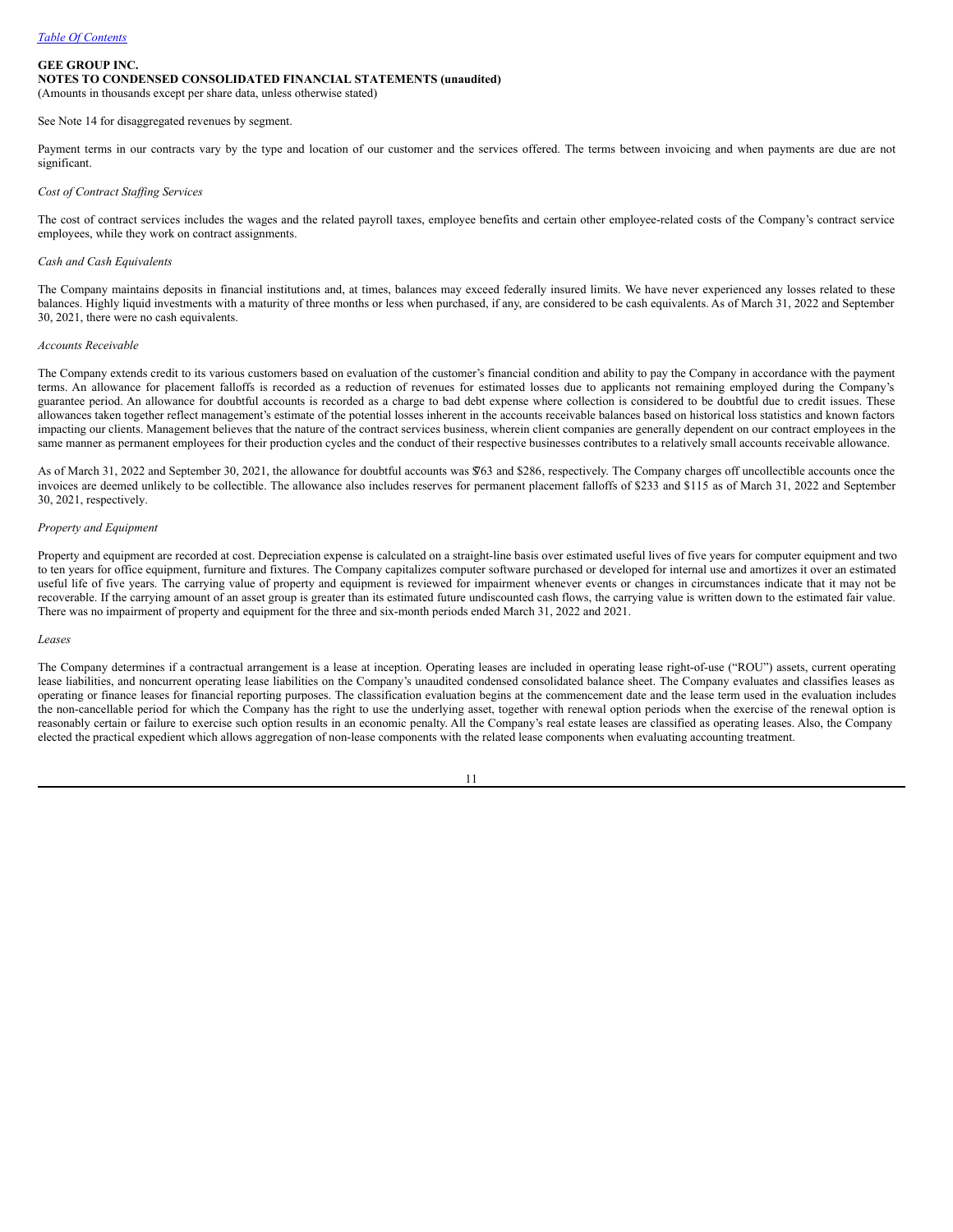# **NOTES TO CONDENSED CONSOLIDATED FINANCIAL STATEMENTS (unaudited)**

(Amounts in thousands except per share data, unless otherwise stated)

ROU assets represent the Company's right to use an underlying asset for the lease term and lease liabilities represent the Company's obligation to make lease payments arising from the lease. Operating lease ROU assets and liabilities are recognized at the commencement date of the lease based on the present value of lease payments over the lease term. The lease payments included in the present value are fixed lease payments. As most of the Company's leases do not provide an implicit rate, the Company estimates its collateralized incremental borrowing rate, based on information available at the commencement date, in determining the present value of lease payments. The Company applies the portfolio approach in applying discount rates to its classes of leases. The operating lease ROU assets include any payments made before the commencement date. Lease expense for lease payments is recognized on a straight-line basis over the lease term. The Company does not currently have subleases. The Company also does not currently have residual value guarantees or restrictive covenants in its leases.

#### *Goodwill*

The Company evaluates its goodwill for possible impairment as prescribed by FASB ASU 2017-04, Intangibles - Goodwill and Other (Topic 350), Simplifying the Test for Goodwill Impairment at least annually, and more frequently when one or more triggering events or circumstances indicate that the goodwill might be impaired. Under this guidance, annual or interim goodwill impairment testing is performed by comparing the estimated fair value of a reporting unit with its carrying amount. The Company allocates its goodwill among two reporting units: its Professional Services reporting unit and its Industrial Services reporting unit for purposes of evaluation for impairments. An impairment charge is recognized for the amount by which the carrying amount exceeds a reporting unit's estimated fair value, not to exceed the carrying value of goodwill. In testing for impairments, management applies one or more valuation techniques to estimate the fair values of the reporting units, individual assets or groups of individual assets, as required under the circumstances. These valuation techniques rely on assumptions and other factors, such as industry multiples applied to earnings, estimated future cash flows, the discount rates used to determine the present value of associated cash flows, and market comparable assumptions.

#### *Intangible Assets*

Separately identifiable intangible assets held in the form of customer lists, non-compete agreements, customer relationships, management agreements and trade names were recorded at their estimated fair value at the date of acquisition and are amortized over their estimated useful lives ranging from two to ten years using both accelerated and straight-line methods.

# *Impairment of Long-lived Assets (other than Goodwill)*

The Company recognizes an impairment of long-lived intangible assets used in operations, other than goodwill, when events or circumstances indicate that the asset might be impaired and the estimated undiscounted cash flows to be generated by those assets over their remaining lives are less than the carrying amount of those items. The net carrying value of assets not recoverable is reduced to fair value, which is typically calculated using the discounted cash flow method. The Company did not recognize and record any impairments of long-lived intangible assets used in operations during the three and six-month periods ended March 31, 2022 and 2021.

#### *Fair Value Measurement*

The Company follows the provisions of FASB ASC 820, *Fair Value Measurement*, which defines fair value, establishes a framework for measuring fair value and enhances fair value measurement disclosure. Under these provisions, fair value is defined as the price that would be received to sell an asset or paid to transfer a liability (i.e., the "exit price") in an orderly transaction between market participants at the measurement date.

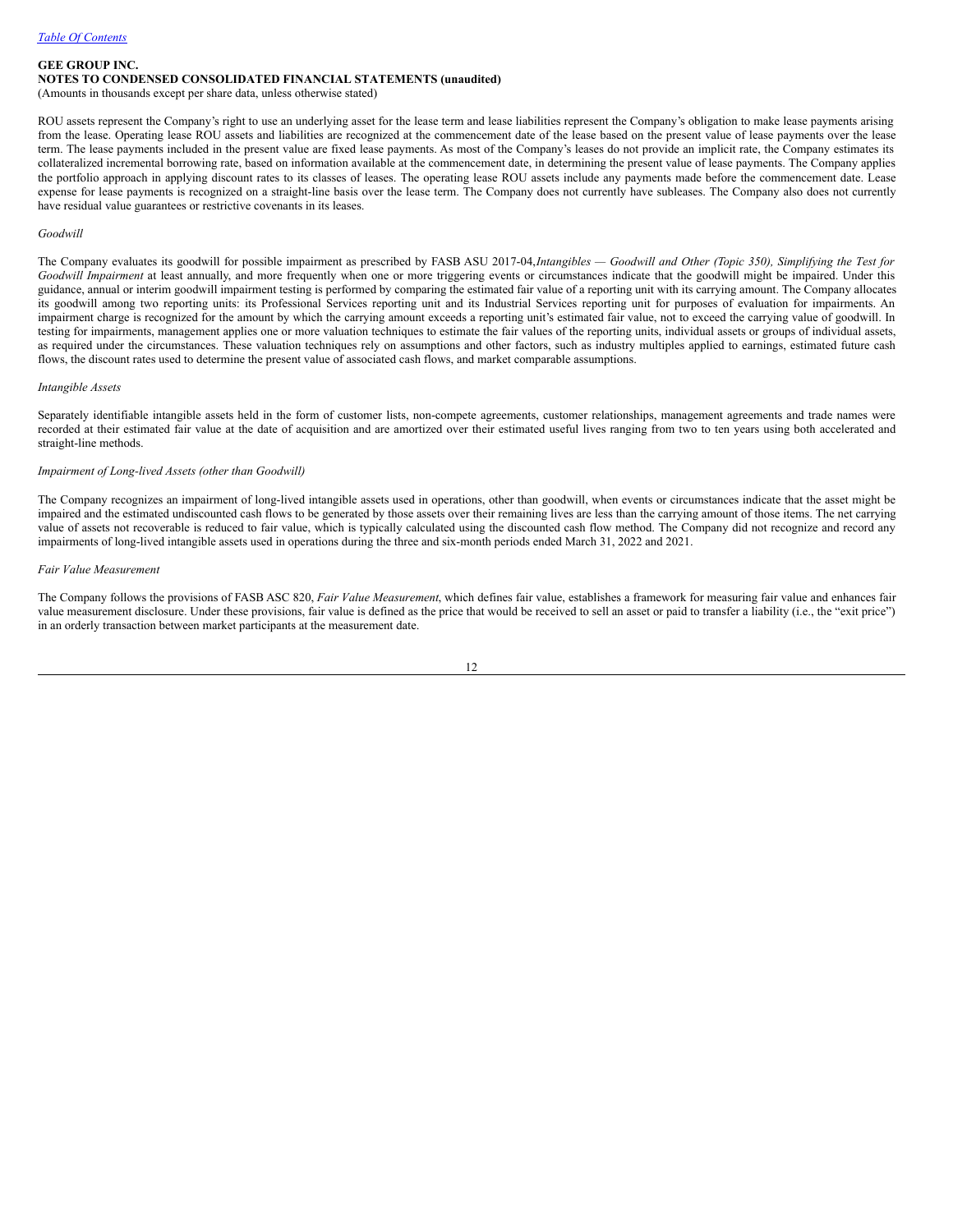# **NOTES TO CONDENSED CONSOLIDATED FINANCIAL STATEMENTS (unaudited)**

(Amounts in thousands except per share data, unless otherwise stated)

The standard establishes a hierarchy for inputs used in measuring fair value that maximizes the use of observable inputs and minimizes the use of unobservable inputs by requiring that the most observable inputs be used when available. Observable inputs are inputs that market participants would use in pricing the asset or liability developed based on market data obtained from sources independent of the Company. Unobservable inputs are inputs that reflect the Company's assumptions about the assumptions market participants would use in pricing the asset or liability developed based on the best information available in the circumstances when observable inputs are not available. The hierarchy is described below:

Level 1: Quoted prices (unadjusted) in active markets that are accessible at the measurement date for assets or liabilities. The fair value hierarchy gives the highest priority to Level 1 inputs.

Level 2: Observable prices that are based on inputs not quoted on active markets but corroborated by market data.

Level 3: Unobservable inputs are used when little or no market data is available. The fair value hierarchy gives the lowest priority to Level 3 inputs.

The fair value of the Company's current assets and current liabilities approximate their carrying values due to their short-term nature. The fair value disclosures of the Company's long-term liabilities approximate their respective fair values based on current yield for debt instruments with similar terms. The Company has no assets or liabilities which are measured at fair value on a recurring basis. Fair value measurements utilized in evaluating the Company's goodwill and other intangible assets for impairments are measured at fair value on a non-recurring basis using a combination of Level 2 and Level 3 inputs.

# *Earnings and Loss per Share*

Basic earnings and loss per share are computed by dividing net income or loss attributable to common stockholders by the weighted average common shares outstanding for the period. Diluted earnings and loss per share are computed giving effect to all potentially dilutive common shares. Potentially dilutive common shares may consist of incremental shares issuable upon the vesting of restricted shares granted but unissued, and exercise of stock options and warrants. The dilutive effect of outstanding warrants and options is reflected in earnings and loss per share by use of the treasury stock method.

Common stock equivalents, which are excluded because their effect is anti-dilutive, were approximately1,639 and 1,693, and 2,745 and 2,768 for the three and six-months ended March 31, 2022 and 2021, respectively. For the three and six-month periods ended March 31, 2022, the weighted average dilutive incremental shares, or common stock equivalents, included in the calculations of dilutive shares were 1,542 and 1,492. For the three and six-month periods ended March 31, 2021, in which a net loss was incurred, all potentially dilutive common shares are considered antidilutive and thus are excluded from the calculation.

### *Advertising Expenses*

The Company expenses the costs of print and internet media advertising and promotions as incurred and reports these costs in selling, general and administrative expenses. For the three and six-month periods ended March 31, 2022 and 2021, advertising expense totaled \$484 and \$1,001, and \$458 and \$882 respectively.

#### *Share-Based Compensation*

The Company accounts for share-based awards to employees in accordance with FASB ASC 718,*Compensation-Stock Compensation*, which requires compensation expense related to share-based transactions, including employee stock options, to be measured and recognized in the financial statements based on a determination of the fair value of the stock options or restricted stock grants. The grant date fair value of stock options is determined using the Black-Scholes-Merton ("Black-Scholes") pricing model. For all employee stock options and restricted stock grants, the Company recognizes expense over the employee's requisite service period (generally the vesting period of the equity grant). The Company's option pricing model requires the input of subjective assumptions, including the expected stock price volatility, expected term, and forfeiture rate. Any changes in these subjective assumptions significantly impact our share-based compensation expense.

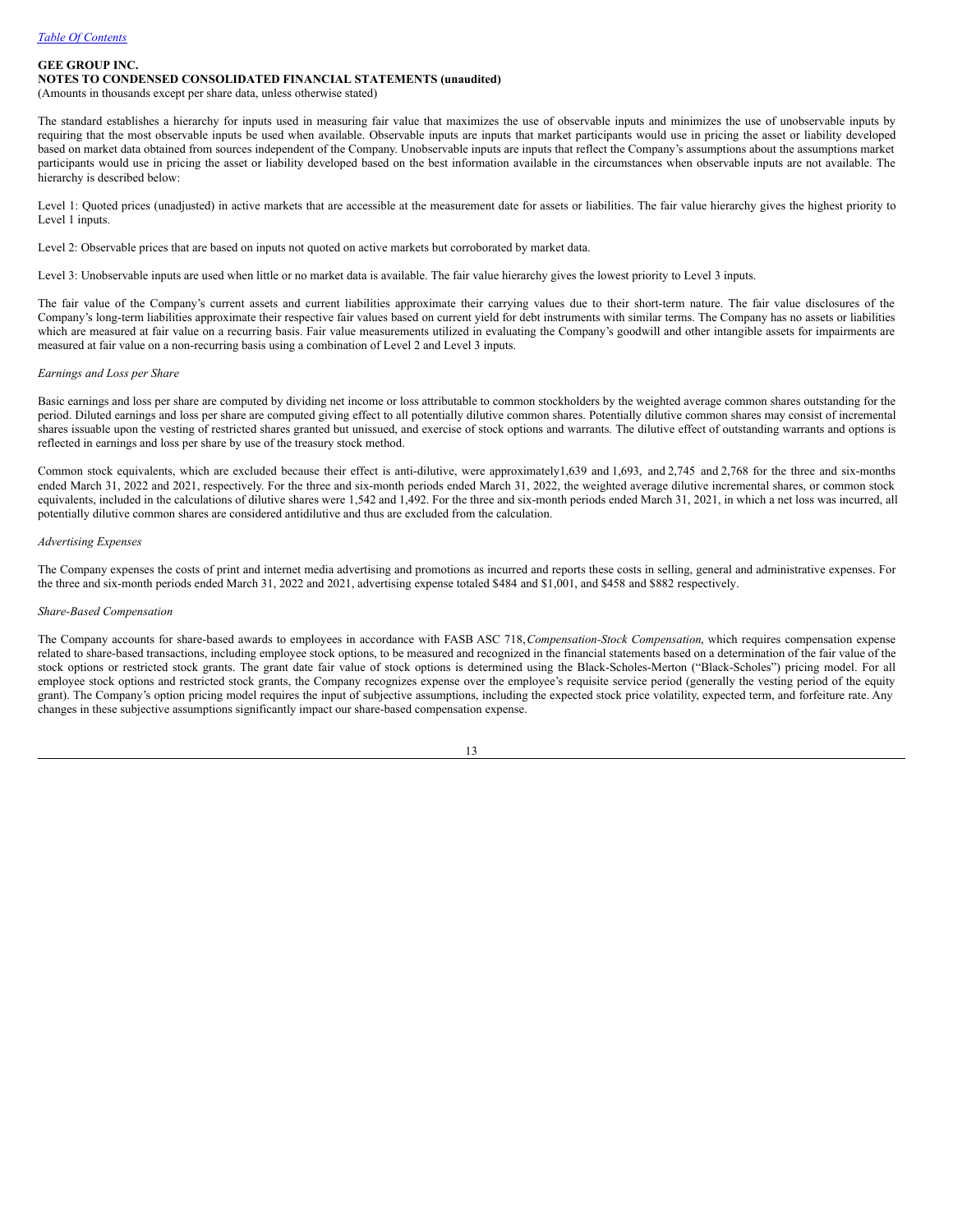# **NOTES TO CONDENSED CONSOLIDATED FINANCIAL STATEMENTS (unaudited)**

(Amounts in thousands except per share data, unless otherwise stated)

See Note 11 for the assumptions used to calculate the fair value of share-based employee and non-employee compensation. Upon the exercise of options, it is the Company's policy to issue new shares rather than utilizing treasury shares.

#### *Income Taxes*

The Company accounts for income taxes under the asset and liability method, FASB ASC 740, Income Taxes, which requires the recognition of deferred tax assets and liabilities for the expected future tax consequences of events that have been included in the financial statements. Under this method, deferred tax assets and liabilities are determined on the basis of the differences between the financial statement and tax bases of assets and liabilities by using enacted tax rates in effect for the year in which the differences are expected to reverse. The effect of a change in tax rates on deferred tax assets and liabilities is recognized in income in the period that includes the enactment date.

The Company recognizes deferred tax assets to the extent that it is believed these assets are more likely than not to be realized. In making such a determination, all available positive and negative evidence is considered, including future reversals of existing taxable temporary differences, projected future taxable income, tax-planning strategies, and results of recent operations. If it's determined that the Company would be able to realize deferred tax assets in the future in excess of the net recorded amount, an adjustment would be made to the deferred tax asset valuation allowance, which would reduce the provision for income taxes.

The Company records uncertain tax positions on the basis of a two-step process in which (1) determines whether it is more likely than not that the tax positions will be sustained on the basis of the technical merits of the position and (2) for those tax positions that meet the more-likely-than-not recognition threshold, the Company recognizes the largest amount of tax benefit that is more than 50 percent likely to be realized upon ultimate settlement with the related tax authority.

Interest and penalties related to unrecognized tax benefits are recognized on the income tax expense line in the accompanying unaudited condensed consolidated statement of operations. As of March 31, 2022 and September 31, 2021, no accrued interest or penalties are included on the related tax liability line in the accompanying unaudited condensed consolidated balance sheet.

#### **3. New Accounting Pronouncements**

# *Recently Issued Accounting Pronouncements Not Yet Adopted*

In June 2016, the FASB issued ASU 2016-13, *Financial Instruments-Credit Losses*, authoritative guidance amending how entities will measure credit losses for most financial assets and certain other instruments that are not measured at fair value through net income. The guidance requires the application of a current expected credit loss model, which is a new impairment model based on expected losses. The new guidance is effective for fiscal years beginning after December 15, 2022. The Company has not yet determined the impact of the new guidance on its condensed consolidated financial statements and related disclosures.

In December 2019, the FASB issued ASU 2019-12, Income Taxes (Topic 740): Simplifying the Accounting for Income Taxes This ASU simplifies accounting for income taxes by removing the following exceptions: (1) exception to the Incremental approach for intra-period tax allocation, (2) exceptions to accounting for basis differences when there are ownership changes in foreign investments, and (3) exception in interim period income tax accounting for year-to-date losses that exceed anticipated losses. The ASU also improves financial statement preparers' application of income tax related guidance for franchise taxes that are partially based on income; transactions with a government that result in a step up in the tax basis of goodwill; separate financial statements of legal entities that are not subject to tax; and enacted changes in tax laws in interim periods. The ASU is effective for public business entities for fiscal years beginning after December 15, 2020 and interim periods within those fiscal years. ASU 2019-12 became effective for the three-month period ended December 31, 2021 and had no material impact on our consolidated financial statements. The Company will continue to monitor the impact of the ASU on our condensed consolidated financial statements in the future.

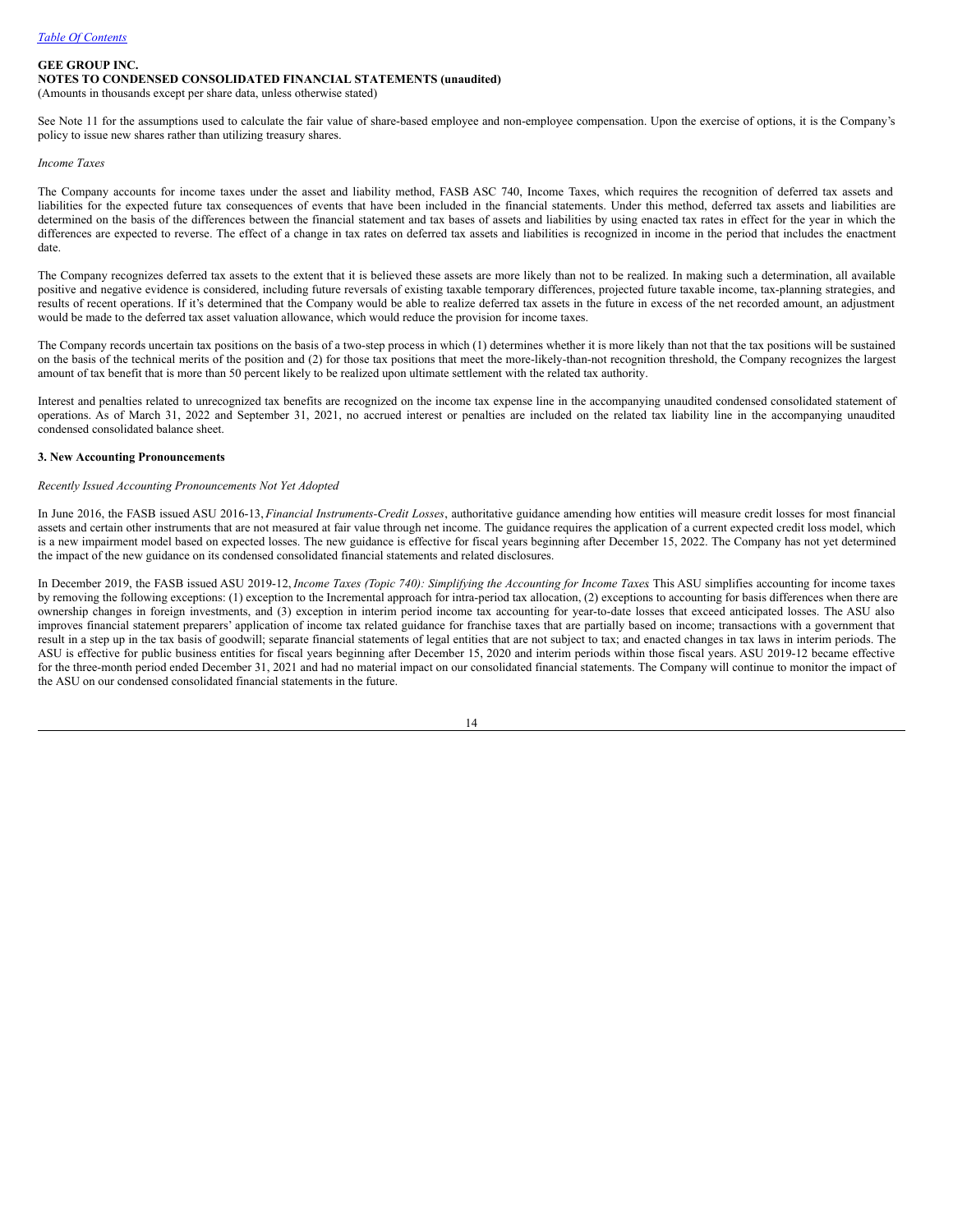(Amounts in thousands except per share data, unless otherwise stated)

In March 2020, the FASB issued ASU 2020-04, Reference Rate Reform (Topic 848): Facilitation of the Effects of Reference Rate Reform on Financial Reporting This ASU provides temporary optional expedients and exceptions to the U.S. GAAP guidance on contract modifications and hedge accounting to ease the financial reporting burdens related to the expected market transition from the LIBOR and other interbank offered rates to alternative reference rates. This ASU is effective for all entities beginning as of its date of effectiveness, March 12, 2020. The guidance is temporary and can be applied through December 31, 2022. In January 2021, the FASB issued ASU 2021-01, *Reference Rate Reform (Topic 848): Scope*, to provide supplemental guidance and to further clarify the scope of the amended guidance. The guidance has not impacted the condensed consolidated financial statements to date. The Company will continue to monitor the impact of the ASU on our condensed consolidated financial statements in the future.

No other recent accounting pronouncements were issued by the FASB and the SEC that are believed by management to have a material impact on the Company's present or future financial statements.

#### **4. Property and Equipment**

Property and equipment, net consisted of the following:

|                                                                  | March 31.<br>2022 | September 30,<br>2021 |
|------------------------------------------------------------------|-------------------|-----------------------|
| Computer software                                                | 481               | 462                   |
| Office equipment, furniture, fixtures and leasehold improvements | 3,498             | 3,042                 |
| Total property and equipment, at cost                            | 3,979             | 3,504                 |
| Accumulated depreciation and amortization                        | (2,919)           | (2,739)               |
| Property and equipment, net                                      | .060              | 765                   |

Depreciation expense for three and six-month periods ended March 31, 2022 and 2021 was \$94 and \$180, and \$77 and \$150, respectively.

#### **5. Leases**

The Company leases space for all its branch offices, which are generally located either in downtown or suburban business centers, and for its corporate headquarters. Branch offices are generally leased over periods ranging from three to five years. The corporate office lease expires in 2026. The Company's leases generally provide for payment of basic rent plus a share of building real estate taxes, maintenance costs and utilities.

Operating lease expenses were \$543 and \$1,077, and \$562 and \$1,123 for the three and six-month periods ended March 31, 2022 and 2021, respectively.

Supplemental cash flow information related to leases consisted of the following:

|                                                                              | <b>Six Months Ended March 31.</b> |     |
|------------------------------------------------------------------------------|-----------------------------------|-----|
|                                                                              | 2022                              | 202 |
| Cash paid for operating lease liabilities                                    | $98^{\circ}$                      | 947 |
| Right-of-use assets obtained in exchange for new operating lease liabilities | 294                               |     |

Supplemental balance sheet information related to leases consisted of the following:

|                                                                       | March 31.<br>2022 | September 30,<br>2021 |
|-----------------------------------------------------------------------|-------------------|-----------------------|
| Weighted average remaining lease term for operating leases (in years) | <b>A </b>         | <u>.</u>              |
| Weighted average discount rate for operating leases                   | $5.0\%$           | 5.9%                  |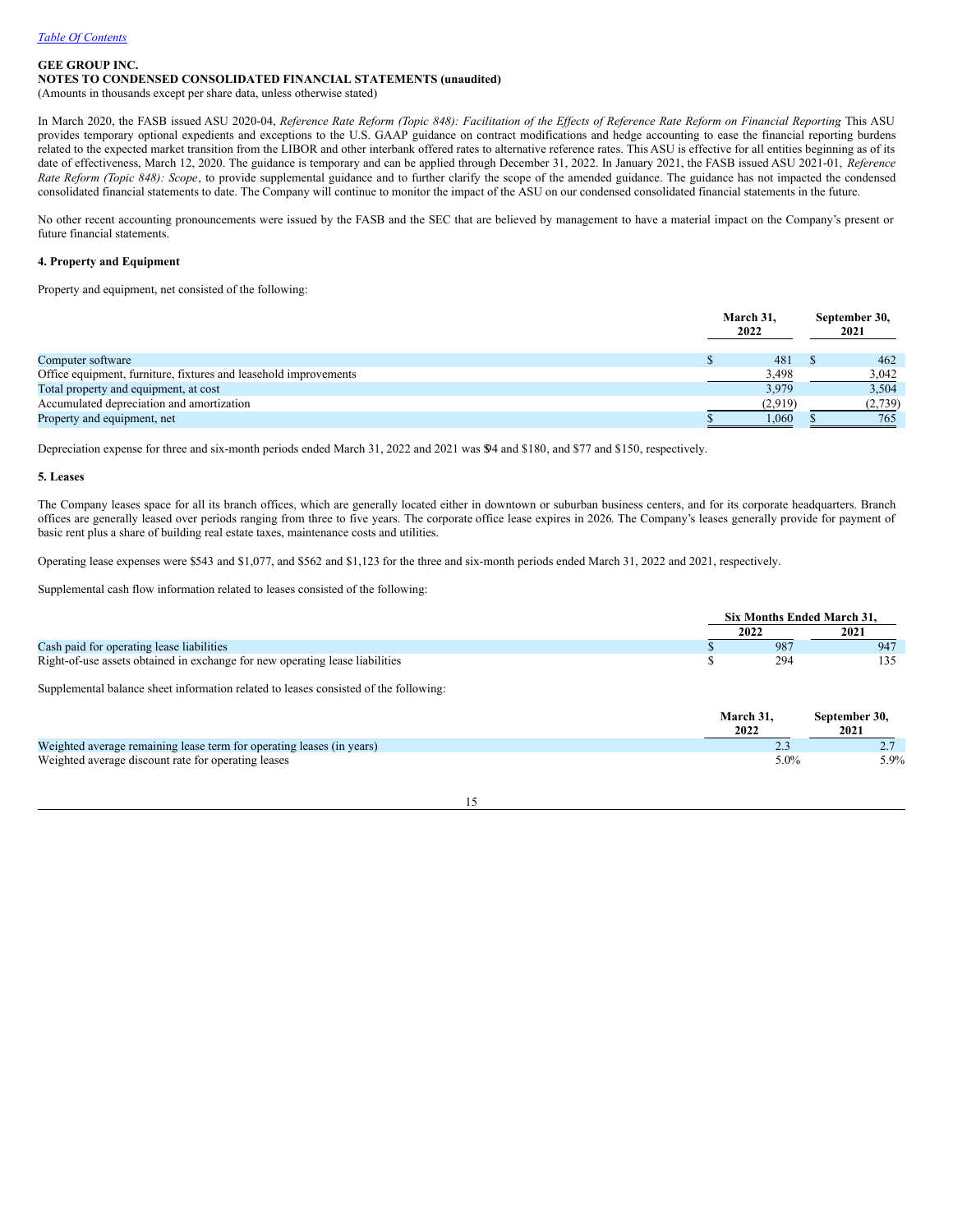# **NOTES TO CONDENSED CONSOLIDATED FINANCIAL STATEMENTS (unaudited)**

(Amounts in thousands except per share data, unless otherwise stated)

The table below reconciles the undiscounted future minimum lease payments under non-cancelable lease agreements having initial terms in excess of one year to the total operating lease liabilities recognized on the unaudited condensed consolidated balance sheet as of March 31, 2022, including certain closed offices are as follows:

| Remainder of Fiscal 2022                         | 985   |
|--------------------------------------------------|-------|
| Fiscal 2023                                      | 1,472 |
| Fiscal 2024                                      | 1,172 |
| Fiscal 2025                                      | 602   |
| Fiscal 2026                                      | 194   |
| Thereafter                                       | 29    |
| Less: Imputed interest                           | (344) |
| Present value of operating lease liabilities (a) | 4.110 |

#### (a) Includes current portion of \$1,612 for operating leases.

#### **6. Goodwill and Intangible Assets**

*Goodwill*

Goodwill as of March 31, 2022 and September 30, 2021 consisted of the following:

|                            | March 31,<br>2022 | September 30,<br>2021 |
|----------------------------|-------------------|-----------------------|
| Goodwill beginning balance | 63.443            | 63,443                |
| Impairment charges         | (2,150)           |                       |
| Goodwill ending balance    | 61.293            | 63.443                |

The Company completed its most recent annual goodwill impairment assessment, as of September 30, 2021, and determined that its goodwill was not impaired. The amount of discount inherent in the Company's market capitalization reported on the NYSE American exchange when compared with consolidated stockholders' equity, or net book value, had increased since September 30, 2021; therefore, the Company performed an interim assessment of its goodwill for impairment as of December 31, 2021. The estimated fair values of its Professional Services and Industrial Services reporting units were adjusted based on qualitative and quantitative analysis so that they reconcile more precisely with the Company's market capitalization as of December 31, 2021, plus an assumed control premium. As a result, the Company recognized a non-cash impairment charge of \$2,150 during three-months ended December 31, 2021. The Company reassessed the qualitative and quantitative analysis at March 31, 2022 and determined there was no additional impairment during the three-month period ended March 31, 2022.

#### *Intangible Assets*

The following tables set forth the costs, accumulated amortization and net book value of the Company's separately identifiable intangible assets as of March 31, 2022 and September 30, 2021 and estimated future amortization expense.

|                        | <b>March 31, 2022</b> |        |  |              |             |        |                 | <b>September 30, 2021</b> |             |                 |
|------------------------|-----------------------|--------|--|--------------|-------------|--------|-----------------|---------------------------|-------------|-----------------|
|                        |                       |        |  |              | Accumulated |        | <b>Net Book</b> |                           | Accumulated | <b>Net Book</b> |
|                        |                       | Cost   |  | Amortization |             | Value  | Cost            | Amortization              | Value       |                 |
| Customer relationships |                       | 29,070 |  | 17,163       |             | 1.907  | 29,070          | 15.844                    | 13.226      |                 |
| Trade names            |                       | 8,329  |  | 7,511        |             | 818    | 8.329           | 6,801                     | .528        |                 |
| Total                  |                       | 37.399 |  | 24,674       |             | 12,725 | 37.399          | 22.645                    | 14,754      |                 |

Estimated Amortization Expense

| Remaining Fiscal 2022 \$ | 1,440  |  |
|--------------------------|--------|--|
| Fiscal 2023              | 2,879  |  |
| Fiscal 2024              | 2,879  |  |
| Fiscal 2025              | 2,741  |  |
| Fiscal 2026              | 1,870  |  |
| Thereafter               | 916    |  |
|                          | 12,725 |  |
|                          |        |  |

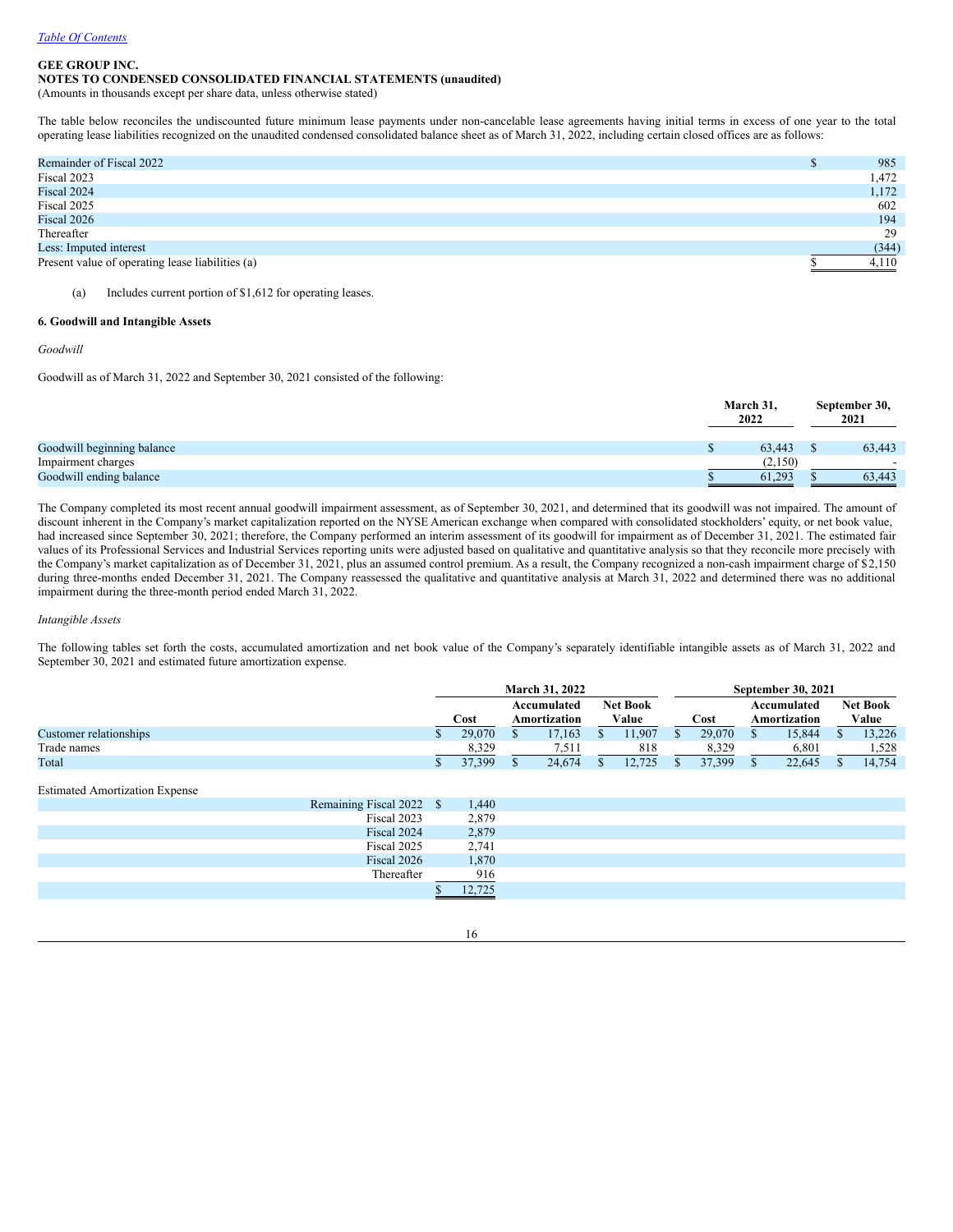(Amounts in thousands except per share data, unless otherwise stated)

The trade names are amortized on a straight-line basis over their respective estimated useful lives of between five and ten years. Intangible assets that represent customer relationships are amortized on the basis of estimated future undiscounted cash flows or using the straight-line basis over estimated remaining useful lives of five to ten years.

The amortization expense for intangible assets was \$1,015 and \$2,029, and \$1,015 and \$2,059 for three and six-month periods ended March 31, 2022 and 2021, respectively.

### **7. Former Revolving Credit Facility and Term Loan**

The Company and its subsidiaries, as borrowers, were parties to a Revolving Credit, Term Loan and Security Agreement (the "Former Credit Agreement") with certain investment funds managed by MGG. The principal and remaining unpaid accrued interest and fee balances under the Revolving Credit Facility and Term Loan balances outstanding under the Former Credit Agreement, as amended, were fully repaid and the Former Credit Agreement was retired on April 20, 2021. Additional information regarding the repayment of the Former Credit Agreement is presented in Note 1.

# **8. Senior Bank Loan, Security and Guarantee Agreement**

On May 14, 2021, the Company and its subsidiaries entered a Loan, Security and Guaranty Agreement for a \$20 million asset-based senior secured revolving credit facility with CIT Bank, N.A.. The CIT Facility is collateralized by 100% of the assets of the Company and its subsidiaries who are co-borrowers and/or guarantors. The CIT Facility matures on the fifth anniversary of the closing date (May 14, 2026).

As of March 31, 2022, the Company had \$0 in outstanding borrowings and \$14,057 available for borrowing under the terms of the CIT Facility. The Company also had \$637 in unamortized debt issue cost associated with the CIT Facility. The amortization expense of these debt costs totaled \$38 and \$76 for the three and six-month periods ended March 31, 2022, respectively.

Under the CIT Facility, advances will be subject to a borrowing base formula that is computed based on 85% of eligible accounts receivable of the Company and subsidiaries as defined in the CIT Facility, and subject to certain other criteria, conditions, and applicable reserves, including any additional eligibility requirements as determined by the administrative agent. The CIT Facility is subject to usual and customary covenants and events of default for credit facilities of this type. The interest rate, at the Company's election, will be based on either the Base Rate, as defined, plus the applicable margin; or LIBOR (or any successor thereto) for the applicable interest period, subject to a 1% floor, plus the applicable margin. The CIT Facility also contains provisions addressing the potential future replacement of LIBOR utilized and referenced in the loan agreement, in the event LIBOR becomes no longer available. In addition to interest costs on advances outstanding, the CIT Facility will provide for an unused line fee ranging from 0.375% to 0.50% depending on the amount of undrawn credit, original issue discount and certain fees for diligence, implementation, and administration.

### **9. CARES Act Paycheck Protection Program Loans**

Between April 29 and May 7, 2020, the Company obtained PPP loans for each of its operating subsidiaries. The PPP loans were used primarily to restore employee pay-cuts, recall furloughed or laid-off employees, support the payroll costs for existing employees, hire new employees, and for other allowable purposes including interest costs on certain business mortgage obligations, rent and utilities. Each of the Company's subsidiaries executed a separate promissory note evidencing unsecured loans under the PPP. The following promissory notes were executed by the Company and its subsidiaries: GEE Group, Inc. for \$1,992; Scribe Solutions, Inc. for \$277; Agile Resources, Inc. for \$1,206; Access Data Consulting Corporation for \$1,456; Paladin Consulting, Inc. for \$1,925; SNI Companies, Inc. for \$10,000; Triad Personnel Services, Inc. for \$404; Triad Logistics, Inc. for \$78; and BMCH, Inc. for \$2,589.

The Company and its operating subsidiaries have been granted forgiveness of their respective outstanding PPP loans, including the Company's last four remaining PPP loans and interest for GEE Group Inc., BMCH, Inc., Paladin Consulting, Inc., and SNI Companies, Inc., in the amounts of \$2,024, \$2,630, \$1,956, and \$10,163, respectively, which were forgiven by the SBA in December 2021. The Company recognized net gains of \$16,773, in aggregate, during the six months ended March 31, 2022 as a result of the forgiveness of its last four PPP loans.

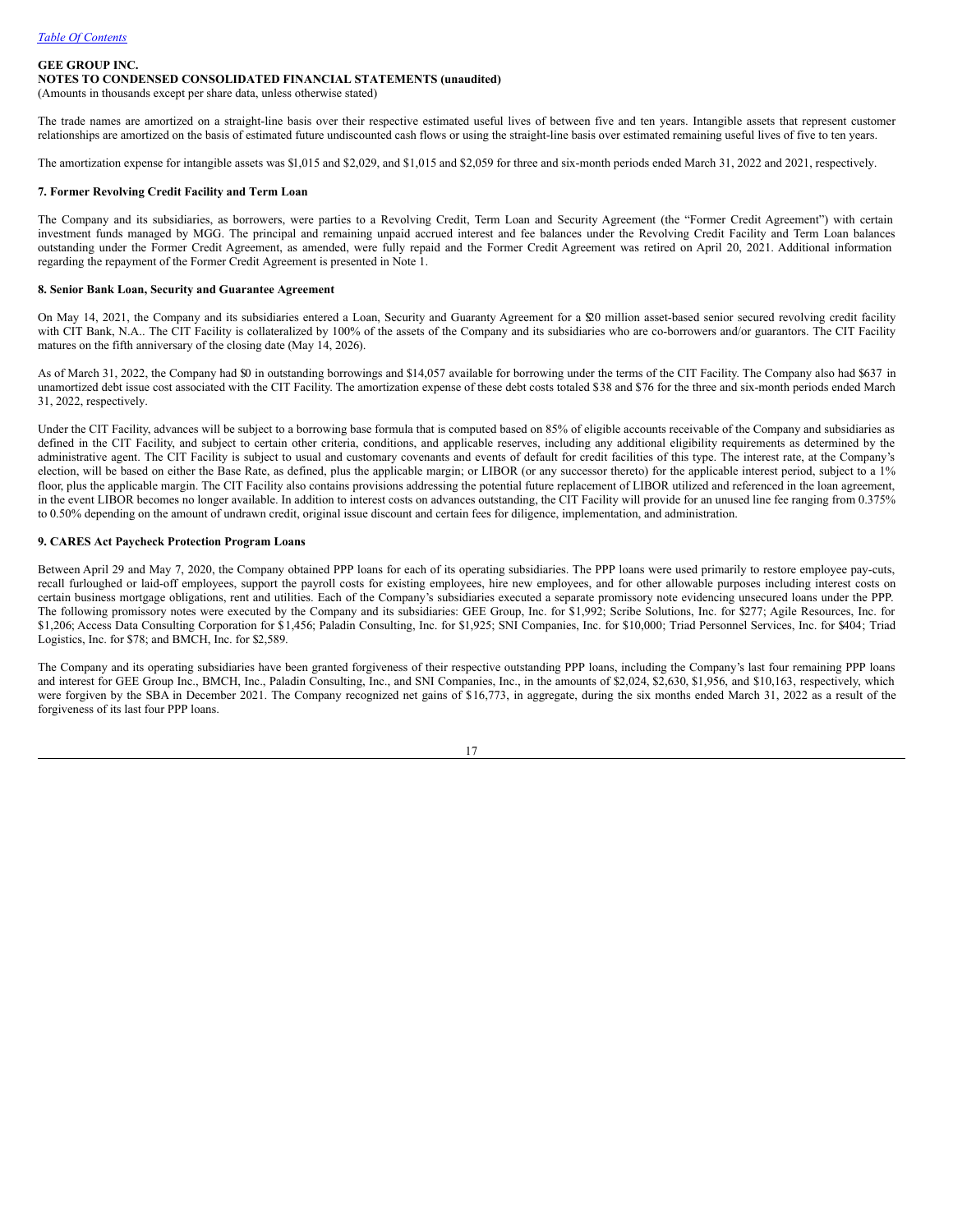(Amounts in thousands except per share data, unless otherwise stated)

The PPP loans obtained by GEE Group Inc., as a public company, and some of its operating subsidiaries, together as an affiliated group, have exceeded the \$2,000 audit threshold established by the SBA, and therefore, also will be subject to audit by the SBA in the future. If any of the nine forgiven PPP loans are reinstated in whole or in part as the result of a future audit, a charge or charges would be incurred, accordingly, and they would need to be repaid. If the companies are unable to repay the portions of their PPP loans that ultimately may be reinstated from available liquidity or operating cash flow, we may be required to raise additional equity or debt capital to repay the PPP loans.

#### **10. Accrued Compensation**

Accrued Compensation is comprised of accrued wages, the related payroll taxes, employee benefits of the Company's employees, including those working on contract assignments, commissions earned and not yet paid and estimated commissions and bonuses payable.

# **11. Equity**

# *Preferred Stock*

The Company has authorized 20,000 shares of preferred stock of which 1,000 shares have been designated Series A Preferred Stock, and no shares are issued or outstanding; 5,950 shares have been designated Series B Preferred Stock, of which 5,926 shares were issued and none remain outstanding, and3,000 shares have been designated Series C Preferred Stock, of which 2,093 shares were issued and none remain outstanding as of March 31, 2022 and September 30, 2021. Based on the terms of the Series B Convertible Preferred Stock, if certain fundamental transactions were to occur, the Series B Convertible Preferred Stock would require redemption, which would preclude permanent equity classification on the accompanying condensed consolidated balance sheets. The Series C Convertible Preferred Stock has a Liquidation Value equal to \$1.00 per share and ranks pari passu with the Company's Series B Convertible Preferred Stock and senior to all "Junior Securities" (including the Company's Common Stock) with respect to any distribution of assets upon liquidation, dissolution or winding up of the Company, whether voluntary or involuntary.

#### *Amended and Restated 2013 Incentive Stock Plan*

As of March 31, 2022, there were stock options outstanding under the Company's Amended and Restated 2013 Incentive Stock Plan (the "Plan"). During fiscal 2021, the 2013 Incentive Stock Plan was amended to increase the total shares available for restricted stock and stock options grants by 10,000 to a total of 15,000 (7,500 restricted stock shares and 7,500 stock option shares). The Plan authorizes the Compensation Committee of the Board of Directors to grant either incentive or non-statutory stock options to employees. Vesting periods are established by the Compensation Committee at the time of grant. As of March 31, 2022, there were 10,636 shares available to be granted under the Plan (5,778 shares available for stock option grants and4,858 shares available for restricted stock grants).

#### *Restricted Stock*

The Company granted 100 shares of restricted common stock during the six-month period ended March 31, 2022. Share-based compensation expense attributable to restricted stock was \$76 and \$148, and \$163 and \$336 during the three and six-month periods ended March 31, 2022 and 2021, respectively. As of March 31, 2022, there was approximately \$467 of unrecognized compensation expense related to restricted stock outstanding, and the weighted average vesting period for those options was3.08 years.

A summary of restricted stock activity is presented as follows:

|                                                                  | Number of<br><b>Shares</b> | Weighted<br><b>Average Fair</b><br>Value (\$) |
|------------------------------------------------------------------|----------------------------|-----------------------------------------------|
| Non-vested restricted stock outstanding as of September 30, 2021 | 1,442                      | 0.60                                          |
| Granted                                                          |                            |                                               |
| Vested                                                           |                            |                                               |
| Non-vested restricted stock outstanding as of December 31, 2021  | 1.442                      | 0.60                                          |
| Granted                                                          | 100                        | 0.53                                          |
| Vested                                                           |                            |                                               |
| Non-vested restricted stock outstanding as of March 31, 2022     | 1,542                      | 0.59                                          |

#### *Warrants*

The Company had 77 warrants outstanding as of March 31, 2022 and September 30, 2021 with a weighted average exercise price per share of \$2. The outstanding warrants had a weighted average remaining contractual life of 3.01 and 3.50 as of March 31, 2022 and September 30, 2021, respectively. No warrants were granted or expired during the three and six-month periods ended March 31, 2022 and 2021.

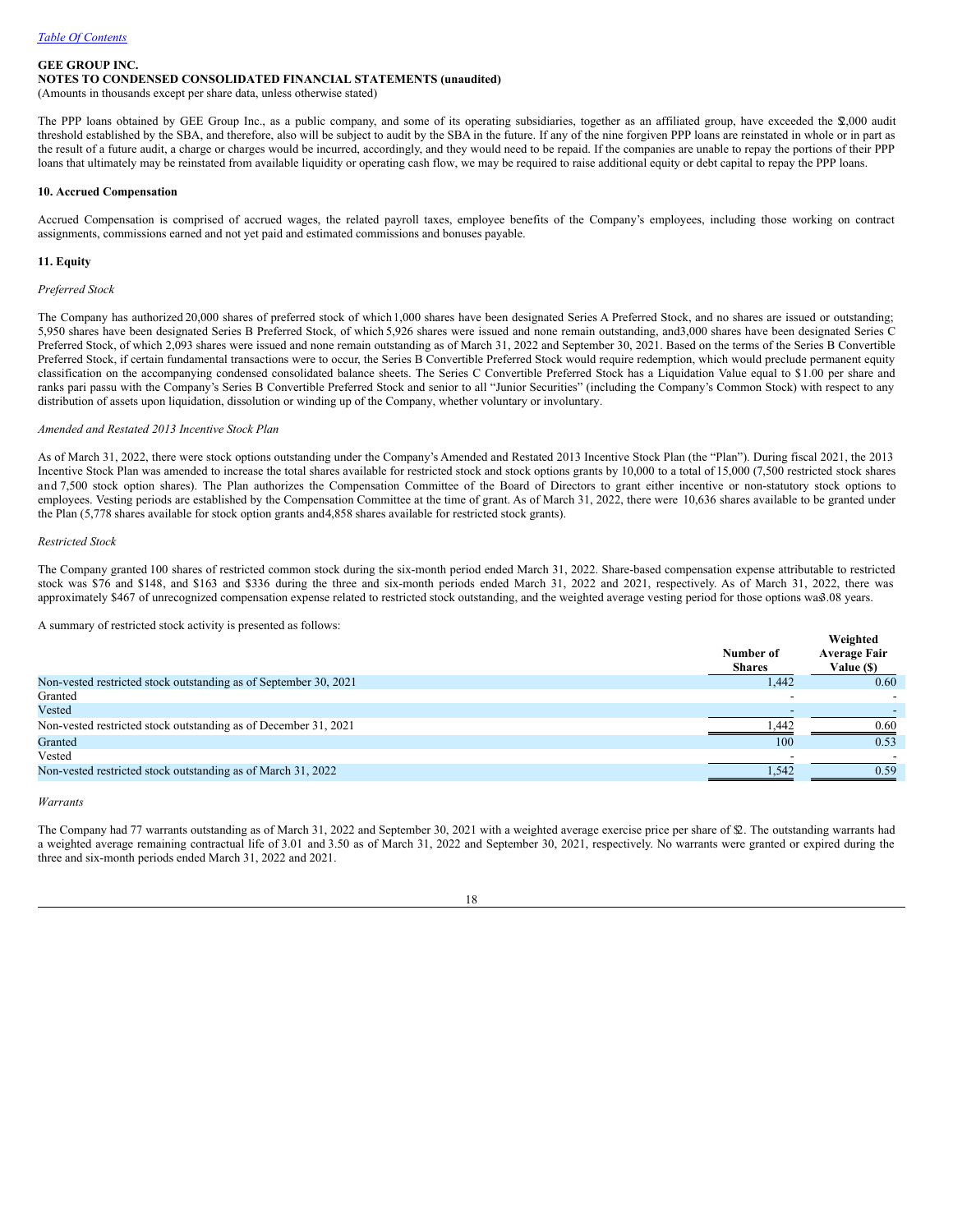(Amounts in thousands except per share data, unless otherwise stated)

#### *Stock Options*

All stock options outstanding as of March 31, 2022 and September 30, 2021 were non-statutory stock options, had exercise prices equal to the market price on the date of grant, and had expiration dates ten years from the date of grant.

Share-based compensation expense attributable to stock options and warrants was \$76 and \$151, \$130 and \$268 for the three and six-month periods ended March 31, 2022 and 2021, respectively. As of March 31, 2022, there was approximately \$ 328 of unrecognized compensation expense related to unvested stock options outstanding, and the weighted average vesting period for those options was 3.56 years.

|                                              | Number of<br><b>Shares</b> | Weighted<br>Average<br><b>Exercise Price</b><br>Per Share (\$) | Weighted<br>Average<br>Remaining<br>Contractual<br>Life (Years) | <b>Total Intrinsic</b><br>Value of<br><b>Options</b> (\$) |
|----------------------------------------------|----------------------------|----------------------------------------------------------------|-----------------------------------------------------------------|-----------------------------------------------------------|
| Options outstanding as of September 30, 2021 | 1,672                      | 2.14                                                           | 7.35                                                            |                                                           |
| Granted                                      |                            |                                                                | $\overline{\phantom{a}}$                                        |                                                           |
| Forfeited/Expired                            | (1)                        | 2.99                                                           |                                                                 |                                                           |
| Options outstanding as of December 31, 2021  | 1,671                      | 2.14                                                           | 7.10                                                            |                                                           |
| Granted                                      | 50                         | 0.53                                                           |                                                                 |                                                           |
| Forfeited/Expired                            | (80)                       | 1.12                                                           |                                                                 |                                                           |
| Options outstanding as of March 31, 2022     | 1,641                      | 2.14                                                           | 6.89                                                            |                                                           |
| Exercisable as of September 30, 2021         | 890                        | 3.14                                                           | 6.08                                                            |                                                           |
| Exercisable as of March 31, 2022             | 965                        | 3.06                                                           | 5.65                                                            |                                                           |

#### **12. Income Tax**

The following table presents the provision for income taxes and our effective tax rate for the three and six-month periods ended March 31, 2022 and 2021:

|                            | Three Months Ended,<br>March 31. |  |       |  | <b>Six Months Ended.</b><br>March 31 |  |                     |  |  |
|----------------------------|----------------------------------|--|-------|--|--------------------------------------|--|---------------------|--|--|
|                            | 2022                             |  | 2021  |  | 2022                                 |  | 2021                |  |  |
| Provision for Income Taxes | (8)                              |  |       |  |                                      |  | דרר<br>$\mathbf{Z}$ |  |  |
| <b>Effective Tax Rate</b>  | 0%                               |  | $-7%$ |  | 0%                                   |  | 12%                 |  |  |

The effective income tax rate on operations is based upon the estimated income for the year and adjustments, if any, in the applicable quarterly periods for the potential tax consequences, benefits, resolutions of tax audits or other tax contingencies.

Our effective tax rate for the three and six-month period ended March 31, 2022 and 2021, is lower than the statutory tax rate primarily due to the effect of the valuation allowance on the net DTA position. Other than the deferred tax liability relating to indefinite lived assets, the Company is maintaining a valuation allowance against the remaining net DTA position.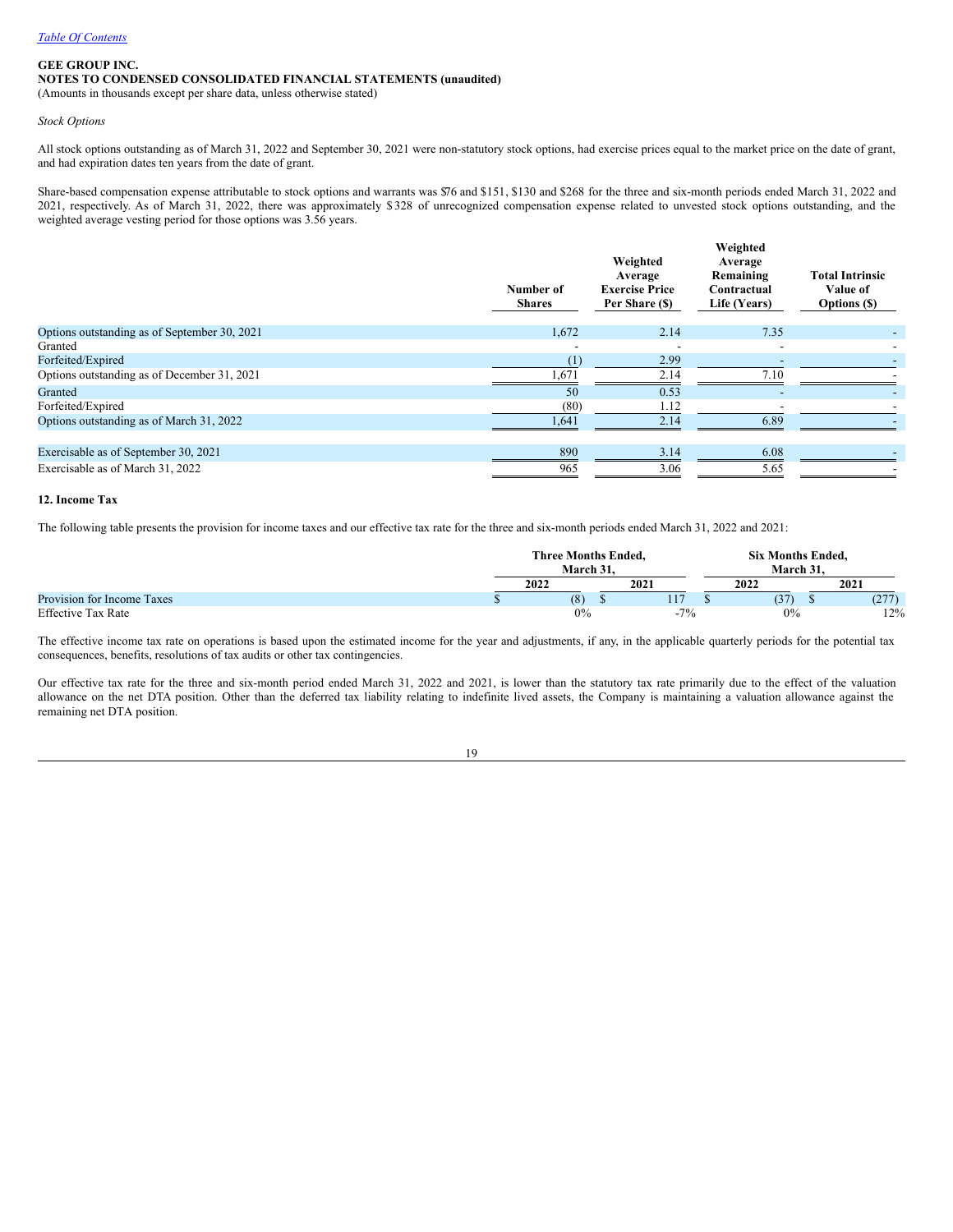#### **GEE GROUP INC. NOTES TO CONDENSED CONSOLIDATED FINANCIAL STATEMENTS (unaudited)** (Amounts in thousands except per share data, unless otherwise stated)

# **13. Commitments and Contingencies**

#### *Litigation and Claims*

On March 23, 2022, the Company settled a legal matter involving two separate, but related lawsuits, filed by plaintiff Sands Brothers Venture Capital II, LLC. These two lawsuits and others in which the Company was not a named party, involved a dispute amongst certain former affiliate and non-affiliate entities, and certain former officers and directors of the Company, stemming from a series of transactions that allegedly occurred during the period 2008 through 2010. The Company was sued in 2014 and 2017, based on the allegation that it was a participant and aided and abetted in the fraudulent conveyance of funds. The plaintiff was a creditor of an unaffiliated now defunct entity whose assets the Company is alleged to have received. Given the facts and circumstances of the case, it has been the Company's belief and assessment that the lawsuits were meritless, and that the likelihood of a material adverse resolution was remote. GEE Group's ongoing legal expenses including depositions, court filings, etc. incurred over the years to defend itself from the claims made by the plaintiff in the respective lawsuits, have, for the most part, been either paid directly to the law firms or reimbursed by insurance.

The Company continues to believe that its defenses were meritorious and that the final results of litigation would, overall, have been favorable on the merits. However, given the age of the matter, the potential future significant ongoing uninsured portions of legal and other costs to be incurred, including the extraordinary expenses of flying and housing witnesses and experts for the trial, and the future time, attention and effort necessary by management to satisfactorily resolve the matter through the courts, the Company made the business decision to take advantage of an opportunity to settle the case. In this regard, the Company entered into a Confidential Settlement Agreement and Mutual Release, dated March 23, 2022, with the plaintiff for both lawsuits. Under the terms of the agreement and release, neither the plaintiff nor the Company have admitted or conceded to any wrongdoing, and the matter has been settled in its entirety for a one-time, payment to the plaintiff of approximately \$1,175, of which the Company's portion is \$975, with insurance paying the balance. This payment was due and paid by April 8, 2022, and the expense has been recognized as a pre-tax charge in the Company's condensed consolidated financial statements for the three-month period ended March 31, 2022.

The Company and its subsidiaries are involved in various other litigation that arises in the ordinary course of business. There are no other pending significant legal proceedings to which the Company is a party for which management believes the ultimate outcome would have a material adverse effect on the Company's financial position.

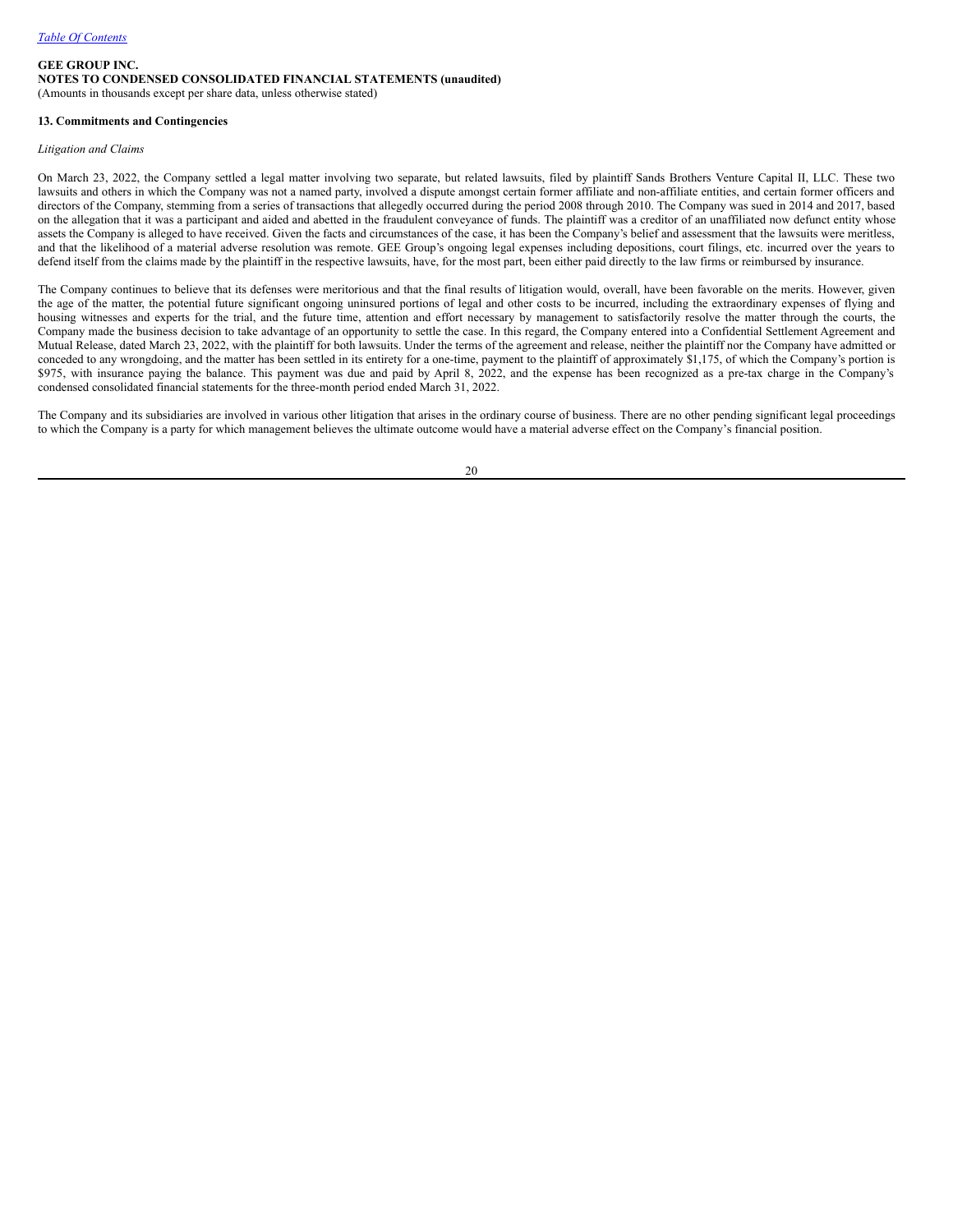(Amounts in thousands except per share data, unless otherwise stated)

### **14. Segment Data**

The Company provides the following distinctive services: (a) direct hire placement services, (b) temporary professional services staffing in the fields of information technology, accounting, finance and office, engineering, and medical, and (c) temporary industrial staffing. These services can be divided into two reportable segments: Professional Staffing Services and Industrial Staffing Services. Some selling, general and administrative expenses are not fully allocated among Industrial Services and Professional Staffing Services.

Unallocated corporate expenses primarily include certain executive compensation expenses and salaries, certain administrative salaries, corporate legal expenses, stock compensation expenses, consulting expenses, audit fees, corporate rent and facility costs, board fees, acquisition, integration and restructuring expenses, and interest expense.

|                                       |              | <b>Three Months Ended</b><br>March 31, |               |        |               | <b>Six Months Ended</b><br>March 31, |               |        |
|---------------------------------------|--------------|----------------------------------------|---------------|--------|---------------|--------------------------------------|---------------|--------|
|                                       |              | 2022                                   |               | 2021   |               | 2022                                 |               | 2021   |
| <b>Industrial Staffing Services</b>   |              |                                        |               |        |               |                                      |               |        |
| Industrial services revenue           | $\mathbf S$  | 3.735                                  | <sup>\$</sup> | 4,023  | S             | 7,824                                | <sup>S</sup>  | 9,134  |
| Industrial services gross margin (1)  |              | 14.7%                                  |               | 8.8%   |               | 15.0%                                |               | 29.3%  |
| Income (loss) from operations         | \$           | 580                                    | S             | (289)  | S             | 692                                  | <sup>S</sup>  | 1,918  |
| Depreciation and amortization         | \$           | 15                                     | \$            | 15     | S             | 31                                   | <sup>\$</sup> | 44     |
| <b>Professional Staffing Services</b> |              |                                        |               |        |               |                                      |               |        |
| Permanent placement revenue           | $\mathbb{S}$ | 5,884                                  | $\mathbf S$   | 3,655  | <sup>\$</sup> | 12,047                               | <sup>\$</sup> | 7,050  |
| Placement services gross margin       |              | 100%                                   |               | 100%   |               | 100%                                 |               | 100%   |
| Professional services revenue         | $\mathbf S$  | 30.010                                 | $\mathbf S$   | 27,040 | S             | 62,605                               | <sup>S</sup>  | 53,177 |
| Professional services gross margin    |              | 26.9%                                  |               | 25.5%  |               | 27.0%                                |               | 25.9%  |
| Income from operations                | \$           | 2,606                                  | \$            | 2,644  | \$            | 4,851                                | <sup>\$</sup> | 4,024  |
| Depreciation and amortization         | \$           | 1,094                                  | S             | 1,077  | S             | 2,178                                | \$            | 2,165  |
| <b>Unallocated Expenses</b>           |              |                                        |               |        |               |                                      |               |        |
| Corporate administrative expenses     | $\mathbb{S}$ | 1,733                                  | $\mathbb{S}$  | 1,266  | $\mathbb{S}$  | 3,842                                | $\mathbb{S}$  | 2,449  |
| Corporate facility expenses           |              | 90                                     |               | 91     |               | 184                                  |               | 173    |
| Stock compensation expense            |              | 152                                    |               | 293    |               | 299                                  |               | 604    |
| Board related expenses                |              | 34                                     |               | 68     |               | 68                                   |               | 102    |
| Total unallocated expenses            | \$           | 2,009                                  | S             | 1,718  | <sup>\$</sup> | 4,393                                | \$            | 3,328  |
| Consolidated                          |              |                                        |               |        |               |                                      |               |        |
| Total revenue                         | $\mathbf{s}$ | 39,629                                 | \$            | 34,718 | \$.           | 82,476                               | \$            | 69,361 |
| Income from operations                | \$           | 1,177                                  | S             | 637    | S             | 1,150                                | \$            | 2,614  |
| Depreciation and amortization         | \$           | 1,109                                  | S             | 1,092  | \$            | 2,209                                | \$            | 2,209  |

(1) Credits (charges) related to estimated and/or actual annual premium refunds from the Ohio Bureau of Workers Compensations totaling \$19 and \$(219) are included in the three months ended March 31, 2022 and 2021, respectively; and \$37 and \$1,318 for the six months ended March 31, 2022 and 2021, respectively. The Industrial Services gross margin normalized for the effects of these items were approximately 14.2% and 14.2% for the three months ended March 31, 2022 and 2021, respectively; and 14.5% and 14.9% for the six months ended March 31, 2022 and 2021, respectively.

# **15. Defined Contribution Plan**

The Company provides a defined contribution plan (the "401(k) Plan") for the benefit of its eligible core and field personnel, including those assigned to provide staffing services for clients. The 401(k) Plan allows participants to make contributions subject to applicable statutory limitations. The Company matches participants' contributions with 10% of the first 10% of a participant's contribution. The Company match contributed \$28 and \$37, and \$20 and \$30, respectively, from continuing operations to the 401(k) Plan for the three-month and six-month periods ended March 31, 2022 and March 31, 2021.

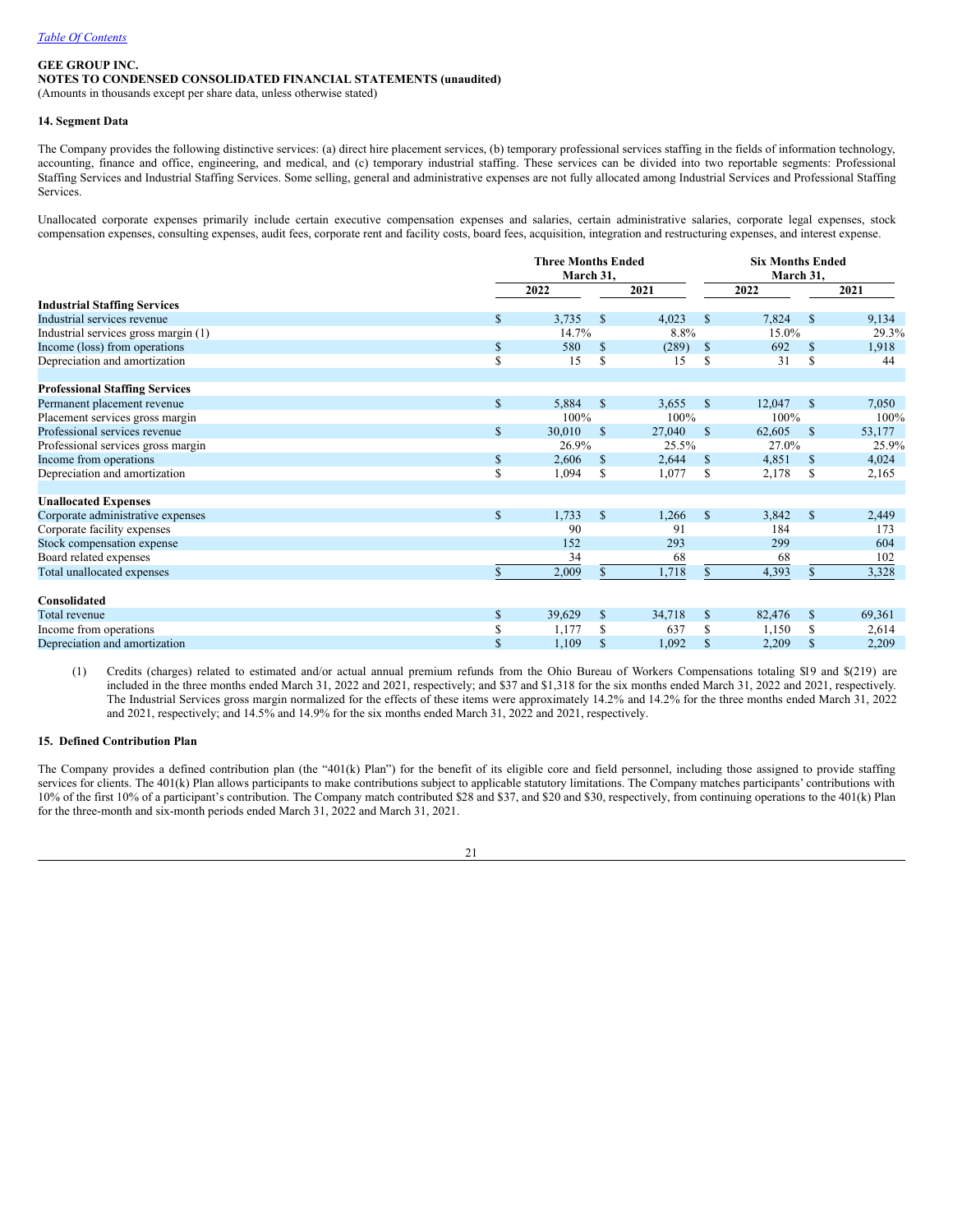# <span id="page-21-0"></span>**Item 2. Management's Discussion and Analysis of Financial Condition and Results of Operations.**

#### **Overview**

GEE Group Inc. and its wholly owned material operating subsidiaries, Access Data Consulting Corporation, Agile Resources, Inc., BMCH, Inc., Paladin Consulting, Inc., Scribe Solutions, Inc., SNI Companies, Inc., Triad Logistics, Inc., and Triad Personnel Services, Inc. (collectively referred to as the "Company", "us", "our", or "we") are providers of permanent and temporary professional and industrial staffing and placement services in and near several major U.S cities. We specialize in the placement of information technology, accounting, finance, office, and engineering professionals for direct hire and contract staffing for our clients, data entry assistants (medical scribes) who specialize in electronic medical records (EMR) services for emergency departments, specialty physician practices and clinics, and provide temporary staffing services for our industrial clients. The acquisitions of Agile Resources, Inc., a Georgia corporation ("Agile"), Access Data Consulting Corporation, a Colorado corporation ("Access"), Paladin Consulting Inc. ("Paladin") and SNI Companies, Inc., a Delaware corporation ("SNI") expanded our geographical footprint within the placement and contract staffing verticals or end markets of information technology, accounting, finance, office and engineering professionals.

The Company markets its services using the trade names General Employment Enterprises, Omni One, Ashley Ellis, Agile Resources, Scribe Solutions Inc., Access Data Consulting Corporation, Paladin Consulting Inc., SNI Companies (including Staffing Now, Accounting Now, and Certes), Triad Personnel Services and Triad Staffing. As of March 31, 2022, we operated twenty-eight (28) branch offices in downtown or suburban areas of major U.S. cities in eleven (11) states and serve four (4) additional U.S. locations utilizing local staff members working remotely. We have offices or serve markets remotely, as follows; (i) one office in each of Connecticut, Georgia, Minnesota, and New Jersey; (ii) two offices each in Illinois and Massachusetts; (iii) three offices in Colorado; (iv) four offices and two additional local market presences in Texas; (v) six offices and one additional local market presence in Florida; (vi) seven offices in Ohio; and (vii) one remote local market presence in Virginia.

Management has implemented a strategy which includes organic and acquisition growth components. Management's organic growth strategy includes seeking out and winning new client business, as well as expansion of existing client business and on-going cost reduction and productivity improvement efforts in operations. Management's acquisition growth strategy includes identifying strategic acquisitions, financed primarily through a combination of cash and the issuance of equity and/or debt to improve the overall profitability and cash flows of the Company.

The Company's contract and placement services are principally provided under two operating divisions or segments: Professional Staffing Services and Industrial Staffing Services. We believe our current segments and array of businesses and brands within our segments complement one another and position us for future growth.

### *Network Security Incident and Risk*

On February 1, 2022, the Company detected and stopped a network security incident. An unauthorized third party gained access into our network, encrypted various systems, and demanded money to decrypt the affected systems and to delete and not publicly release stolen information. The Company's IT professionals immediately disconnected and isolated the affected systems to prevent any further compromise. The senior executive management team was immediately notified who in turn reported the network security incident to the Company's Audit Committee chairman who has board oversight authority for these types of matters. The Company's audit committee and board of directors were fully briefed and a special committee of the board of directors was appointed to assist and oversee management in the investigations, response and full remediation of the incident. The Company engaged third party cyber security experts to assist its internal IT professionals and conducted a comprehensive investigation to determine the extent of the unauthorized activity. The Company also notified law enforcement and its cyber liability insurance carrier about the incident.

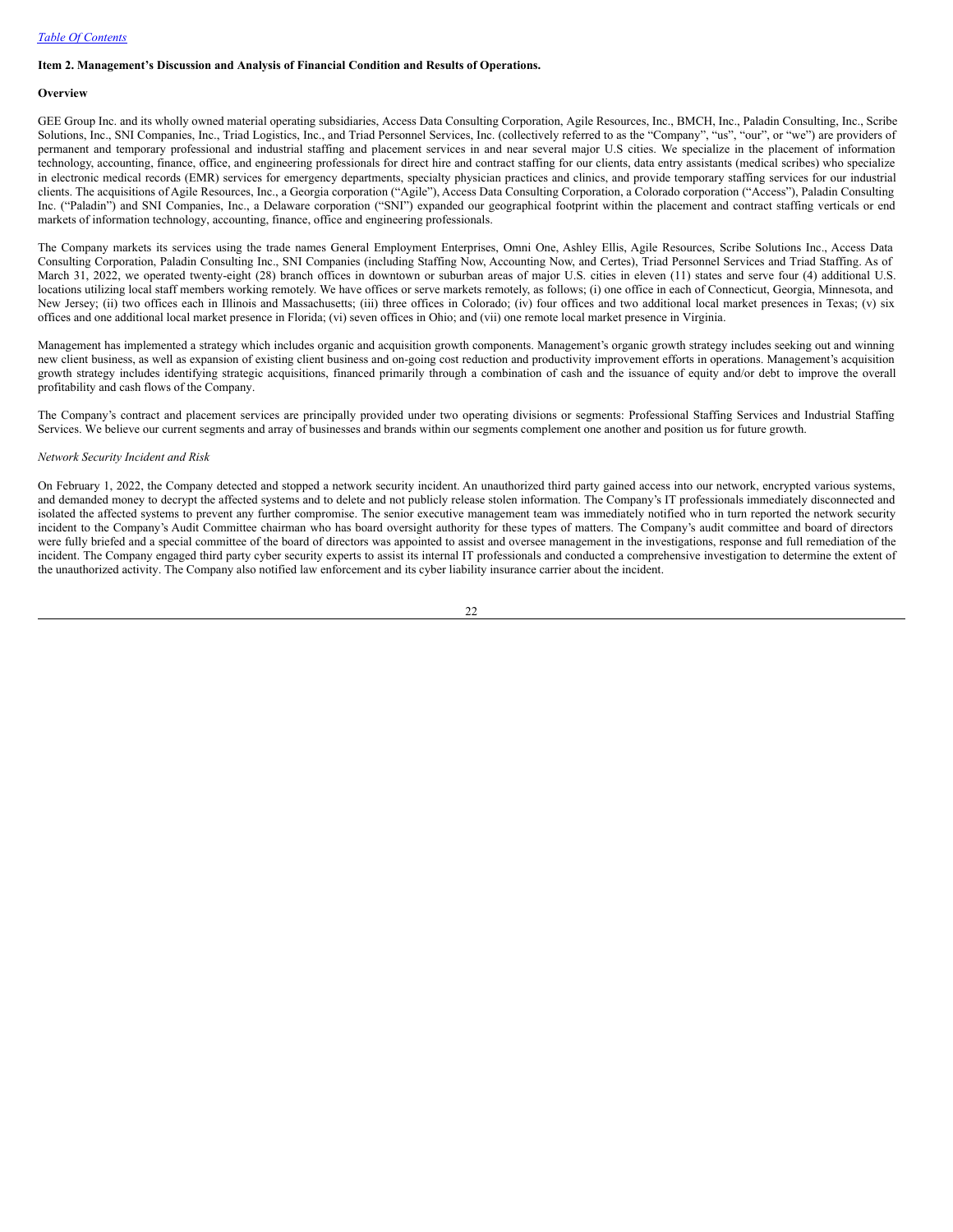The Company's investigation determined that the unauthorized third party acquired a relatively small amount of data maintained on the encrypted servers, to include in some cases, individual personal information such as names, social security numbers, passport and driver license information. Our forensic investigation has been concluded and we believe we have reasonably determined the scope of the incident. Individuals affected by this incident are in the process of being notified in accordance with applicable state and federal laws. The cost of investigating and resolving the incident thus far has been immaterial. Based on what management and the Company's third-party cyber security experts have determined in their investigation, the Company also does not foresee this incident having any future material detrimental effect on our business or financial position. The Company has in place cyber liability insurance coverage, subject to certain policy limitations and deductibles. The Company had also immediately notified the cyber insurance carrier of the network security incident, who worked with management and the Company's third-party cyber security experts on this matter.

The Company's network environment is fully operational and additional security measures have been added and/or are being evaluated to prevent further intrusions. The Company has not observed any additional malicious activity on the network to date. The Company's operations were only minimally impacted by the incident, and we were able to serve our clients and other stakeholders without issue throughout.

### *Coronavirus Pandemic ("COVID-19")*

In approximately mid-March 2020, the Company began to experience the severe negative effects of the economic disruptions resulting from the Coronavirus Pandemic ("COVID-19"). These have included abrupt reductions in demand for the Company's primary sources of revenue, its temporary and direct hire placements, and lost productivity due to business closings both by clients and at the Company's own operating locations. Some effects of COVID-19 and the subsequent variants of the virus continue to be felt to an extent, with the most severe impacts being felt in the industrial segment and, to a lesser extent, in the finance, accounting, and office clerical ("FAO") end markets within the professional segment. In response to the crisis, in April 2020 we took a series of proactive actions including a temporary 10% pay cut for full-time salaried employees, temporary furloughing and redeployment of some employees, reduction of discretionary expenses and projects, and obtaining funds under CARES Act Paycheck Protection Program ("PPP"). These actions allowed us to generate cost savings and time with which to mitigate the impacts of the COVID-19 pandemic on our businesses and brands. Our businesses have continued their recoveries to a significant extent during the six months ended March 31, 2022. While we have experienced significant recovery and in recent quarters returned to or exceeded pre-COVID-19 levels of results and performance, the rate of future recovery and growth is still somewhat uncertain as potential resurgences and negative impacts of COVID-19 and variants thereof have continued to have negative impacts on the U.S. economy in 2021 and 2022, including in some cases, certain markets and clients we serve.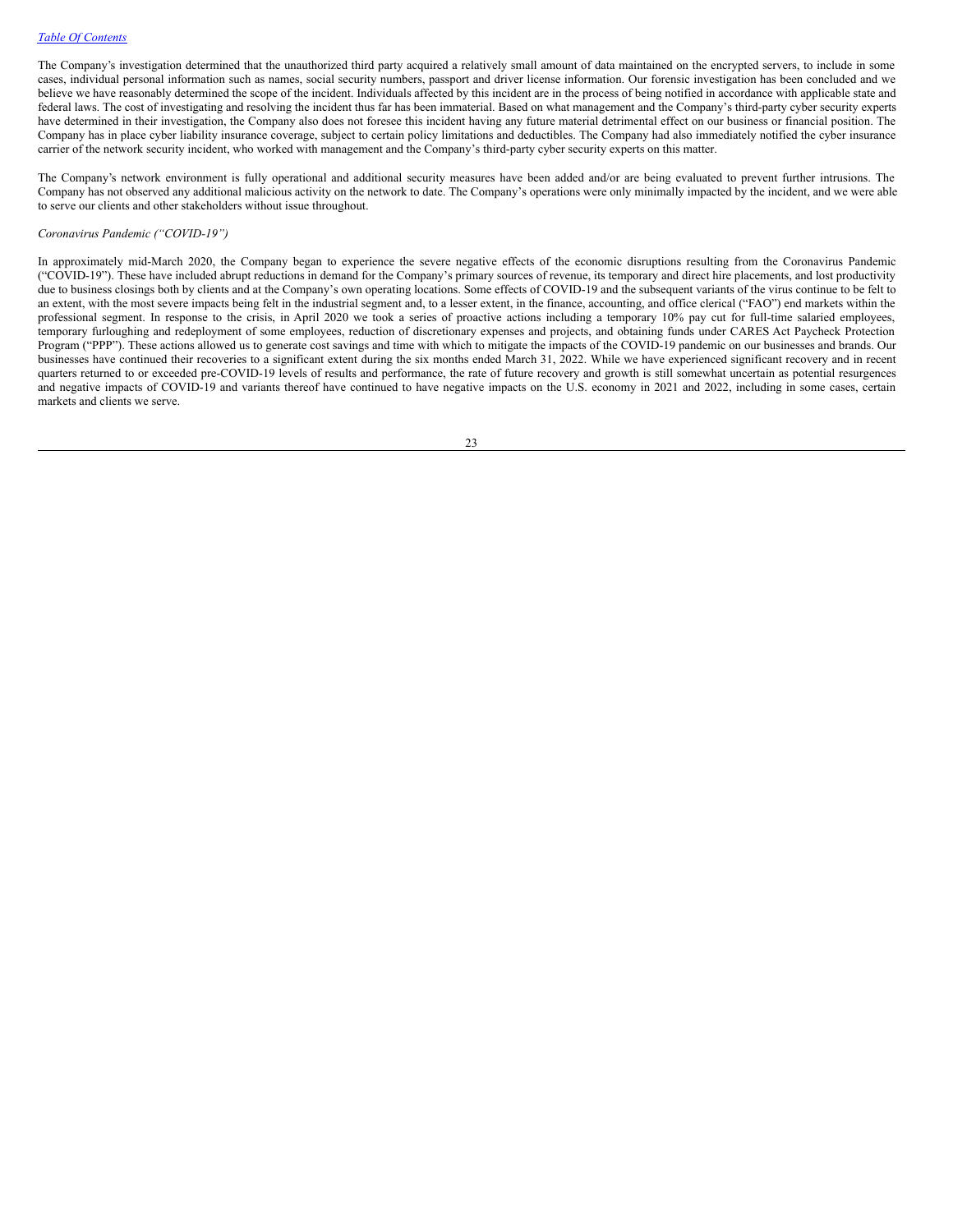#### **Results of Operations**

#### *Three Months Ended March 31, 2022 Compared to the Three Months Ended March 31, 2021*

### *Net Revenues*

Consolidated net revenues are comprised of the following:

|                                                     | <b>Three Months</b><br><b>Ended March 31,</b> |        |  |        |  |        |        |
|-----------------------------------------------------|-----------------------------------------------|--------|--|--------|--|--------|--------|
|                                                     |                                               | 2022   |  | 2021   |  | Change | Change |
| Professional contract services                      |                                               | 30,009 |  | 27,040 |  | 2.969  | 11%    |
| Industrial contract services                        |                                               | 3,736  |  | 4,023  |  | (287)  | $-7\%$ |
| Total professional and industrial contract services |                                               | 33,745 |  | 31,063 |  | 2,682  | 9%     |
| Direct hire placement services                      |                                               | 5,884  |  | 3,655  |  | 2,229  | 61%    |
| Consolidated net revenues                           |                                               | 39,629 |  | 34,718 |  | 4,911  | 14%    |

Contract staffing services contributed \$33,745, or approximately 85%, of consolidated revenues and direct hire placement services contributed \$5,884, or approximately 15%, of consolidated revenues for the three-month period ended March 31, 2022. This compares to contract staffing services revenues of \$31,063, or approximately 89%, of consolidated revenues and direct hire placement revenues of \$3,655, or approximately 11%, of consolidated revenues for the three-month period ended March 31, 2021.

The overall increase in contract staffing services revenues of \$2,682, or 9%, for the three-month period ended March 31, 2022 compared to the three-month period ended March 31, 2021 was primarily attributable to increased demand for employment in our professional contract services markets, resulting in an increase in revenues of \$2,969, or 11%, as the negative effects of COVID-19 lessen and the U.S. economy and workforce continue on recovery paths toward pre-COVID-19 conditions. Industrial staffing services for the quarter decreased by \$287, or 7%, due mainly to reoccurrence of adverse conditions associated with COVID-19 variants, which continued to cause some disruptions in the industrial markets we serve resulting in a decrease in demand for our industrial staffing services.

Direct hire placement revenue for the three-month period ended March 31, 2022 increased by \$2,229, or approximately 61% as compared to the three-month period ended March 31, 2021. Demand for the Company's direct hire services increased due to increased employment opportunities and placement orders in our professional services markets. In addition, as the negative effects of COVID-19 continue to lessen, the U.S. economy and workforce continues to trend closer to pre-COVID-19 conditions.

Management believes that the significant net growth in revenues during the three months ended March 31, 2022, compared to the three months ended March 31, 2021, is generally in line with the recovery trends being experienced in the overall U.S. economy. The Company continues to observe, analyze and, where considered appropriate, make modifications and changes to its business model and practices in response to the COVID-19 pandemic and related health and safety concerns, including most recently, those associated with its variants. These include, but are not limited to, implementation of preventative policies and procedures in observance of Federal, state and/or local guidelines with regard to COVID-19 and its variants, use of personal protective equipment (principally, protective masks), and others. The Company also continues to take advantage of flexible and hybrid work-from-home employment arrangements and has converted some of its former branch office locations to virtual locations.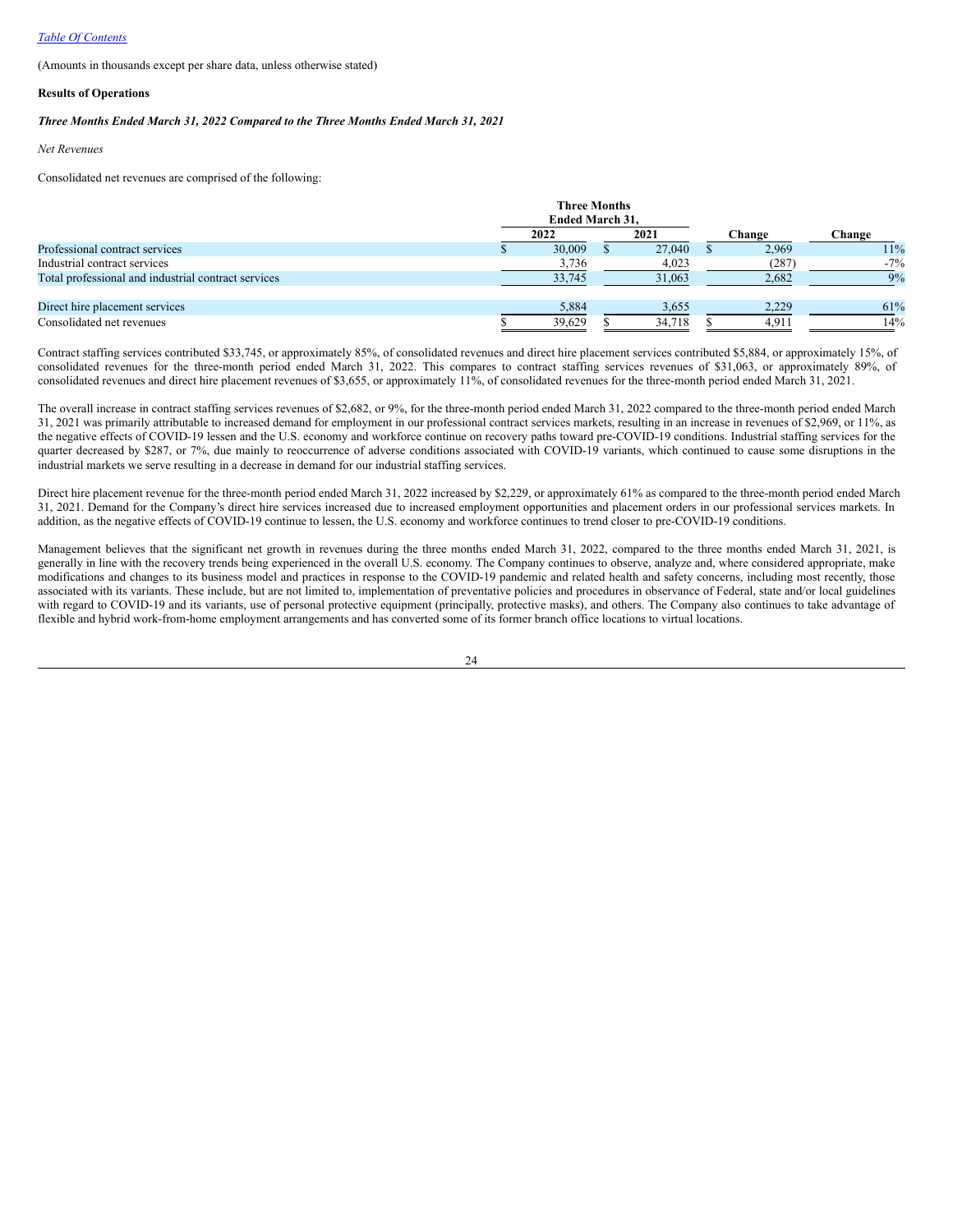#### *Cost of Contract Services*

Cost of contract services includes wages and related payroll taxes and employee benefits of the Company's contract services employees, and certain other contract employeerelated costs, while working on contract assignments. Cost of contract services for the three months ended March 31, 2022 totaled \$25,115, as compared to \$23,810 for the three months ended March 31, 2021. This increase of \$1,305, or approximately 5%, is consistent with the increase in contract service revenues as discussed further above.

Gross Profit percentage by service:

|                                               | <b>Three Months</b><br>Ended March 31, |        |
|-----------------------------------------------|----------------------------------------|--------|
|                                               | 2022                                   | 2021   |
| Professional contract services                | 26.9%                                  | 25.5%  |
| Industrial contract services                  | 14.7%                                  | 8.8%   |
| Professional and industrial services combined | 25.6%                                  | 23.3%  |
| Direct hire placement services                | 100.0%                                 | 100.0% |
| Combined gross profit margin $\%$ (1)         | 36.6%                                  | 31.4%  |

(1) Includes gross profit from direct hire placements, for which all associated costs are recorded as selling, general and administrative expenses.

The Company's combined gross profit margin, including direct hire placement services (recorded at 100% gross margin) for the three-month periods ended March 31, 2022 and 2021 were approximately 36.6% and 31.4%, respectively. The overall improvement in the Company's combined gross profit margin is largely due to the increase in and higher mix of direct hire revenues.

In the professional contract services segment, the gross margin (excluding direct hire placement services) was approximately 26.9% for three-month period ended March 31, 2022 compared to approximately 25.5% for the three-month period ended March 31, 2021. This increase is primarily due to price increases associated with wage increases necessary to attract or retain contract services employees and the resulting increased spreads and margins for services performed in our Professional Services segment contract business. The Company's gross margins also were impacted by shifts in the amounts and mix of business towards higher end markets in terms of billing rates and margins.

The Company's industrial contract services gross margin for the three-month period ended March 31, 2022 was approximately 14.7% versus approximately 8.8% for the threemonth period ended March 31, 2021. The low industrial staffing services gross margin reported for the three months ended March 31, 2021 is due to a charge taken for a decrease in the estimated amount of premium refunds the Company's industrial business is eligible to receive under the Ohio Bureau of Workers' Compensation retrospectively rated insurance program. The industrial contract services gross margins normalized for the effects of these items were consistent at approximately 14.2% and 14.2% for the three months ended March 31, 2022 and 2021, respectively.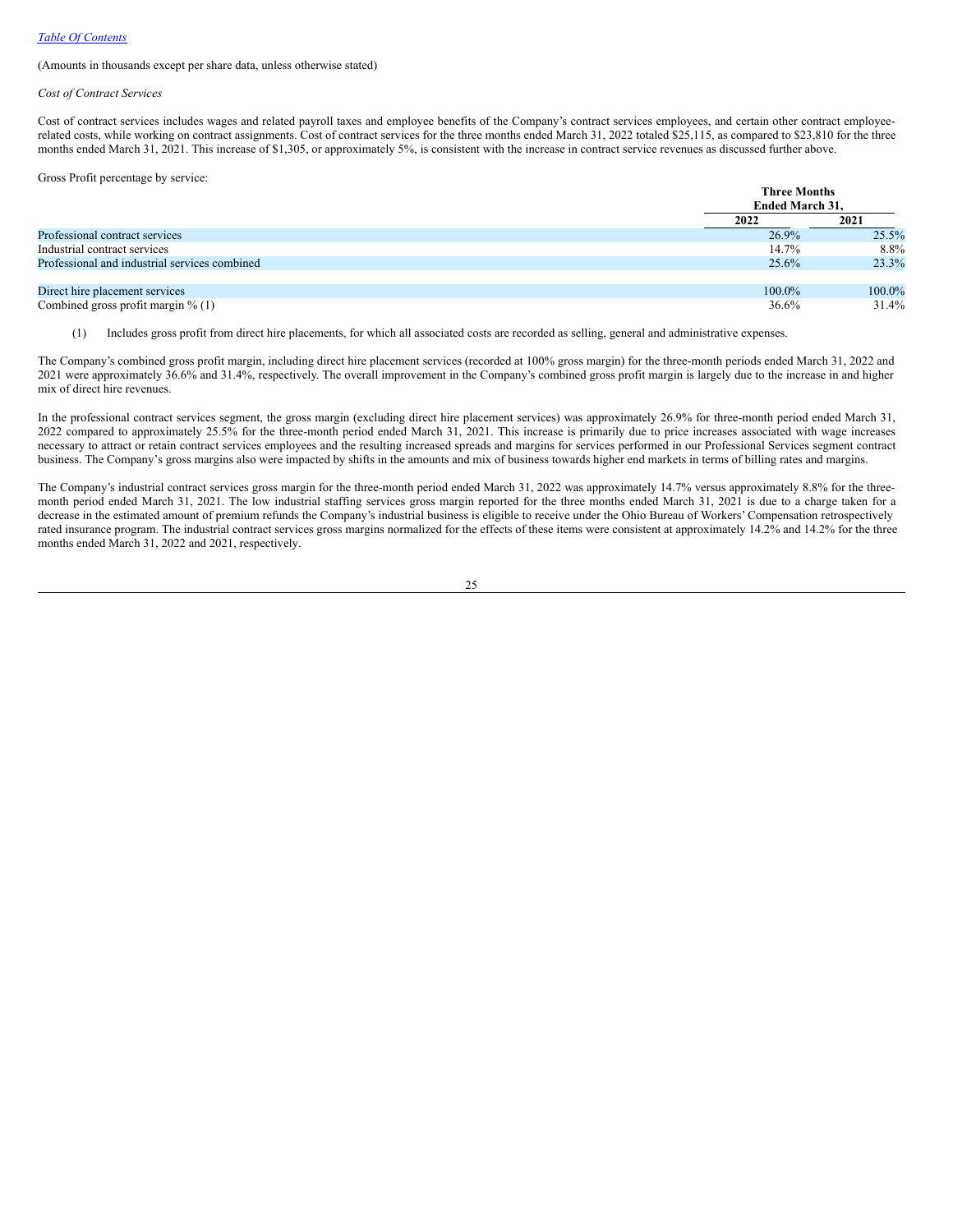### *Table Of [Contents](#page-1-0)*

(Amounts in thousands except per share data, unless otherwise stated)

# *Selling, General and Administrative Expenses*

Selling, general and administrative expenses ("SG&A") include the following categories:

- · Compensation and benefits in the operating divisions, which includes salaries, wages, and commissions earned by the Company's employment consultants, recruiters, and branch managers on permanent and temporary placements;
- · Administrative compensation, which includes salaries, wages, payroll taxes and employee benefits associated with general management and the operation of corporate functions, including principally, finance, human resources, information technology and administrative functions;
- · Occupancy costs, which includes office rent, depreciation and amortization, and other office operating expenses;
- Recruitment advertising, which includes the cost of identifying and tracking job applicants;
- · Other selling, general and administrative expenses, which includes travel, bad debt expense, fees for outside professional services, and other corporate-level expenses such as business insurance and taxes.

The Company's SG&A for the three-month period ended March 31, 2022, increased by \$3,049 as compared to the three-month period ended March 31, 2021. SG&A for the three-month period ended March 31, 2022, as a percentage of revenues, were approximately 31% compared to approximately 26% for the three-month period ended March 31, 2021. In addition to overall growth of the business, resulting in additional incentive compensation and bonuses, the increase in SG&A expenses and ratios were affected by an increase of \$413 in bad debt expense associated with one of the Company's light industrial customers and the settlement of a legal matter totaling \$975. In addition, share-based compensation declined to \$152 for the three-months ended March 31, 2022, as compared to \$293 for the three-months ended March 31, 2021. This decline was attributable to awards being forfeited or becoming fully vested during fiscal 2021.

SG&A includes certain non-cash costs and expenses incurred related to acquisition, integration and restructuring, and other non-recurring activities, such as certain corporate legal and general expenses associated with capital markets activities that either are not directly associated with core business operations or have been eliminated on a going forward basis. These costs were estimated to be \$1,005 and \$39 for the three-month periods ended March 31, 2022 and 2021, respectively, and include mainly expenses associated with former closed and consolidated locations, and personnel costs associated with eliminated positions. The legal settlement described above contributed \$975 to these costs for the three-month period ended March 31, 2022.

# *Depreciation Expense*

Depreciation expense was \$94 and \$77 for the three-month periods ended March 31, 2022, and 2021, respectively. The increase in depreciation expense is due to fixed assets additions.

#### *Amortization Expense*

Amortization expense was \$1,015 for both of the three-month periods ended March 31, 2022 and 2021, respectively.

# *Income from Operations*

The income from operations increased by \$540 for the three-month period ended March 31, 2022 compared to the three-month period ended March 31, 2021. The lower than proportional increase relative to increases in revenues, gross profit and gross margins is due to the factors described above, including notably, increases in bad debt expense of \$413, a legal settlement of \$975, and higher incentive compensation and bonuses.

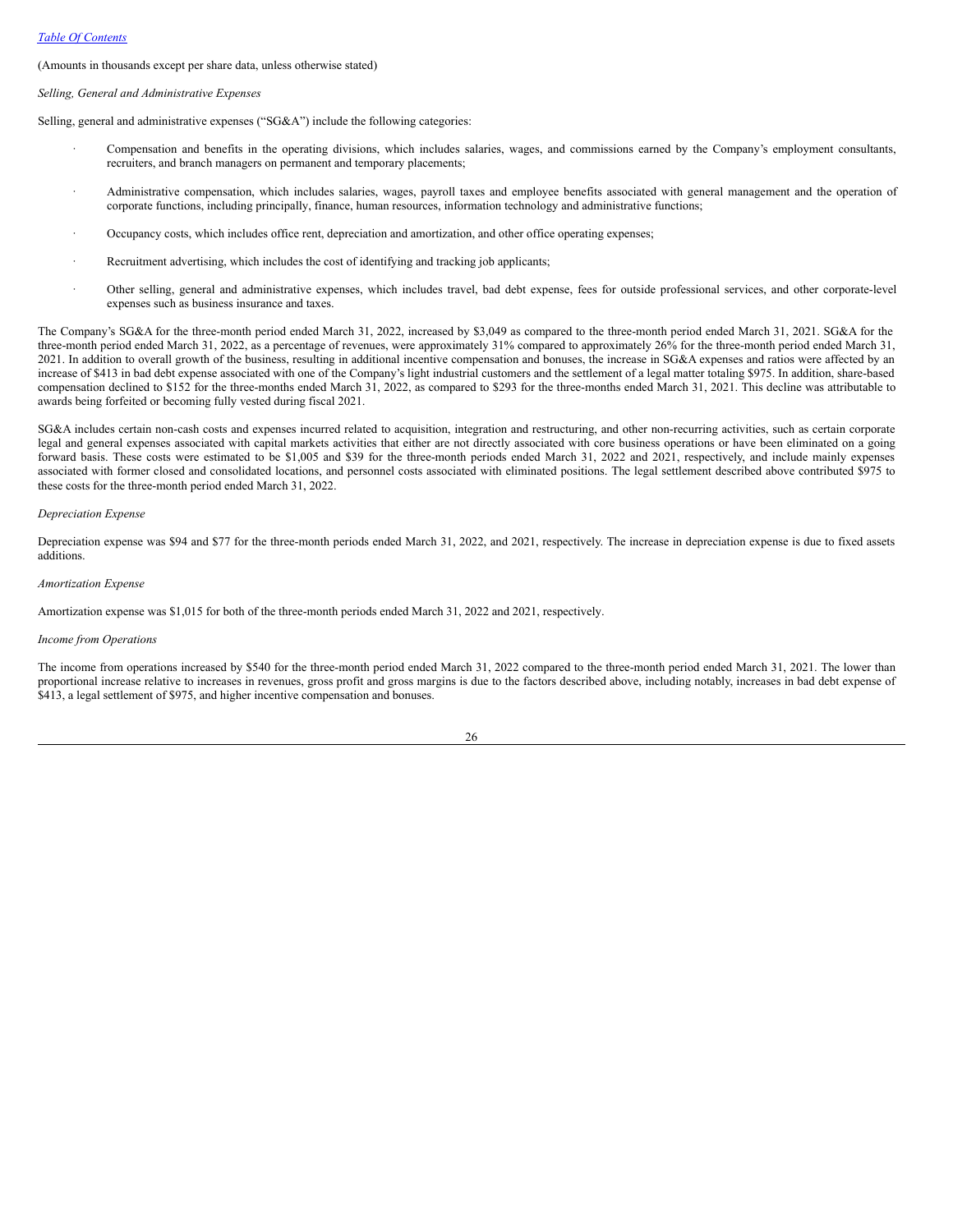### *Table Of [Contents](#page-1-0)*

### (Amounts in thousands except per share data, unless otherwise stated)

### *Interest Expense*

Interest expense was \$98 for the three-month period ended March 31, 2022, which decreased by \$2,436 compared to the three-month period ended March 31, 2021. The decrease in interest expense is mainly attributable to the interest expense incurred under the Former Credit Agreement included in the three-month period ended March 31, 2021. The Company's Former Credit Agreement contributed \$2,040 in cash interest and \$445 in amortization of capitalized and other debt related costs during the three-month period ended March 31, 2021. On April 20, 2021, the Company retired and fully repaid its remaining principal and accrued interest and fee balances due and retired its Former Credit Agreement.

### *Provision for Income Taxes*

The Company recognized a tax benefit of \$8 for the three-month period ended March 31, 2022. Our effective tax rate for the three-month period ended March 31, 2022 and 2021 is lower than the statutory rate primarily due to the effect of the valuation allowance on the net DTA position. Other than the deferred tax liability relating to indefinite lived assets, the Company is maintaining a valuation allowance against the remaining net DTA position.

# *Net Income (Loss)*

The Company's net income (loss) was \$1,087 and \$(1,735) for the three-month periods ended March 31, 2022 and 2021, respectively. The lower than proportional improvement relative to the increases in revenue and gross profit and lower interest expense described above is largely due to factors described under SG&A above, including notably, increases in bad debt expense of \$413, a legal settlement of \$975, and higher incentive compensation and bonuses.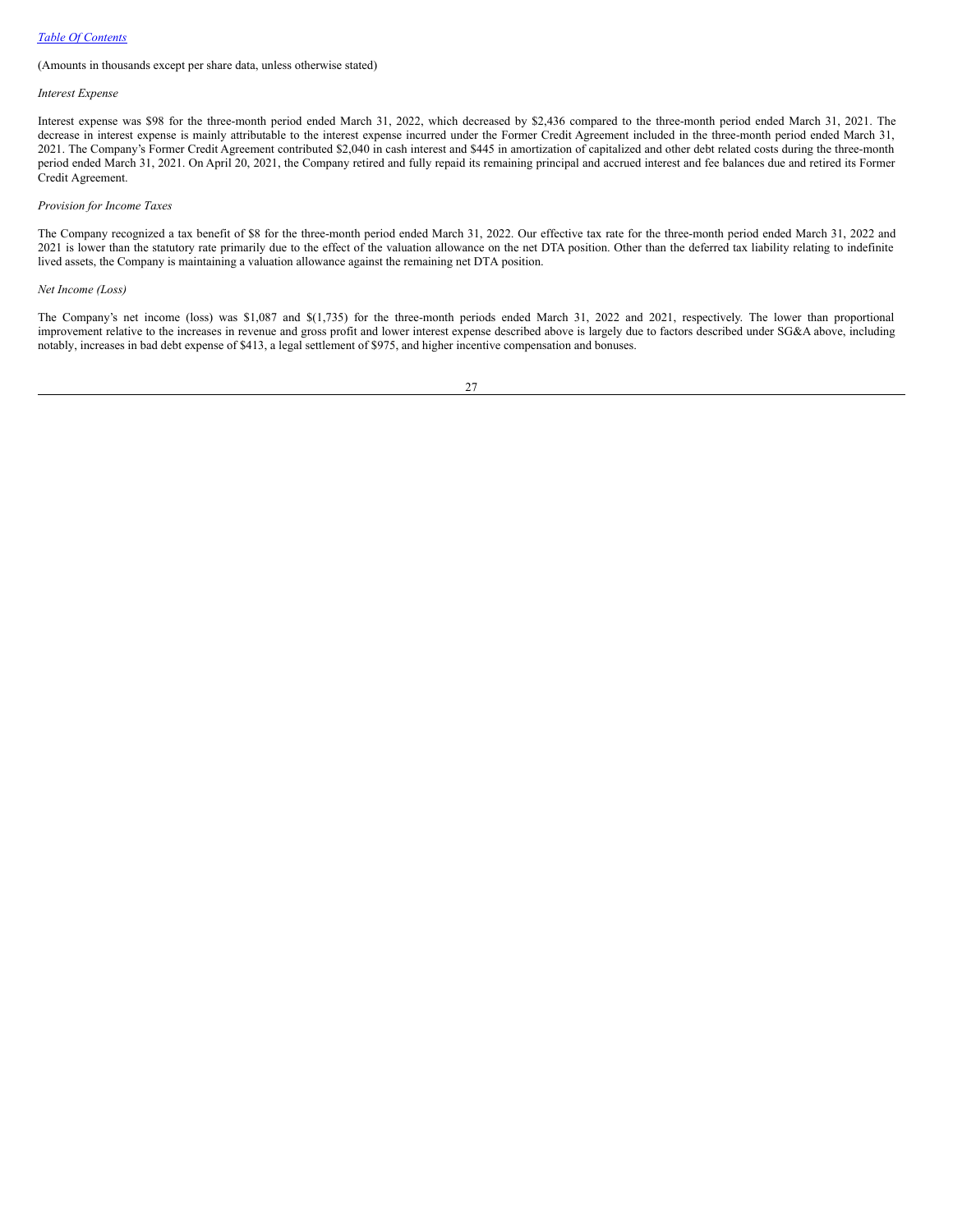# *Six Months Ended March 31, 2022 Compared to the Six Months Ended March 31, 2021*

# *Net Revenues*

Consolidated net revenues are comprised of the following:

|                                                     | <b>Six Months</b><br><b>Ended March 31,</b> |        |  |        |         |        |
|-----------------------------------------------------|---------------------------------------------|--------|--|--------|---------|--------|
|                                                     |                                             | 2022   |  | 2021   | Change  | Change |
| Professional contract services                      |                                             | 62,605 |  | 53,177 | 9,428   | 18%    |
| Industrial contract services                        |                                             | 7,824  |  | 9,134  | (1,310) | $-14%$ |
| Total professional and industrial contract services |                                             | 70,429 |  | 62,311 | 8,118   | 13%    |
| Direct hire placement services                      |                                             | 12,047 |  | 7,050  | 4,997   | 71%    |
| Consolidated net revenues                           |                                             | 82,476 |  | 69.361 | 13.115  | 19%    |

Contract staffing services contributed \$70,429, or approximately 85%, of consolidated revenue and direct hire placement services contributed \$12,047, or approximately 15%, for the six-month period ended March 31, 2022. This compares to contract staffing services revenue of \$62,311, or approximately 90%, of consolidated revenue and direct hire placement revenue of \$7,050, or approximately 10%, of consolidated revenue for the three-month period ended March 31, 2021.

The overall increase in contract staffing services revenues of \$8,118, or 13%, for the six-month period ended March 31, 2022 compared to the six-month period ended March 31, 2021 was primarily attributable to increased demand for employment in our professional contract services markets, resulting in an increase in revenues of \$9,428, or 18%, as the negative effects of COVID-19 lessen and the U.S. economy and workforce continue on recovery paths toward pre-COVID-19 conditions. Revenues for the six-month period ended March 31, 2022 also include staffing support for vaccination and testing facilities and locations established to respond to COVID-19 and its variants. Industrial staffing services revenues decreased by \$1,310, or 14%, due mainly to reoccurrence of adverse conditions associated with COVID-19 variants, which caused significant disruptions in the industrial markets we serve and resulting in a decrease in demand for our industrial staffing services.

Direct hire placement revenue for the six-month period ended March 31, 2022 increased by \$4,997, or approximately 71%, over the six-month period ended March 31, 2021. Demand for the Company's direct hire services also increased due to increased employment opportunities and placement orders in our professional services markets associated with the lessening negative effects of COVID-19 and as the U.S. economy and workforce continue to improve toward pre-COVID-19 conditions.

Management believes that the significant net growth in revenues during the six months ended March 31, 2022, compared to the six months ended March 31, 2021, is in line with the recovery trends being experienced in the overall U.S. economy.

#### *Cost of Contract Services*

Cost of contract services includes wages and related payroll taxes and employee benefits of the Company's contract services employees, and certain other contract employeerelated costs, while working on contract assignments. Cost of contract services for the six months ended March 31, 2022 totaled \$52,380 as compared to \$45,873 for the six months ended March 31, 2021. This increase of \$6,507, or approximately 14%, is consistent with the increase in revenues as discussed further above.

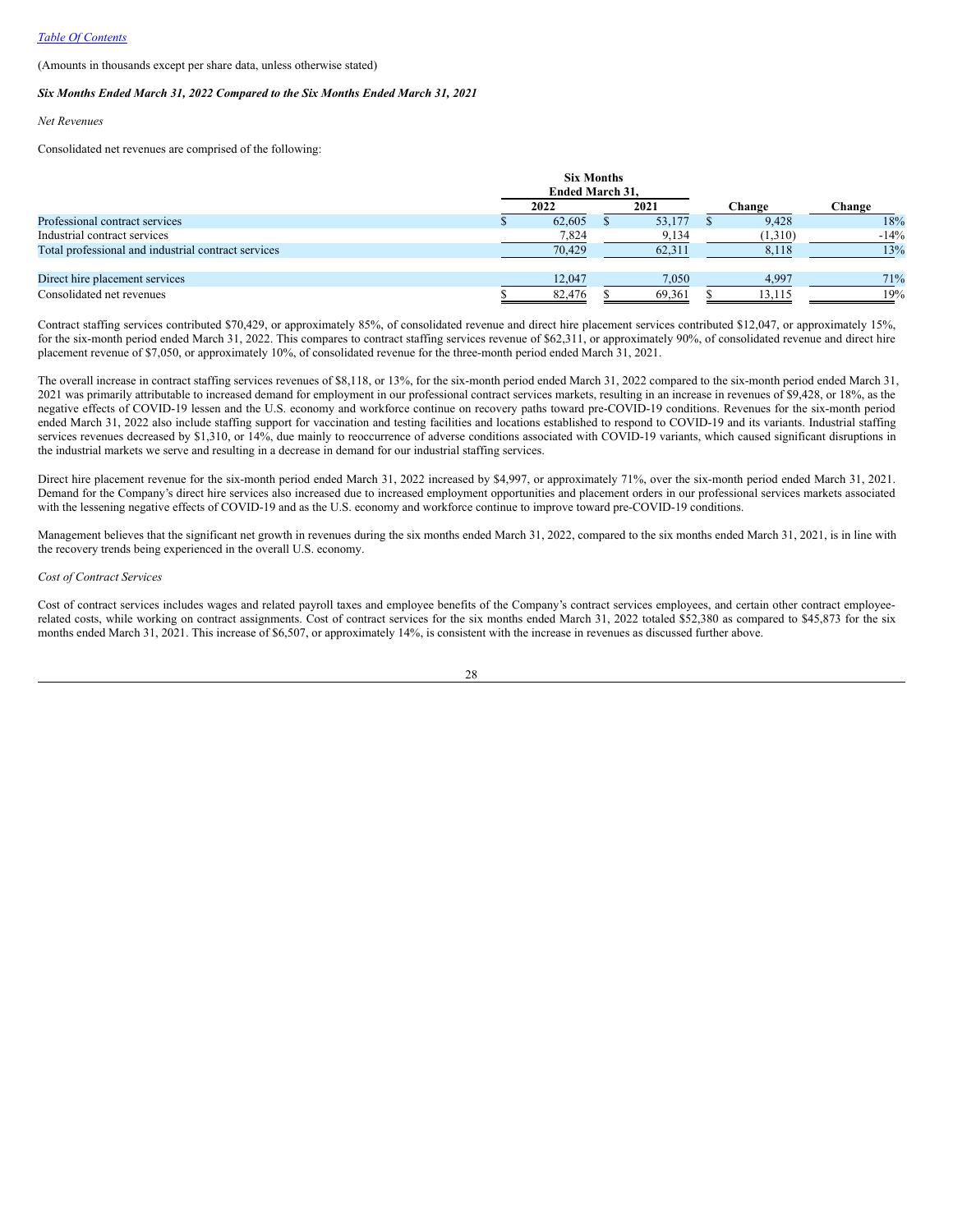#### *Table Of [Contents](#page-1-0)*

(Amounts in thousands except per share data, unless otherwise stated)

Gross Profit percentage by service:

|                                               |        | <b>Six Months</b><br><b>Ended March 31.</b> |  |  |
|-----------------------------------------------|--------|---------------------------------------------|--|--|
|                                               |        |                                             |  |  |
|                                               | 2022   | 2021                                        |  |  |
| Professional contract services                | 27.0%  | 25.9%                                       |  |  |
| Industrial contract services                  | 15.0%  | 29.3%                                       |  |  |
| Professional and industrial services combined | 25.6%  | 26.4%                                       |  |  |
|                                               |        |                                             |  |  |
| Direct hire placement services                | 100.0% | 100.0%                                      |  |  |
| Combined gross profit margin $\%$ (1)         | 36.5%  | 33.9%                                       |  |  |

(1) Includes gross profit from direct hire placements, for which all associated costs are recorded as selling, general and administrative expenses.

The Company's combined gross profit margins, including direct hire placement services (recorded at 100% gross margin) for the six-month period ended March 31, 2022 and 2021 were approximately 36.5% and 33.9%, respectively.

In the professional contract services segment, the gross margin (excluding direct hire placement services) was approximately 27.0% for the six-month period ended March 31, 2022 compared to approximately 25.9% for the six-month period ended March 31, 2021. This increase is primarily due to price increases associated with wage increases necessary to attract or retain contract services employees and the resulting increased spreads and margins for services performed in our professional contract services segment. The Company's gross margins also were impacted by shifts in the amounts and mix of business towards higher end markets in terms of billing rates and margins.

The Company's industrial contract services gross margin for the six-month period ended March 31, 2022 was approximately 15% versus approximately 29.3% for the six-month period ended March 31, 2021. The decrease in industrial contract services gross margin is mainly due to the amount of additional premium refunds in the form of policy distributions the Company's industrial business was eligible to receive under the Ohio Bureau of Workers' Compensation retrospectively rated insurance program. Results for the six months ended March 31, 2022 and 2021 included \$37 and \$1,318 of such premium refunds, respectively. The Industrial Services gross margins excluding the effects of these refunds and distributions were approximately 14.5% and 14.9% for the six months ended March 31, 2022 and 2021, respectively. The decreases in industrial services revenues and gross margins, excluding the effects of the workers compensation premium refunds and distributions, is mainly attributable to the Industrial segment being more heavily affected by new COVID-19 variants in this year's first fiscal quarter.

*Selling, General and Administrative Expenses*

Selling, general and administrative expenses ("SG&A") include the following categories:

- · Compensation and benefits in the operating divisions, which includes salaries, wages, and commissions earned by the Company's employment consultants, recruiters, and branch managers on permanent and temporary placements;
- · Administrative compensation, which includes salaries, wages, payroll taxes and employee benefits associated with general management and the operation of corporate functions, including principally, finance, human resources, information technology and administrative functions;
- Occupancy costs, which includes office rent, depreciation and amortization, and other office operating expenses;
- Recruitment advertising, which includes the cost of identifying and tracking job applicants;
- · Other selling, general and administrative expenses, which includes travel, bad debt expense, fees for outside professional services, and other corporate-level expenses such as business insurance and taxes.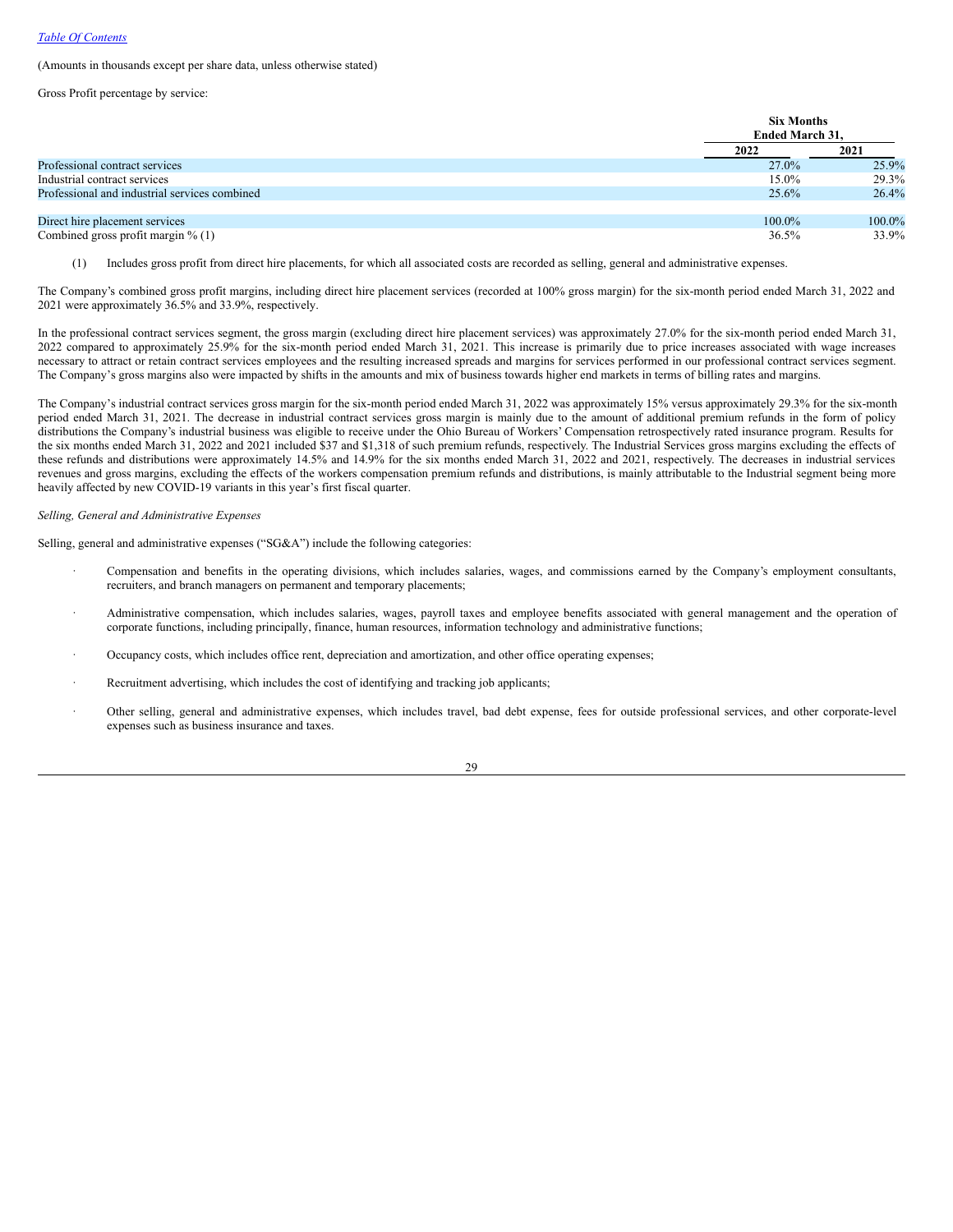The Company's SG&A for the six-month period ended March 31, 2022 increased by \$5,922 as compared to the six-month period ended March 31, 2021. SG&A for the sixmonth period ended March 31, 2022, as a percentage of revenues, were approximately 30% compared to approximately 27% for the six-month period ended March 31, 2021. In addition to overall growth of the business, resulting in additional incentive compensation and bonuses, the increase in SG&A expenses and ratios were affected by an increase of \$413 in bad debt expense associated with one of the Company's light industrial customers, a legal settlement of \$975, and a charge associated with a severance agreement of \$509. In addition, share-based compensation declined to \$299 for the six-months ended March 31, 2022, as compared to \$604 for the six-months ended March 31, 2021. This decline was attributable to awards being forfeited or becoming fully vested during fiscal 2021.

SG&A includes certain non-cash costs and expenses incurred related to acquisition, integration and restructuring and other non-recurring activities, such as certain corporate legal and general expenses associated with capital markets activities that either are not directly associated with core business operations or have been eliminated on a going forward basis. These costs were estimated to be \$1,531 and \$181 for the six-month periods ended March 31, 2022 and 2021, respectively, and include mainly expenses associated with former closed and consolidated locations, and personnel costs associated with eliminated positions. The legal settlement and severance agreement described above contributed \$975 and \$509, respectively, to these costs for the six-month period ended March 31, 2022.

### *Depreciation Expense*

Depreciation expense was \$180 and \$150 for the six-month period ended March 31, 2022 and 2021, respectively. The increase in depreciation expense is due to fixed assets additions.

#### *Amortization Expense*

Amortization expense was \$2,029 and \$2,059 for the six-month period ended March 31, 2022 and 2021, respectively. The decrease is due to intangible assets related to noncompete agreements becoming fully amortized during fiscal 2021.

#### *Goodwill Impairment*

The Company completed its most recent annual goodwill impairment assessment, as of September 30, 2021, and determined that its goodwill was not impaired. The amount of discount inherent in the Company's market capitalization reported on the NYSE American exchange when compared with consolidated stockholders' equity, or net book value, had increased since September 30, 2021; therefore, the Company performed an interim assessment of its goodwill for impairment as of December 31, 2021. The estimated fair values of its Professional Services and Industrial Services reporting units were adjusted based on qualitative and quantitative analysis so that they reconcile more precisely with the Company's market capitalization as of December 31, 2021, plus an assumed control premium. As a result, the Company recognized a non-cash impairment charge of \$2,150 during the three-months ended December 31, 2021. The Company reassessed the qualitative and quantitative analysis at March 31, 2022 and determined there was no additional impairment during the three-month period ended March 31, 2022.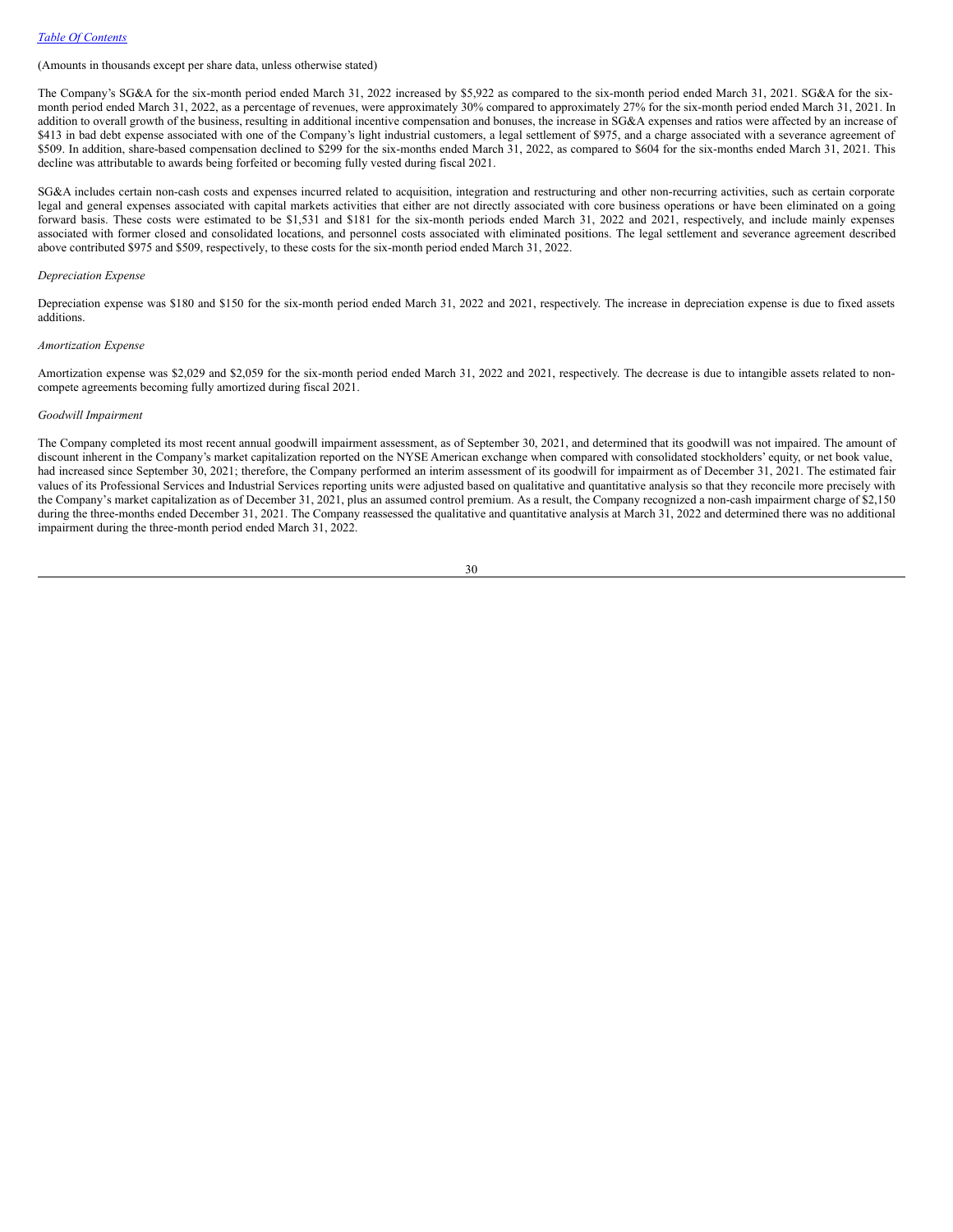#### *Table Of [Contents](#page-1-0)*

### (Amounts in thousands except per share data, unless otherwise stated)

#### *Income from Operations*

The income from operations decreased by \$1,464 for the six-month period ended March 31, 2022 compared to the six-month period ended March 31, 2021. The decrease is due to factors described above, including notably, increases of \$413 in bad debt expense associated with one of the Company's light industrial customers, a legal settlement of \$975, and a charge associated with a severance agreement of \$509. Additionally, the non-cash goodwill impairment charge of \$2,150 taken during the six-month period ended March 31, 2022 offset increases in revenue during the period.

#### *Interest Expense*

Interest expense was \$205 for the six-month period ended March 31, 2022, which decreased by \$5,015 compared to the six-month period ended March 31, 2021. The decrease in interest expense is mainly attributable to the interest expense related to the Former Credit Agreement that was included in the six-month period ended March 31, 2021. The Company's Former Credit Agreement contributed \$4,225 in cash interest expense and \$890 in amortization of capitalized and other debt related costs during the six-month period ended March 31, 2021. On April 20, 2021, the Company repaid its remaining principal and accrued interest balances under its Former Credit Agreement, after which time interest expense ceased to accrue.

#### *Provision for Income Taxes*

The Company recognized a tax benefit of \$37 for the six-month period ended March 31, 2022. Our effective tax rate for the six-month period ended March 31, 2022 and 2021 is lower than the statutory rate primarily due to the effect of the valuation allowance on the net DTA position. Other than the deferred tax liability relating to indefinite lived assets, the Company is maintaining a valuation allowance against the remaining net DTA position.

#### *Net Income (Loss)*

The Company's net income (loss) was \$17,755 and \$(2,050) for the six-month periods ended March 31, 2022 and 2021, respectively. The increase is primarily due to gains of \$16,773 from forgiveness and extinguishment of the Company's remaining PPP loans during the six-month period ended March 31, 2022 and the growth in revenues and gross profit discussed above. These were offset to an extent by an increase in bad debt expense of \$413, a legal settlement of \$975, a charge associated with a severance agreement of \$509, and the non-cash goodwill impairment charge of \$2,150.

The Company continues to seek opportunities to increase revenue and closely manage costs, including opportunities to selectively add revenue producing resources in key markets and industry verticals. The Company also seeks to organically grow its professional contract services revenue and direct hire placement revenue, including business from staff augmentation, permanent placement, statement of work (SOW) and other human resource solutions in the information technology, engineering, healthcare and finance and accounting higher margin staffing specialties. The Company's strategic plans to achieve this goal involve setting aggressive new business growth targets, initiatives to increase services to existing customers, increasing its numbers of revenue producing core professionals, including primarily, business development managers and recruiters, and assessments of the effectiveness of compensation, commission and bonus plans to identify enhancements to incentivize producers. Senior management also has frequent interaction with the field and facilitates collaboration among brands and locations to identify and share growth opportunities, and to monitor and motivate growth. The Company's strategic plan contains both internal and acquisition growth objectives to increase revenue in the aforementioned higher margin and more profitable professional services sectors of staffing.

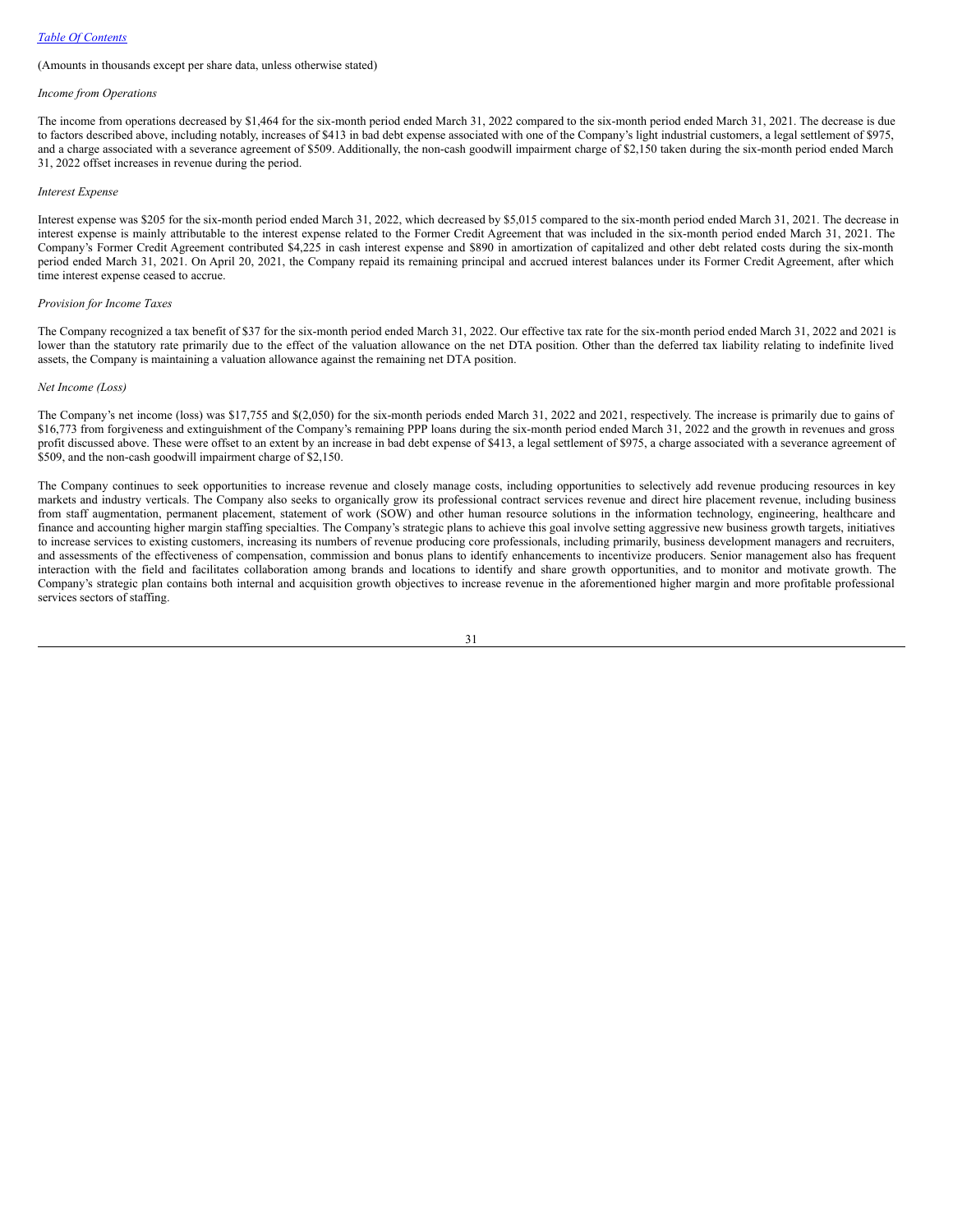# **Liquidity and Capital Resources**

The primary sources of liquidity for the Company are revenues earned and collected from its clients for the placement of contractors and permanent employment candidates and borrowings available under its current and former asset-based senior secured revolving credit facilities. Uses of liquidity include primarily the costs and expenses necessary to fund operations, including payment of compensation to the Company's contract and permanent employees and employment-related expenses, operating costs and expenses, taxes and capital expenditures.

The following table sets forth certain consolidated statements of cash flows data:

|                                             | <b>Six Months</b>      |  |      |  |
|---------------------------------------------|------------------------|--|------|--|
|                                             | <b>Ended March 31.</b> |  |      |  |
|                                             | 2022                   |  | 2021 |  |
| Cash flows provided by operating activities | 4.383                  |  | 196  |  |
| Cash flows used in investing activities     | (155)                  |  | (12) |  |
| Cash flows provided by financing activities | $\sim$                 |  |      |  |

As of March 31, 2022, the Company had \$14,175 of cash, which was an increase of \$4,228 from \$9,947 as of September 30, 2021. The significant increase in cash flows from operating activities is primarily the result of the elimination of cash interest expense on the Company's high-cost Former Credit Facility, which was fully repaid and retired on April 20, 2021. As of March 31, 2022, the Company had working capital of \$22,388 compared to \$2,528 of working capital as of September 30, 2021. The increase in working capital is mainly attributable to the forgiveness of the Company's last remaining PPP loans and interest during the six-month period ended March 31, 2022, which were reflected in current liabilities in the aggregate amount of \$16,741 as of September 30, 2021.

Net cash provided by operating activities for the six-month periods ended March 31, 2022 and 2021 was \$4,383 and \$196, respectively. The positive operating cash flow in the six-month period ended March 31, 2022 corresponds with the increase in net income and other net changes in working capital.

The primary uses of cash for investing activities were for the acquisition of property and equipment in the six-month periods ended March 31, 2022 and 2021.

There were no cash flows used in financing activities for the six-month period ended March 31, 2022 and 2021.

All the Company's office facilities are leased. Minimum lease payments under all the Company's lease agreements for the twelve-month period commencing after the close of business on March 31, 2022, are approximately \$1,788. There are no minimum debt service principal payments due during the twelve-month period commencing after the close of business on March 31, 2022.

On April 19, 2021, the Company completed the initial closing of a follow-on public offering of 83,333 shares of common stock at a public offering price of \$0.60 per share. Gross proceeds of the offering totaled \$50,000, which after deducting the underwriting discount, legal fees, and offering expenses, resulted in net proceeds of \$45,478. On April 27, 2021, the underwriters of the Company's April 19, 2021, public offering exercised in full their 15% over–allotment option to purchase an additional 12,500 common shares (the "option shares") of the Company at the public offering price of \$0.60 per share. The Company closed the transaction on April 28, 2021 and received net proceeds from the sale of the option shares of approximately \$6,937, after deducting the applicable underwriting discount.

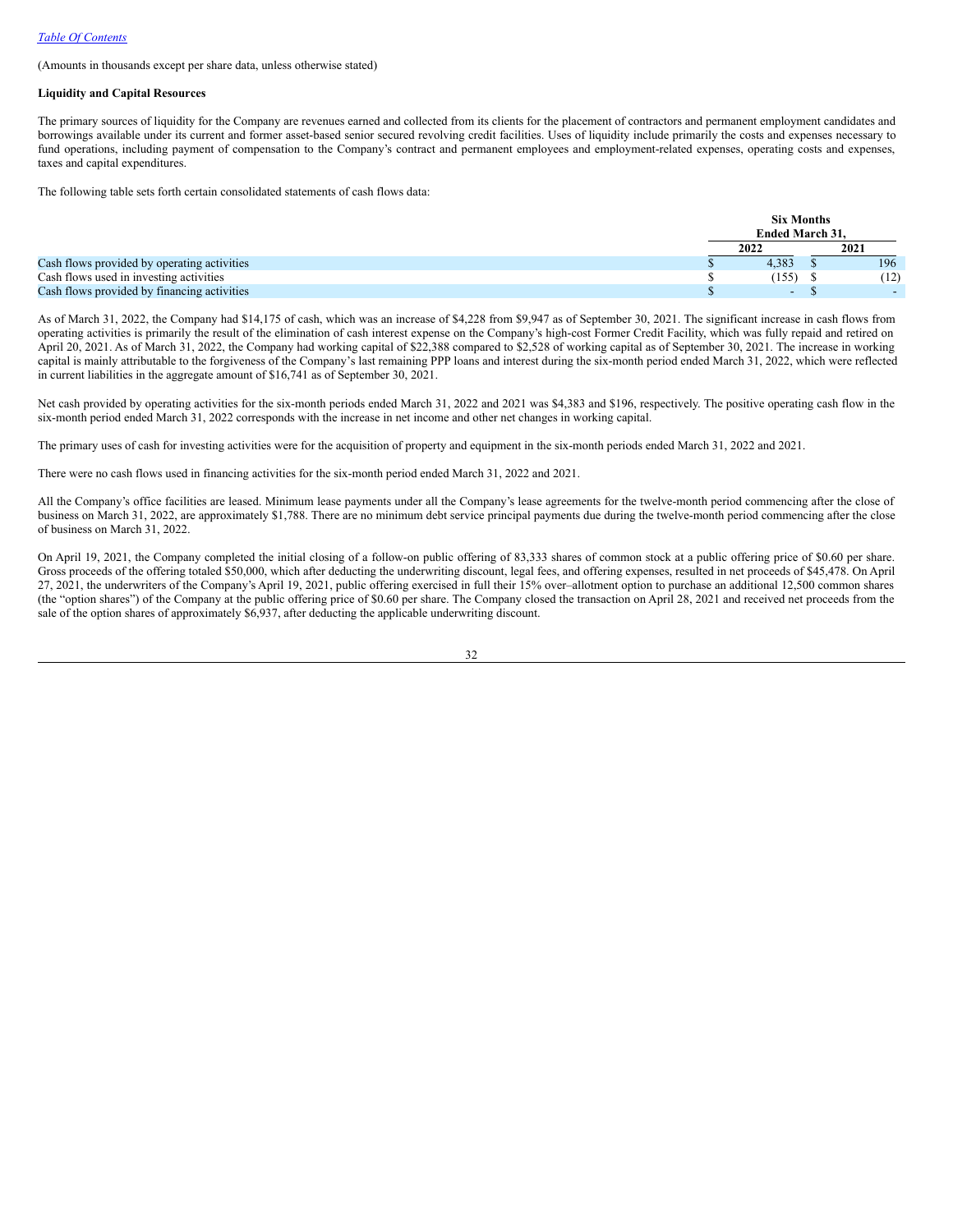On April 20, 2021, as the result of the completion of the public offering, the Company repaid \$56,022 in aggregate outstanding indebtedness under its then existing Revolving Credit, Term Loan and Security Agreement, dated as of March 31, 2017, as amended, including accrued interest, using the net proceeds of its recent underwritten public offering and available cash. The repaid debt was originally obtained from investors led by MGG Investment Group LP ("MGG") on April 21, 2017 and had a maturity date of June 30, 2023. The MGG debt was comprised of a revolving credit facility with a principal balance on the date of repayment of approximately \$11,828, which was subject to an annual interest rate comprised of the greater of the London Interbank Offering Rate ("LIBOR") or 1%, plus a 10% margin (approximately 11% per annum), and a term loan with a principal balance on the date of repayment of approximately \$43,735, which was subject to an annual interest rate of the greater of LIBOR or 1% plus a 10% margin. The term loan also had an annual payment-in-kind ("PIK") interest rate of 5% in addition to its cash interest rate, which was being added to the term loan principal balance (cash and PIK interest rate combined of approximately 16% per annum). Accrued interest of approximately \$459 was paid in connection with the principal repayments. The Company took a one-time charge of \$4,004 which represents unamortized debt issue costs associated with its Former Credit Agreement.

On May 14, 2021, GEE Group Inc. and its subsidiaries, Agile Resources, Inc., Access Data Consulting Corporation, BMCH, Inc., GEE Group Portfolio, Inc., Paladin Consulting, Inc., Scribe Solutions, Inc., SNI Companies, Inc., Triad Personnel Services, Inc., and Triad Logistics, Inc. entered a Loan, Security and Guaranty Agreement for a \$20 million asset-based senior secured revolving credit facility with CIT Bank, N.A. (the "CIT Facility"). The CIT Facility is collateralized by 100% of the assets of the Company and its subsidiaries who are co-borrowers and/or guarantors. The CIT Facility matures on the fifth anniversary of the closing date (May 14, 2026). Concurrent with the May 14, 2021 closing of the CIT Facility, the Company initially borrowed \$5,326 and utilized these funds to pay all remaining unpaid Exit and Restructuring Fees due to its former senior lenders in the amount of \$4,978, with the remainder going to direct fees and costs associated with the CIT Facility.

Under the CIT Facility, advances will be subject to a borrowing base formula that is computed based on 85% of eligible accounts receivable of the Company and subsidiaries as defined in the CIT Facility, and subject to certain other criteria, conditions, and applicable reserves, including any additional eligibility requirements as determined by the administrative agent. The CIT Facility is subject to usual and customary covenants and events of default for credit facilities of this type. The interest rate, at the Company's election, will be based on either the Base Rate, as defined, plus the applicable margin; or the London Interbank Offering Rate ("LIBOR" or any successor thereto) for the applicable interest period, subject to a 1% floor, plus the applicable margin. The CIT Facility also contains provisions addressing the potential future replacement of LIBOR utilized and referenced in the loan agreement, in the event LIBOR becomes no longer available. In addition to interest costs on advances outstanding, the CIT Facility will provide for an unused line fee ranging from 0.375% to 0.50% depending on the amount of undrawn credit, original issue discount and certain fees for diligence, implementation, and administration.

The Company had approximately \$14,057 in availability for borrowings as of March 31, 2022. There were no outstanding borrowings outstanding on the CIT Facility as of March 31, 2022, or September 30, 2021, except for certain accrued carrying fees and costs, which are included in other current liabilities in the accompanying consolidated balance sheets.

Management believes that the Company has adequate cash and working capital and can generate adequate liquidity to meet its obligations for the foreseeable future and at least for one year after the date this Quarterly Report on Form 10-Q is filed.

Coronavirus Pandemic ("COVID-19"), Paycheck Protection Program Loans and Deferral of Federal Payroll Taxes under the CARES Act

In approximately mid-March 2020, the Company began to experience the severe negative effects of the economic disruptions resulting from COVID-19. These included abrupt reductions in demand for the Company's primary sources of revenue, its temporary and direct hire placements, lost productivity due to business closings both by clients and at the Company's own operating locations, and the significant disruptive impacts to many other aspects of normal operations. Some effects of COVID-19 and the subsequent variants of the virus continue to be felt, although to lesser extent, with the most severe impacts being felt in the commercial (Industrial) segment and, to a lesser extent, in the finance, accounting and office clerical ("FAO") contract staffing services end markets within the professional segment.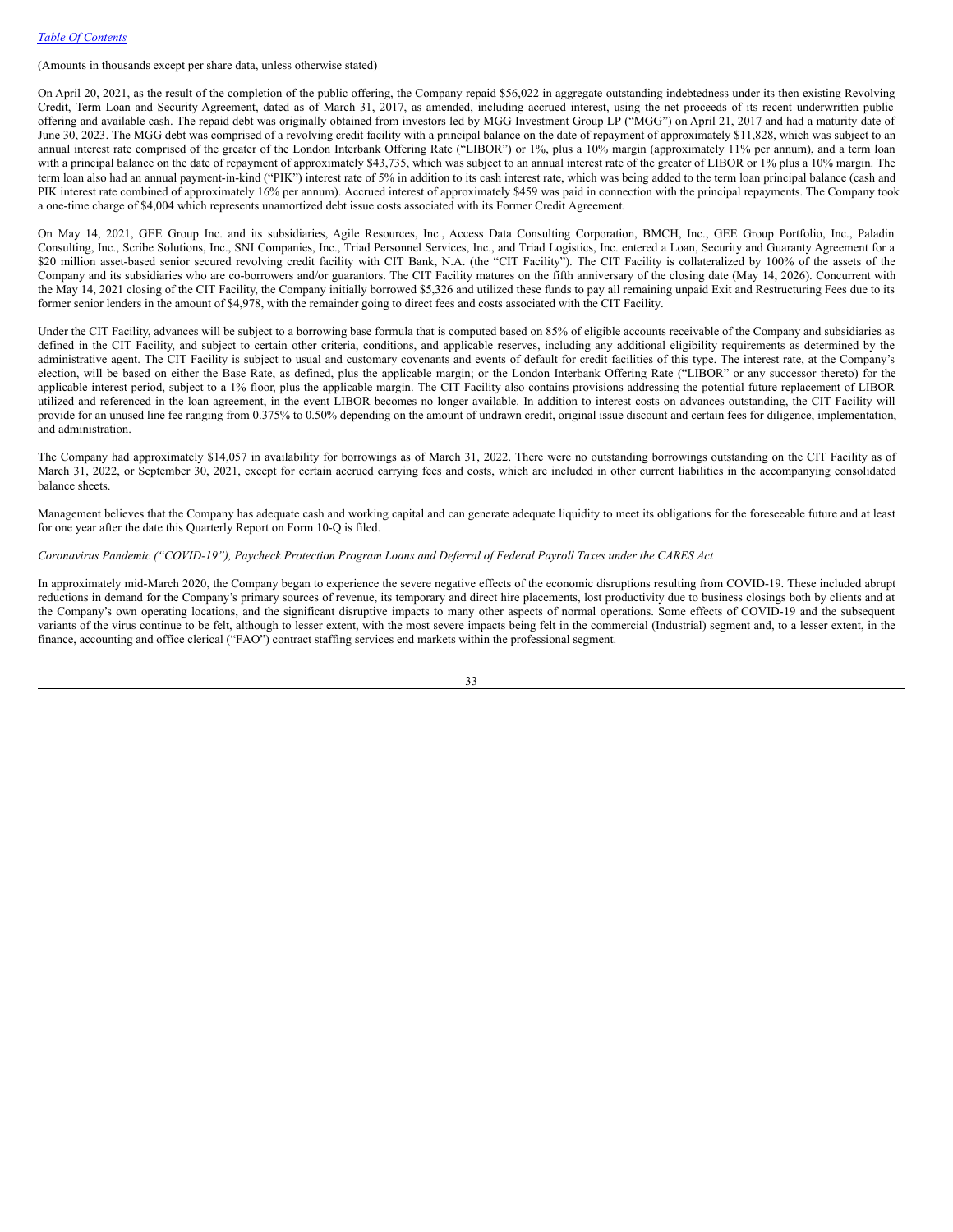Between April 29 and May 7, 2020, the Company and eight of its operating subsidiaries obtained loans in the aggregate amount of \$19,927 from BBVA USA (now known as PNC Bank), as lender, pursuant to the Paycheck Protection Plan (the "PPP"), which was established under the Coronavirus Aid, Relief, and Economic Security Act (the "CARES Act") and administered by the U.S. Small Business Administration ("SBA"). These funds were the only source of financing available to our companies and businesses and were critical to our ability to maintain operations, including the employment of our temporary and full-time employees, in order to provide our services and meet our liquidity requirements in the midst of the worldwide Coronavirus Pandemic. The PPP loans were recognized as current debt in the Company's accompanying unaudited condensed consolidated financial statements as of September 30, 2021.

The Company and its operating subsidiaries have been granted forgiveness of their respective outstanding PPP loans, including the Company's last four remaining PPP loans and interest for GEE Group Inc., BMCH, Inc., Paladin Consulting, Inc., and SNI Companies, Inc., in the amounts of \$2,024, \$2,630, \$1,956, and \$10,163, respectively, which were forgiven by the SBA in December 2021. The Company recognized net gains of \$16,773, in aggregate, during the six months ended March 31, 2022 as a result of the forgiveness of its last four PPP loans.

The PPP loans obtained by GEE Group Inc., and its operating subsidiaries together as an affiliated group, have exceeded the \$2,000 audit threshold established by the SBA, and therefore, also will be subject to audit by the SBA in the future. If any of the nine forgiven PPP loans are reinstated in whole or in part as the result of a future audit, a charge or charges would be incurred, accordingly, and they would need to be repaid. If the companies are unable to repay the portions of their PPP loans that ultimately may be reinstated from available liquidity or operating cash flow, we may be required to raise additional equity or debt capital to repay the PPP loans.

The Company and its subsidiaries, under the CARES Act, also were eligible to defer paying \$3,654, in aggregate, of applicable payroll taxes incurred during fiscal 2020. The deferred deposits of the employer's share of Social Security tax are required be paid to be considered timely (and avoid a failure to deposit penalty) by December 31, 2021, fifty (50) percent of the eligible deferred amount, and the remaining amount by December 31, 2022. During the six-month period ending March 31, 2022, the first payments on these deferred amounts were made totaling \$1,827, in aggregate. The remaining deferred amounts are included in short-term liabilities on the accompanying unaudited condensed consolidated financial statements.

#### **Off-Balance Sheet Arrangements**

As of March 31, 2022, there were no transactions, agreements or other contractual arrangements to which an unconsolidated entity was a party, under which the Company (a) had any direct or contingent obligation under a guarantee contract, derivative instrument or variable interest in the unconsolidated entity, or (b) had a retained or contingent interest in assets transferred to the unconsolidated entity.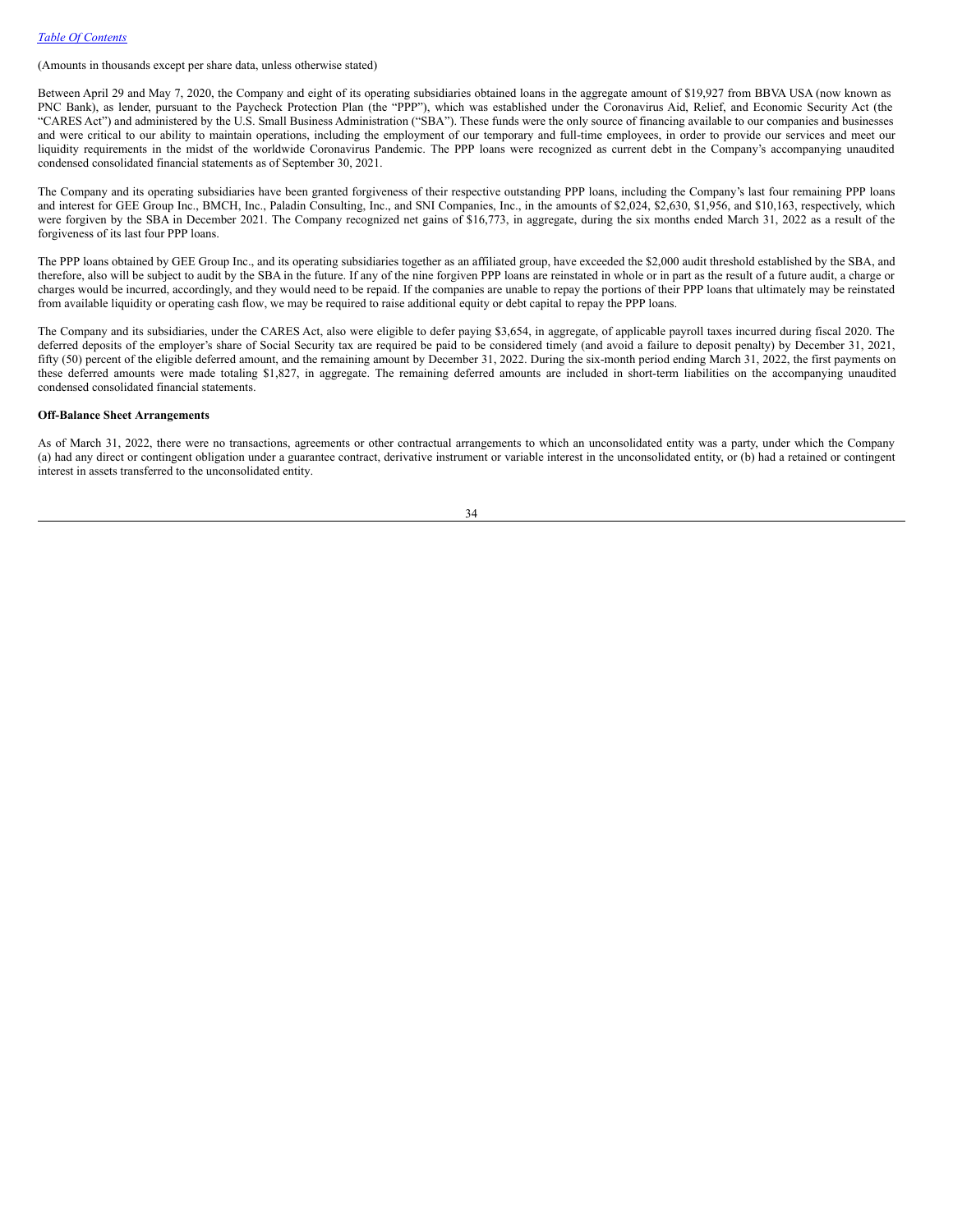# <span id="page-34-0"></span>**Item 3. Quantitative and Qualitative Disclosures About Market Risk.**

Not applicable.

### <span id="page-34-1"></span>**Item 4. Controls and Procedures.**

#### *Disclosure Controls and Procedures*

As of March 31, 2022, the Company's management evaluated, with the participation of its principal executive officer and its principal financial officer, the effectiveness of the Company's disclosure controls and procedures, as defined in Rules 13a-15(e) and 15d-15(e) of the Securities Exchange Act of 1934, as amended ("the Exchange Act"). Based on that evaluation, the Company's principal executive officer and its principal financial officer concluded that the Company's disclosure controls and procedures were effective as of March 31, 2022.

# *Changes in Internal Control over Financial Reporting*

There were no changes in the Company's internal control over financial reporting or in any other factors that could significantly affect these controls, during the Company's three-month period ended March 31, 2022, that have materially affected, or are reasonably likely to materially affect, the Company's internal control over financial reporting.

#### *Network Security Incident and Risks*

On February 1, 2022, the Company detected and stopped a network security incident. The senior executive management team was immediately notified who in turn reported the network security incident to the audit committee chairman who has board oversight authority for these types of matters. The Company's Audit Committee and Board of Directors have been fully briefed and a special committee of the board was appointed to assist and oversee management in the on-going investigations, response and full remediation of the incident. The cost of investigating and resolving the incident thus far has been immaterial. Based on what management and the Company's third-party cyber security experts have determined in their investigation, the Company also does not foresee this incident having any future material detrimental effect on our business or financial position. No additional malicious activity has been observed on the network to date. The Company's operations were minimally impacted, and we continue to serve our clients without issue.

The Company's investigation and analysis of the incident are largely completed. The scope of investigation and analysis of the incident have included identification of vulnerabilities or weaknesses in our security and, also, the design and implementation of additional protective measures and controls to prevent future incidents such as this one.

Based on our current assessments, we also have not identified any material weaknesses in our internal controls, including our disclosure controls and procedures as a result of the incident.

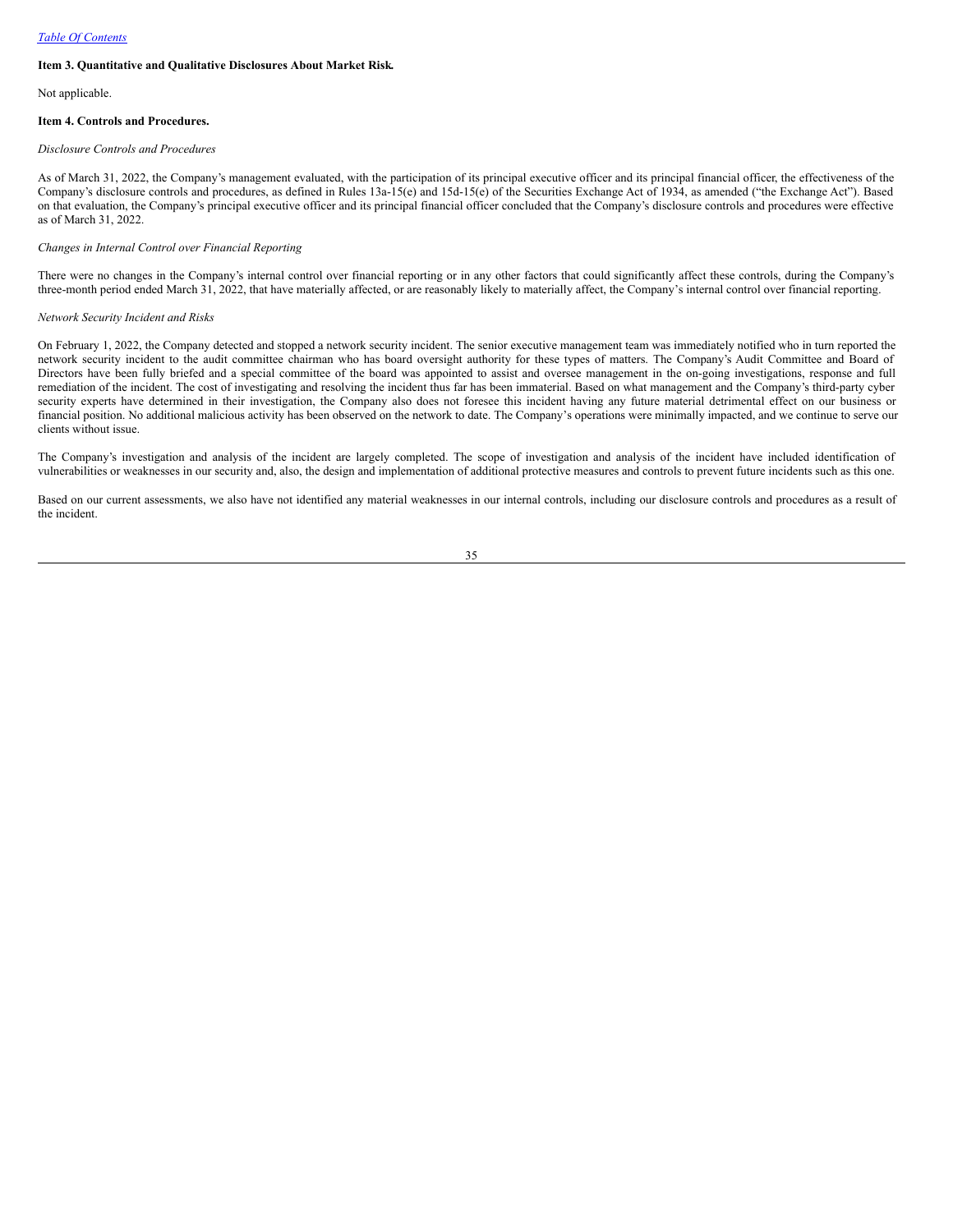# <span id="page-35-0"></span>**PART II – OTHER INFORMATION.**

### <span id="page-35-1"></span>**Item 1. Legal Proceedings.**

On March 23, 2022, the Company settled a legal matter involving two separate, but related lawsuits, filed by plaintiff Sands Brothers Venture Capital II, LLC. These two lawsuits and others in which the Company was not a named party, involved a dispute amongst certain former affiliate and non-affiliate entities, and certain former officers and directors of the Company, stemming from a series of transactions that allegedly occurred during the period 2008 through 2010. The Company was sued in 2014 and 2017, based on the allegation that it was a participant and aided and abetted in the fraudulent conveyance of funds. The plaintiff was a creditor of an unaffiliated now defunct entity whose assets the Company is alleged to have received. Given the facts and circumstances of the case, it has been the Company's belief and assessment that the lawsuits were meritless and that the likelihood of a material adverse resolution was remote. GEE Group's ongoing legal expenses including depositions, court filings, etc. incurred over the years to defend itself from the claims made by the plaintiff in the respective lawsuits, have, for the most part, been either paid directly to the law firms or reimbursed by insurance.

The Company continues to believe that its defenses were meritorious and that the final results of litigation would, overall, have been favorable on the merits. However, given the age of the matter, the potential future significant ongoing uninsured portions of legal and other costs to be incurred, including the extraordinary expenses of flying and housing witnesses and experts for the trial, and the future time, attention and effort necessary by management to satisfactorily resolve the matter through the courts, the Company made the business decision to take advantage of an opportunity to settle the case. In this regard, the Company entered into a Confidential Settlement Agreement and Mutual Release, dated March 23, 2022, with the plaintiff for both lawsuits. Under the terms of the agreement and release, neither the plaintiff nor the Company have admitted or conceded to any wrongdoing, and the matter has been settled in its entirety for a one-time, payment to the plaintiff of approximately \$1,175, of which the Company's portion is \$975 with insurance paying the balance. This payment was due and paid by April 8, 2022, and the expense has been recognized as a pre-tax charge in the Company's condensed consolidated financial statements for the three-month period ended March 31, 2022.

The Company and its subsidiaries are involved in various other litigation that arises in the ordinary course of business. There are no other pending significant legal proceedings to which the Company is a party for which management believes the ultimate outcome would have a material adverse effect on the Company's financial position.

### <span id="page-35-2"></span>**Item 1A. Risk Factors.**

In evaluating us and our common stock, in addition to the risk factors below, we urge you to carefully consider the risks and other information in this Quarterly Report on Form 10-Q, as well as the risk factors disclosed in Item 1A of Part I of our Annual Report on Form 10-K for the fiscal year ended September 30, 2021 ("2021 Form 10-K") filed with the SEC on December 23, 2021 and the risk factors disclosed in Item 1A of our Quarterly Report on Form 10-Q for the fiscal quarter ended December 31, 2021 filed with the SEC on February 14, 2022 ("Q1 Form 10-Q"). Any of the risks discussed in this Quarterly Report on Form 10-Q or any of the risks disclosed in Item 1A of Part I of our 2021 Form 10-K, in Item 1A of our Q1 Form 10-Q, as well as additional risks and uncertainties not currently known to us or that we currently deem immaterial, could materially and adversely affect our results of operations or financial condition.

### We recently experienced a network security incident affecting our IT network, information systems and stored information. Network security incidents affecting our systems and information technology such as this one or others could adversely impact our ability to operate and have wider-reaching material adverse effects on our *business and financial position and results.*

Our business is highly dependent on communications and information systems. Any failure or interruption of our systems could cause delays or other problems in the delivery of our services or security of our proprietary and confidential information, which could have a material adverse effect on our operating results and negatively affect the market price of our common stock. We face threats to our computer systems of unauthorized access, computer hackers, computer viruses, malicious code, organized cyber-attacks and other security problems and system disruptions, including possible unauthorized access to our and our clients' proprietary or classified information. We rely on industryaccepted security measures and technology to securely maintain all confidential and proprietary information on our information systems and to detect and isolate suspicious activity. While we devote significant resources to the security of our computer systems, we are still vulnerable to these threats. Our controls, therefore, include technology to detect and isolate suspicious activity and disclosure controls and procedures in place to communicate any such threats or activity detected to responsible personnel, including our senior officers and directors, for timely response.

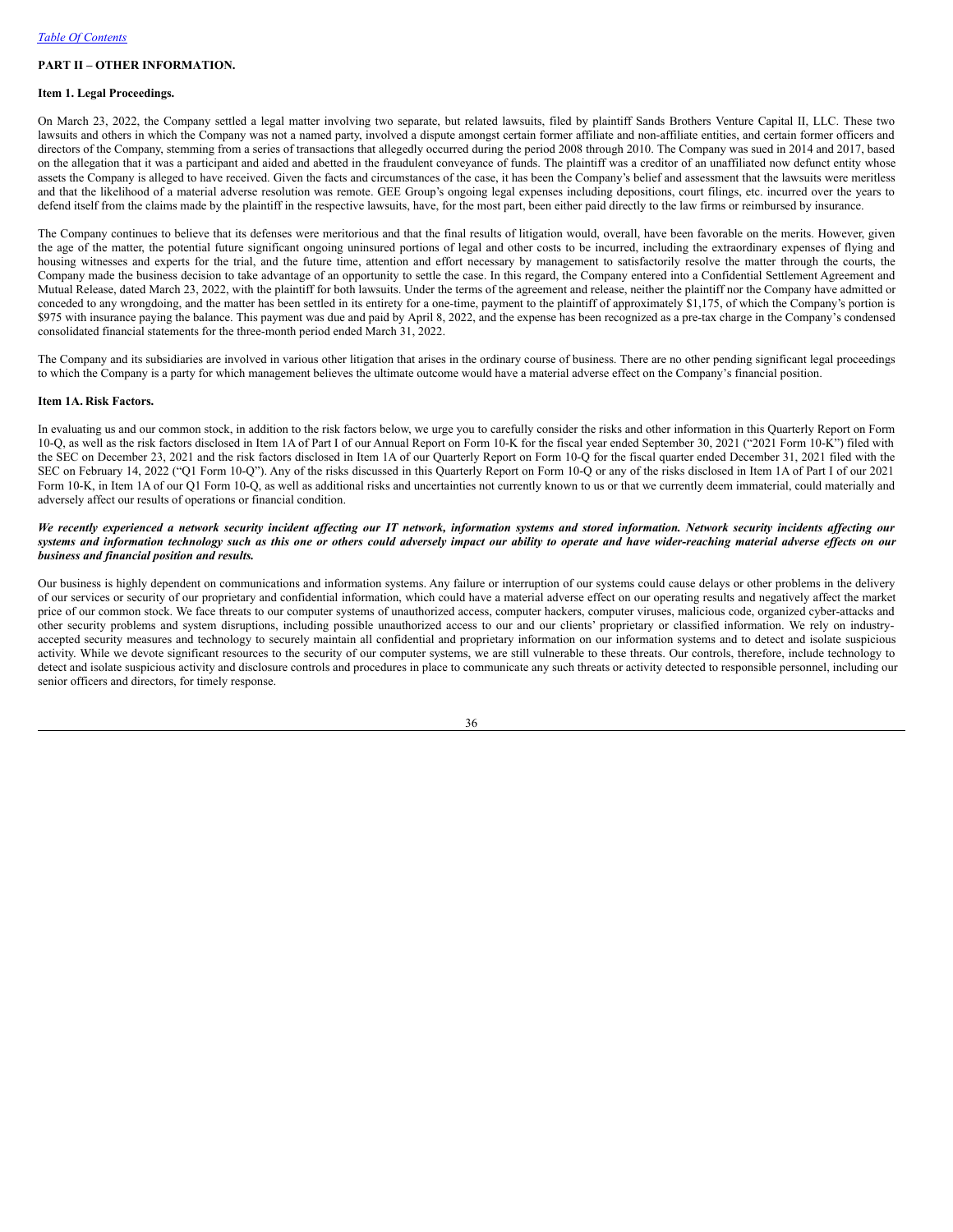On February 1, 2022, the Company detected and stopped a network security incident. An unauthorized third party gained access into our network, encrypted various systems, and demanded money to decrypt the affected systems and to delete and not publicly release stolen information. The Company's IT professionals immediately disconnected and isolated the affected systems to prevent any further compromise. The senior executive management team was immediately notified who in turn reported the network security incident to the Company's Audit Committee chairman who has board oversight authority for these types of matters. The Company's audit committee and board of directors were fully briefed and a special committee of the board of directors was appointed to assist and oversee management in the investigations, response and full remediation of the incident. The Company engaged third party cyber security experts to assist its internal IT professionals and conducted a comprehensive investigation to determine the extent of the unauthorized activity. The Company also notified law enforcement and its cyber liability insurance carrier about the incident.

The Company's investigation determined that the unauthorized third party acquired a relatively small amount of data maintained on the encrypted servers, to include in some cases, individual personal information such as names, social security numbers, passport and driver license information. Our forensic investigation has been concluded and we believe we have reasonably determined the scope of the incident. Individuals affected by this incident are in the process of being notified in accordance with applicable state and federal laws. The cost of investigating and resolving the incident thus far has been immaterial. Based on what management and the Company's third-party cyber security experts have determined in their investigation, the Company also does not foresee this incident having any future material detrimental effect on our business or financial position. The Company has in place cyber liability insurance coverage, subject to certain policy limitations and deductibles. The Company had also immediately notified the cyber insurance carrier of the network security incident, who worked with management and the Company's third-party cyber security experts on this matter.

The Company's network environment is fully operational and additional security measures have been added and/or are being evaluated to prevent further intrusions. The Company has not observed any additional malicious activity on the network to date. The Company's operations were only minimally impacted by the incident, and we were able to serve our clients and other stakeholders without issue throughout.

Unauthorized users who circumvent data security measures, including the threat actors involved in our recently experienced network security incident, may access and possibly misappropriate confidential or proprietary information, including information regarding us, our personnel and/or our clients, or cause interruptions or malfunctions in operations. As a result, we may be required to expend significant resources to protect against the threat of these system disruptions and security breaches or to alleviate problems caused by these disruptions and breaches. Any of these events could possibly damage our reputation and potentially have a material adverse effect on our business, financial condition, results of operations and cash flows. Although the aggregate impact of the aforementioned incident on our operations and financial condition has not been material, it is reasonable to expect that the prevalence of cyber security threats and breaches of systems utilized by businesses will continue or even accelerate as the level of sophistication and knowledge of the perpetrators increases.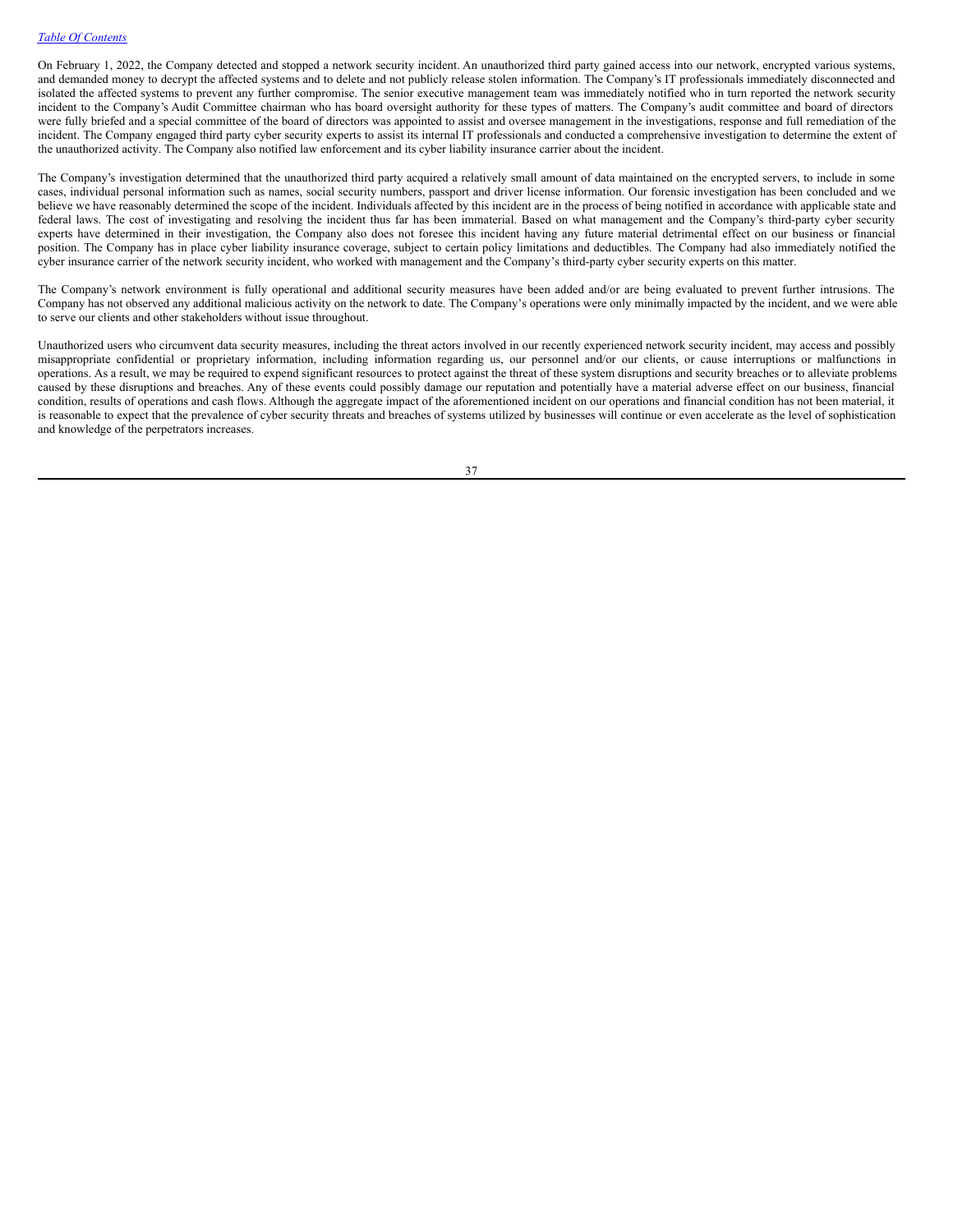### Our business, results of operations, and financial condition have been and may continue to be adversely impacted in material respects by the coronavirus pandemic, and *future adverse impacts could be material and dif icult to predict.*

Our business, results of operations, and financial condition have been, and may continue to be, adversely impacted in material respects by COVID-19 and by related government actions (including declared states of emergency and quarantine, "shelter in place" orders, or similar orders), non-governmental organization recommendations, and public perceptions, all of which have led and may continue to lead to disruption in global economic and labor markets. These effects have had a significant impact on our business, including reduced demand for our services and workforce solutions, early terminations or reductions in projects, and hiring freezes, and a shift of a portion of our workforce to remote operations, all of which have contributed to a decline in revenues and other significant adverse impacts on our financial results. Other potential impacts of COVID-19 could include future closures or reductions of operations with respect to our client partners' operations or facilities, the possibility our client partners will not be able to pay for our services or workforce solutions, or attempt to defer payments owed to us, either of which could materially impact our liquidity, the possibility that the uncertain nature of the pandemic may not yield the increase in certain of our workforce solutions that we have historically observed during periods of economic downturn, and the possibility that various government-sponsored programs to provide economic relief may be inadequate. Further, we may continue to experience adverse financial impacts, some of which may be material, if we cannot offset revenue declines with cost savings through expense-related initiatives, human capital management initiatives, or otherwise. As a result of these observed and potential developments, we expect that our business, results of operations, and financial condition could continue to be negatively affected in the future.

# <span id="page-37-0"></span>**Item 2. Unregistered Sales of Equity Securities and Use of Proceeds.**

Not required.

<span id="page-37-1"></span>**Item 3. Defaults Upon Senior Securities.**

None.

# <span id="page-37-2"></span>**Item 4. Mine Safety Disclosures.**

Not applicable.

#### <span id="page-37-3"></span>**Item 5. Other Information.**

None.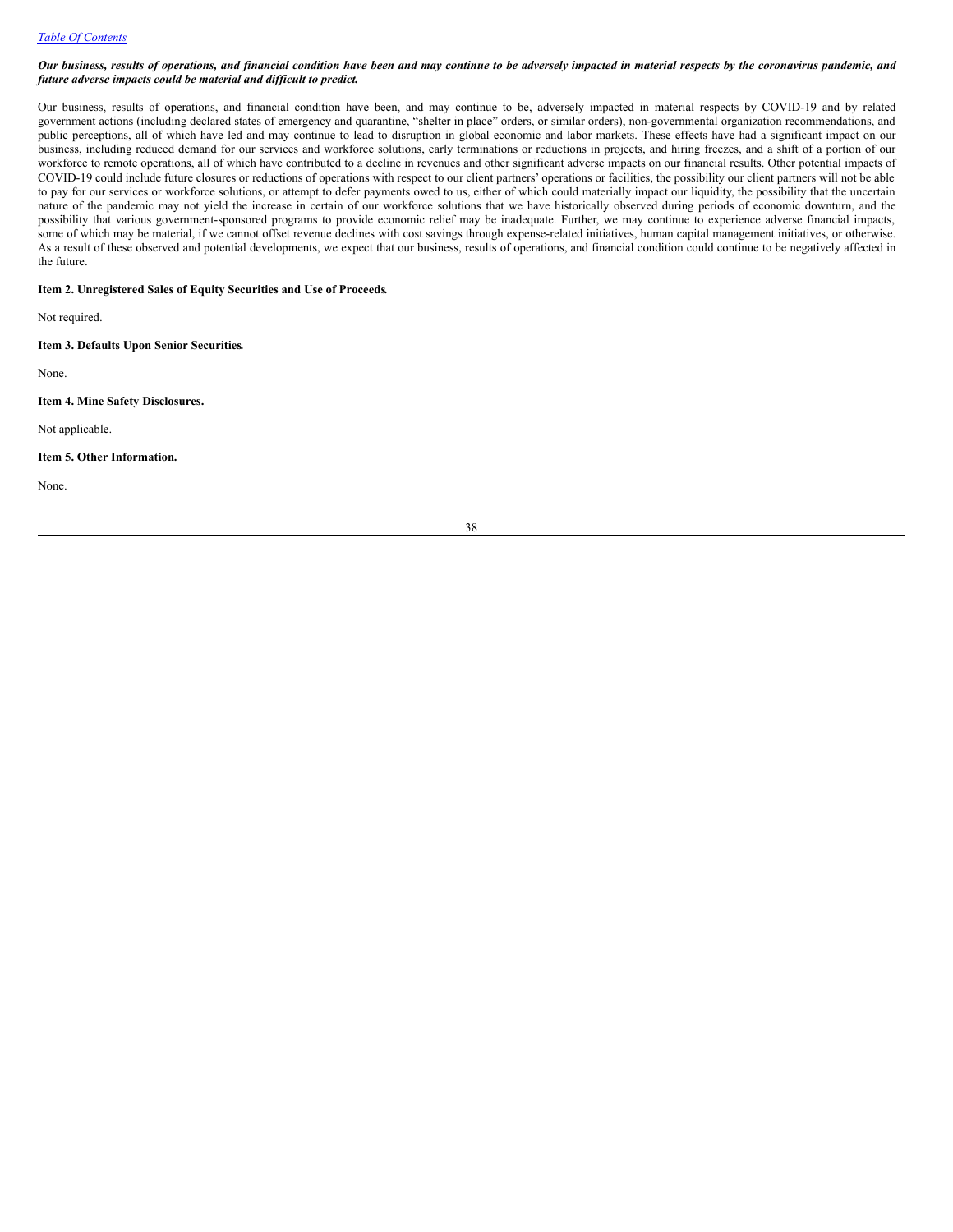# <span id="page-38-0"></span>**Item 6. Exhibits**

The following exhibits are filed as a part of Part I of this report:

| No.       | <b>Description of Exhibit</b>                                                                                                                                 |
|-----------|---------------------------------------------------------------------------------------------------------------------------------------------------------------|
|           |                                                                                                                                                               |
| $31.01*$  | Certifications of the principal executive officer required by Rule 13a-14(a) or Rule 15d-14(a) of the Exchange Act.                                           |
| $31.02*$  | Certifications of the principal financial officer required by Rule 13a-14(a) or Rule 15d-14(a) of the Exchange Act.                                           |
| $32.01**$ | Certifications of the principal executive officer required by Rule 13a-14(a) or Rule 15d-14(a) of the Exchange Act and Section 1350 of Title 18 of the United |
|           | States Code.                                                                                                                                                  |
| $32.02**$ | Certifications of the principal financial officer required by Rule 13a-14(a) or Rule 15d-14(a) of the Exchange Act and Section 1350 of Title 18 of the United |
|           | States Code.                                                                                                                                                  |
| 101.INS   | Inline XBRL Instance Document                                                                                                                                 |
| 101.SCH   | Inline XBRL Taxonomy Extension Schema Document                                                                                                                |
| 101.CAL   | Inline XBRL Taxonomy Extension Calculation Linkbase Document                                                                                                  |
| 101.DEF   | Inline XBRL Taxonomy Extension Definition Linkbase Document                                                                                                   |
| 101.LAB   | Inline XBRL Taxonomy Extension Label Linkbase Document                                                                                                        |
| 101.PRE   | Inline XBRL Taxonomy Extension Presentation Linkbase Document                                                                                                 |
|           |                                                                                                                                                               |
|           |                                                                                                                                                               |

\* Filed herewith<br>
\*\* Furnished here \*\* Furnished herewith. This certification is being furnished solely to accompany this report pursuant to 18 U.S.C. Section 1350, and is not being filed for purposes of Section 18 of the Exchange Act of 1934, as amended, and is not to be incorporated by reference into any filings of the Company, whether made before or after the date hereof, regardless of any general incorporation language in such filing.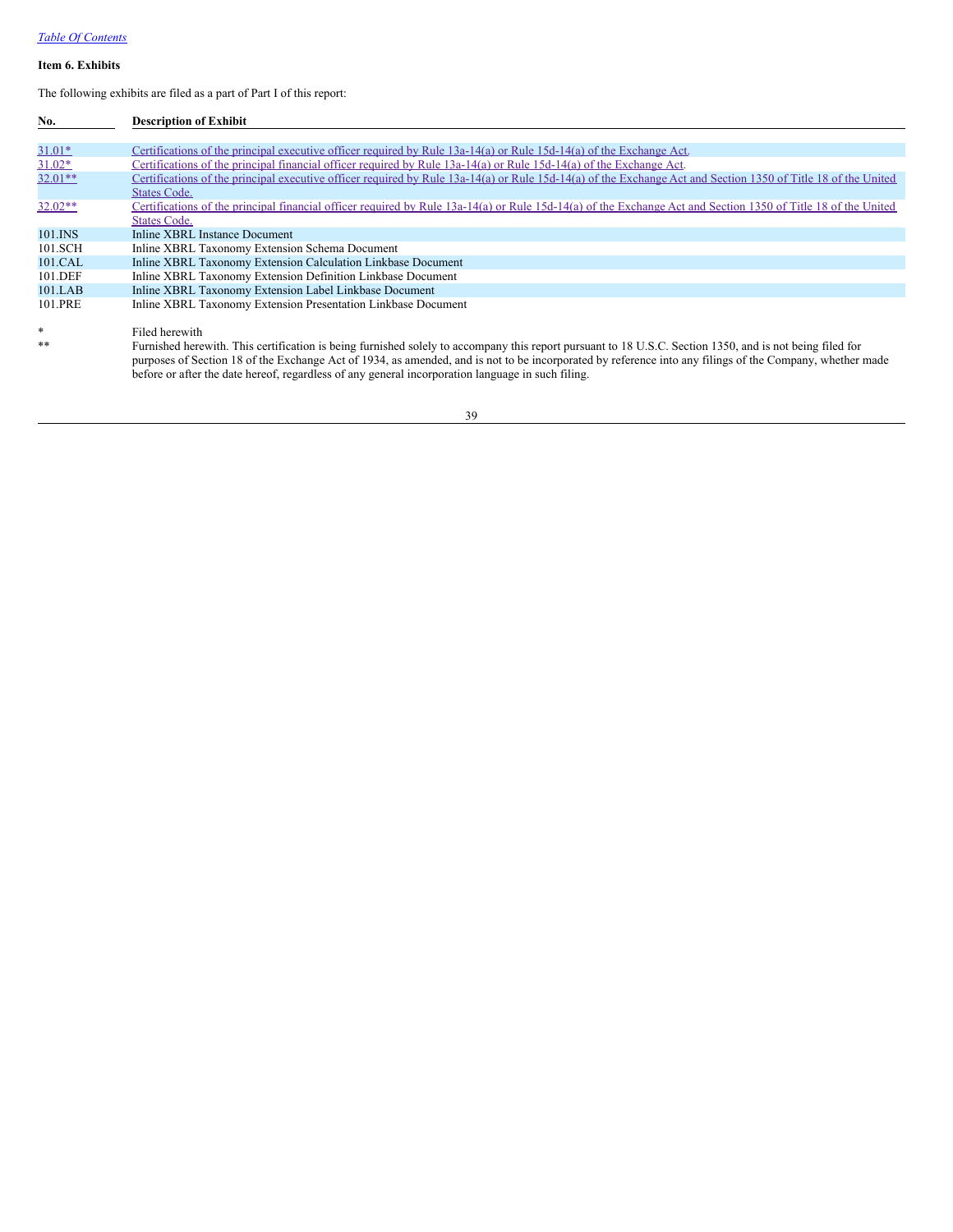#### <span id="page-39-0"></span>SIGNATURES

Pursuant to the requirements of the Securities Exchange Act of 1934, the registrant has duly caused this report to be signed on its behalf by the undersigned thereunto duly authorized.

# GEE GROUP INC. (Registrant)

Date: May 16, 2022 By: */s/ Derek Dewan* Derek Dewan Chief Executive Officer (Principal Executive Officer)

> By: */s/ Kim Thorpe* Kim Thorpe Chief Financial Officer (Principal Financial and Accounting Officer)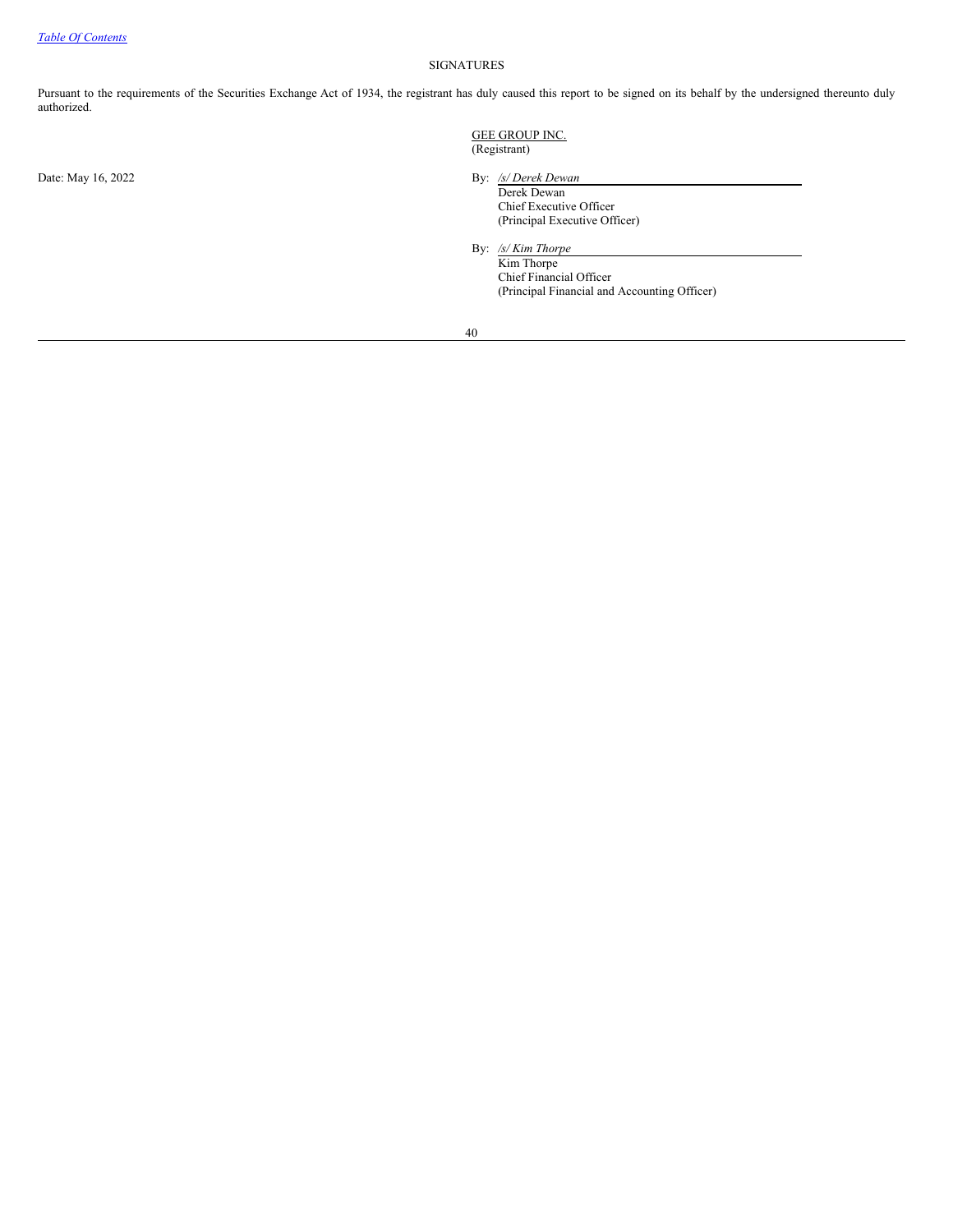#### **CERTIFICATION**

<span id="page-40-0"></span>I, Derek Dewan, certify that:

- 1. I have reviewed this Form 10-Q quarterly report for the six months ended March 31, 2022 of GEE Group Inc.;
- 2. Based on my knowledge, this report does not contain any untrue statement of a material fact or omit to state a material fact necessary to make the statements made, in light of the circumstances under which such statements were made, not misleading with respect to the period covered by this report;
- 3. Based on my knowledge, the financial statements, and other financial information included in this report, fairly present in all material respects the financial condition, results of operations and cash flows of the registrant as of, and for, the periods presented in this report;
- 4. I am responsible for establishing and maintaining disclosure controls and procedures (as defined in Exchange Act Rules 13a-15(e) and 15d-15(e)) and internal control over financial reporting (as defined in Exchange Act Rules 13a-15(f) and 15d-15(f)) for the registrant and have:
	- (a) Designed such disclosure controls and procedures, or caused such disclosure controls and procedures to be designed under our supervision, to ensure that material information relating to the registrant, including its consolidated subsidiaries, is made known to us by others within those entities, particularly during the period in which this report is being prepared;
	- (b) Designed such internal control over financial reporting, or caused such internal control over financial reporting to be designed under our supervision, to provide reasonable assurance regarding the reliability of financial reporting and the preparation of financial statements for external purposes in accordance with generally accepted accounting principles;
	- (c) Evaluated the effectiveness of the registrant's disclosure controls and procedures and presented in this report our conclusions about the effectiveness of the disclosure controls and procedures, as of the end of the period covered by this report based on such evaluation; and
	- (d) Disclosed in this report any change in the registrant's internal control over financial reporting that occurred during the registrant's most recent fiscal quarter (the registrant's fourth fiscal quarter in the case of an annual report) that has materially affected, or is reasonably likely to materially affect, the registrant's internal control over financial reporting; and
- 5. The registrant's other certifying officer(s) and I have disclosed, based on our most recent evaluation of internal control over financial reporting, to the registrant's auditors and the audit committee of the registrant's board of directors (or persons performing the equivalent functions):
	- (a) All significant deficiencies and material weaknesses in the design or operation of internal control over financial reporting which are reasonably likely to adversely affect the registrant's ability to record, process, summarize and report financial information; and
	- (b) Any fraud, whether or not material, that involves management or other employees who have a significant role in the registrant's internal control over financial reporting.

Date: May 16, 2022 */s/ Derek Dewan*

Derek Dewan (Principal Executive Officer)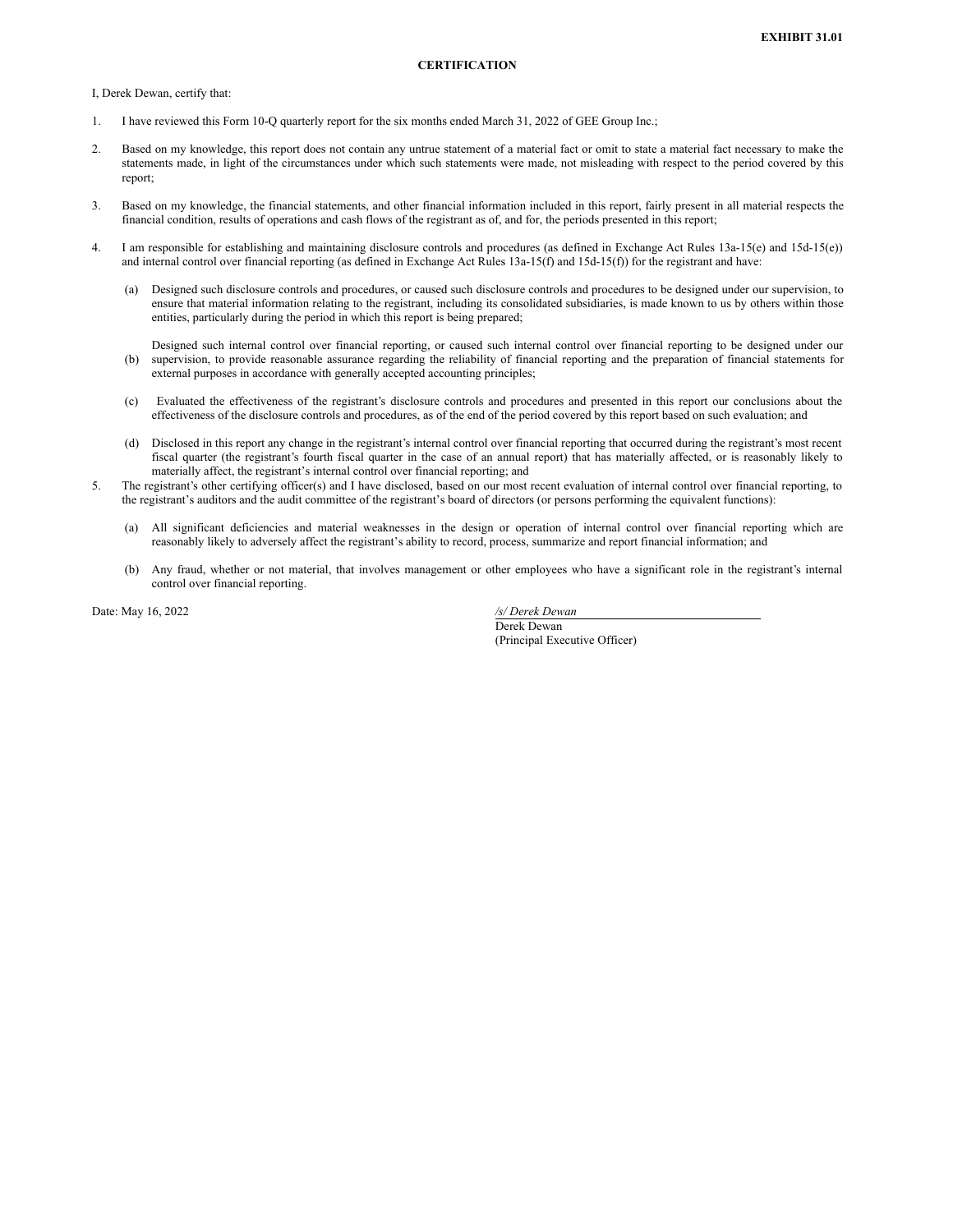#### **CERTIFICATION**

<span id="page-41-0"></span>I, Kim Thorpe, certify that:

- 1. I have reviewed this Form 10-Q quarterly report for the six months ended March 31, 2022 of GEE Group Inc.;
- 2. Based on my knowledge, this report does not contain any untrue statement of a material fact or omit to state a material fact necessary to make the statements made, in light of the circumstances under which such statements were made, not misleading with respect to the period covered by this report;
- 3. Based on my knowledge, the financial statements, and other financial information included in this report, fairly present in all material respects the financial condition, results of operations and cash flows of the registrant as of, and for, the periods presented in this report;
- 4. I am responsible for establishing and maintaining disclosure controls and procedures (as defined in Exchange Act Rules 13a-15(e) and 15d-15(e)) and internal control over financial reporting (as defined in Exchange Act Rules 13a-15(f) and 15d-15(f)) for the registrant and have:
	- (a) Designed such disclosure controls and procedures, or caused such disclosure controls and procedures to be designed under our supervision, to ensure that material information relating to the registrant, including its consolidated subsidiaries, is made known to us by others within those entities, particularly during the period in which this report is being prepared;
	- (b) Designed such internal control over financial reporting, or caused such internal control over financial reporting to be designed under our supervision, to provide reasonable assurance regarding the reliability of financial reporting and the preparation of financial statements for external purposes in accordance with generally accepted accounting principles;
	- (c) Evaluated the effectiveness of the registrant's disclosure controls and procedures and presented in this report our conclusions about the effectiveness of the disclosure controls and procedures, as of the end of the period covered by this report based on such evaluation; and
	- (d) Disclosed in this report any change in the registrant's internal control over financial reporting that occurred during the registrant's most recent fiscal quarter (the registrant's fourth fiscal quarter in the case of an annual report) that has materially affected, or is reasonably likely to materially affect, the registrant's internal control over financial reporting; and
- 5. The registrant's other certifying officer(s) and I have disclosed, based on our most recent evaluation of internal control over financial reporting, to the registrant's auditors and the audit committee of the registrant's board of directors (or persons performing the equivalent functions):
	- (a) All significant deficiencies and material weaknesses in the design or operation of internal control over financial reporting which are reasonably likely to adversely affect the registrant's ability to record, process, summarize and report financial information; and
	- (b) Any fraud, whether or not material, that involves management or other employees who have a significant role in the registrant's internal control over financial reporting.

Date: May 16, 2022 */s/ Kim Thorpe*

Kim Thorpe Chief Financial Officer (Principal Financial Officer)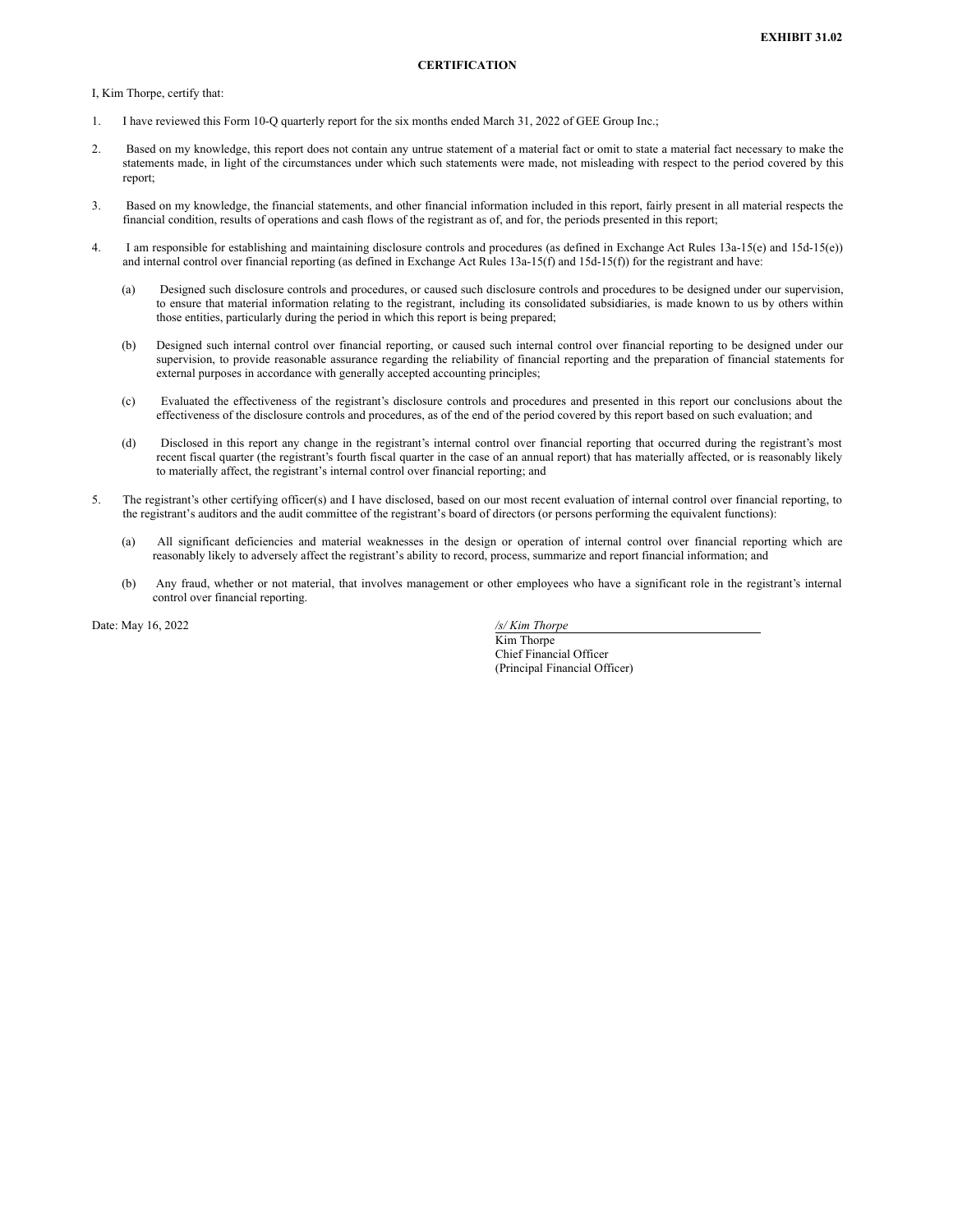#### **CERTIFICATIONS PURSUANT TO SECTION 1350 OF CHAPTER 63 OF TITLE 18 OF THE UNITED STATES CODE**

<span id="page-42-0"></span>In connection with the Quarterly Report of GEE Group Inc. (the "Company") on Form 10-Q for the six months ended March 31, 2022 filed with the Securities and Exchange Commission (the "Report"), the undersigned hereby certifies, in his capacity as an officer of the Company, pursuant to 18 U.S.C. Section 1350, as adopted pursuant to Section 906 of the Sarbanes-Oxley Act of 2002, that to his knowledge:

- (1) The Report fully complies with the requirements of Section 13(a) or 15(d) of the Securities Exchange Act of 1934; and
- (2) The information contained in the Quarterly Report fairly presents, in all material respects, the financial condition and results of the operations of the Company

Date: May 16, 2022 By: */s/ Derek Dewan*

Derek Dewan (Principal Executive Officer)